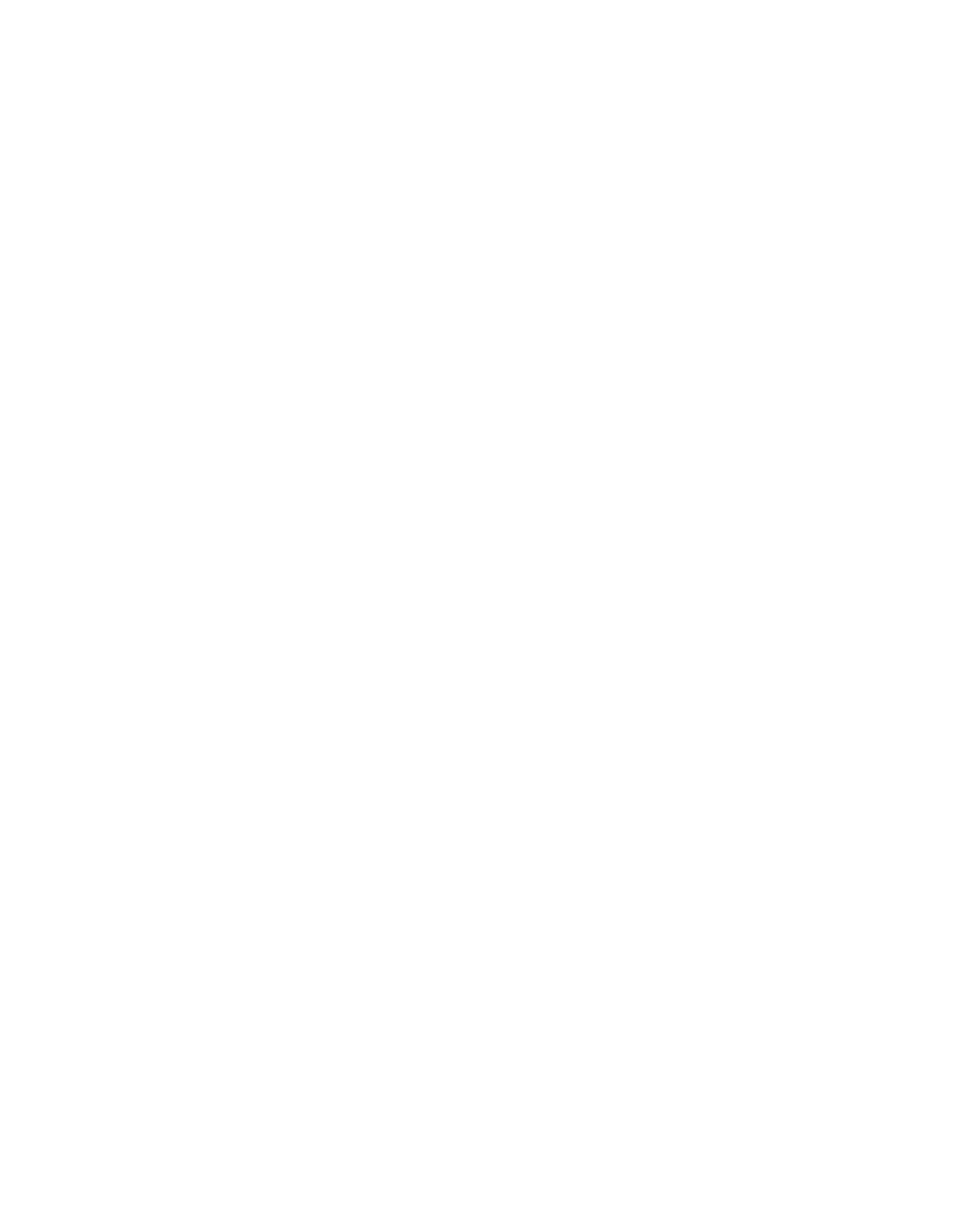## **Professional Nursing Program Handbook**

**SPANISH-AMERICAN BASIC EDUCATION AND REHABILITATION, INC. (SABER) dba SABER College**

#### **SABER College**

3990 W. Flagler Street Miami, Florida 33134 Telephone: (305) 443-9170 www.sabercollege.edu

**Publication Date:** 11-3-2021 (Revised 05/31/2022)

**Licensed since: 9-27-1991**

#### **The Commission for Independent Education Florida Department of Education**

Additional information regarding this institution may be obtained by contacting the Commission at: 325 West Gaines Street, Suite 1414, Tallahassee, FL 32399-0400, Toll-free telephone number (888) 224-6684; License #1400

Accredited since: 6/21/2002

#### **Council on Occupational Education (COE)** 7840 Roswell Road, Building 300 Suite 325 Atlanta, Ga. 30350

Toll free: (800) 917-2081 [www.council.org](http://www.council.org/)

**Florida Board of Nursing** 4052 Bald Cypress Way, BIN C-02

Tallahassee, FL 32399-3252 (850) 488-0595 Approved on: 11/26/2019

#### **CERTIFIED TRUE AND CORRECT IN CONTENT AND POLICY.**

*Josefina Habif Chief Executive Officer* School Official's Name Title

Josefina Habif July 1, 2021\_\_\_\_\_\_\_

School Official's Date **Signature**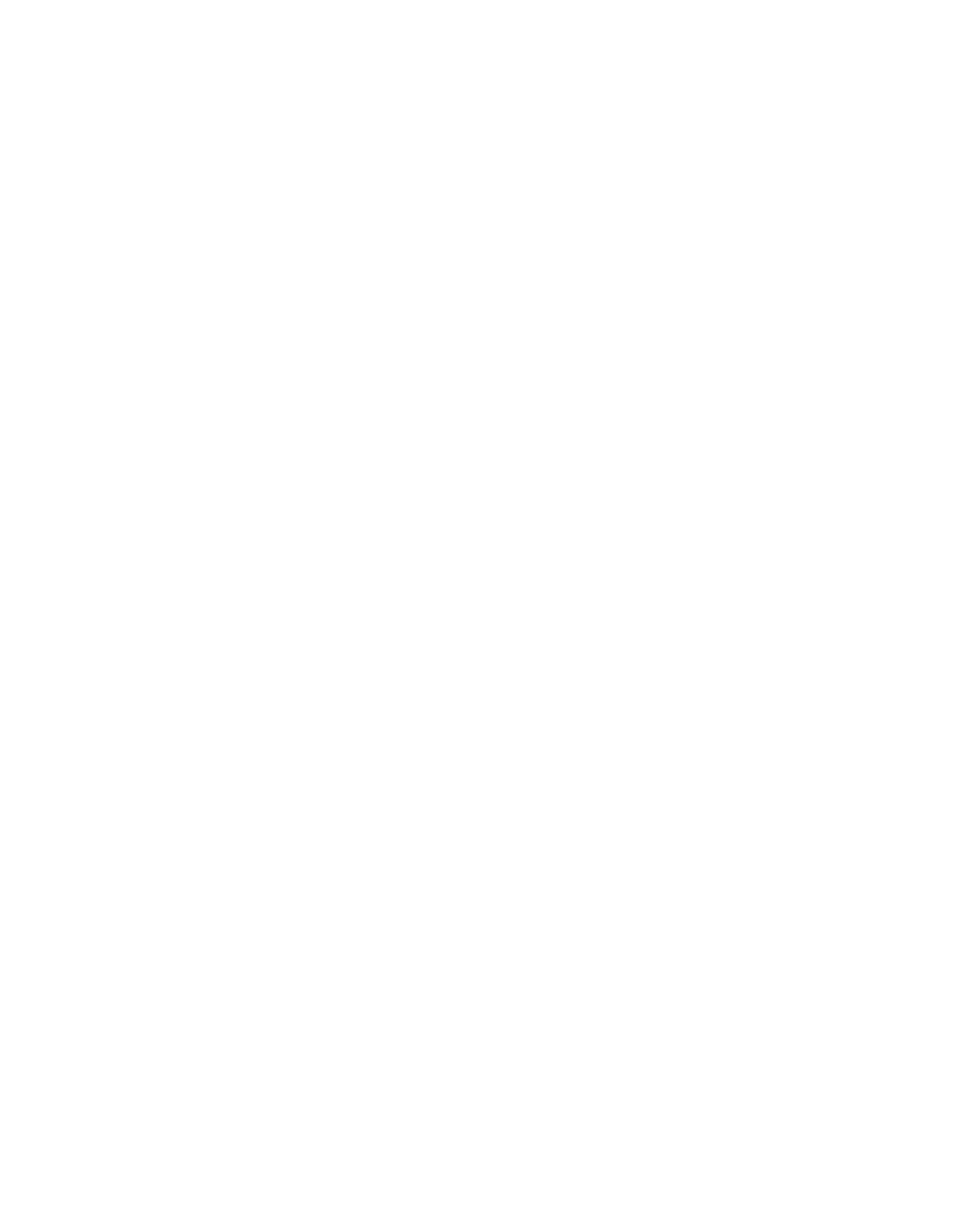Dear Student:

This Handbook is intended to provide you with general guidelines, regulations and resources of SABER College. It will provide you with orientation to the school as well as to the health care industry, an exciting new world to some of you. Whether you are a young individual continuing your schooling or a mature adult furthering your education, you will find at SABER College a team of caring professionals to help you realize your dreams. We hope that it will help you become acquainted with the policies and procedures of the school as they relate to your health care career. We at SABER College applaud you for deciding to further your education and training. We know it is difficult to accomplish much without a degree or certificate in this day and age and hope you find this career rewarding, pleasurable and profitable. The program of study you have chosen will require hard work and perseverance, at the end of which you will be an important professional in the healthcare delivery field. We are here to help you, our student, realize your goals and dreams. If you have any questions, we are here to help. Contact one of the faculty members or your Department. We are at your disposal. We pride ourselves in offering individualized attention to each and every one of our students. We look forward to meeting you and congratulate you on your chosen career. Good luck!

Sincerely,

Ronda Mims, RN, MSN Professional Nursing Program Director (305) 443-9170 [rmims@sabercollege.edu](mailto:rmims@sabercollege.edu)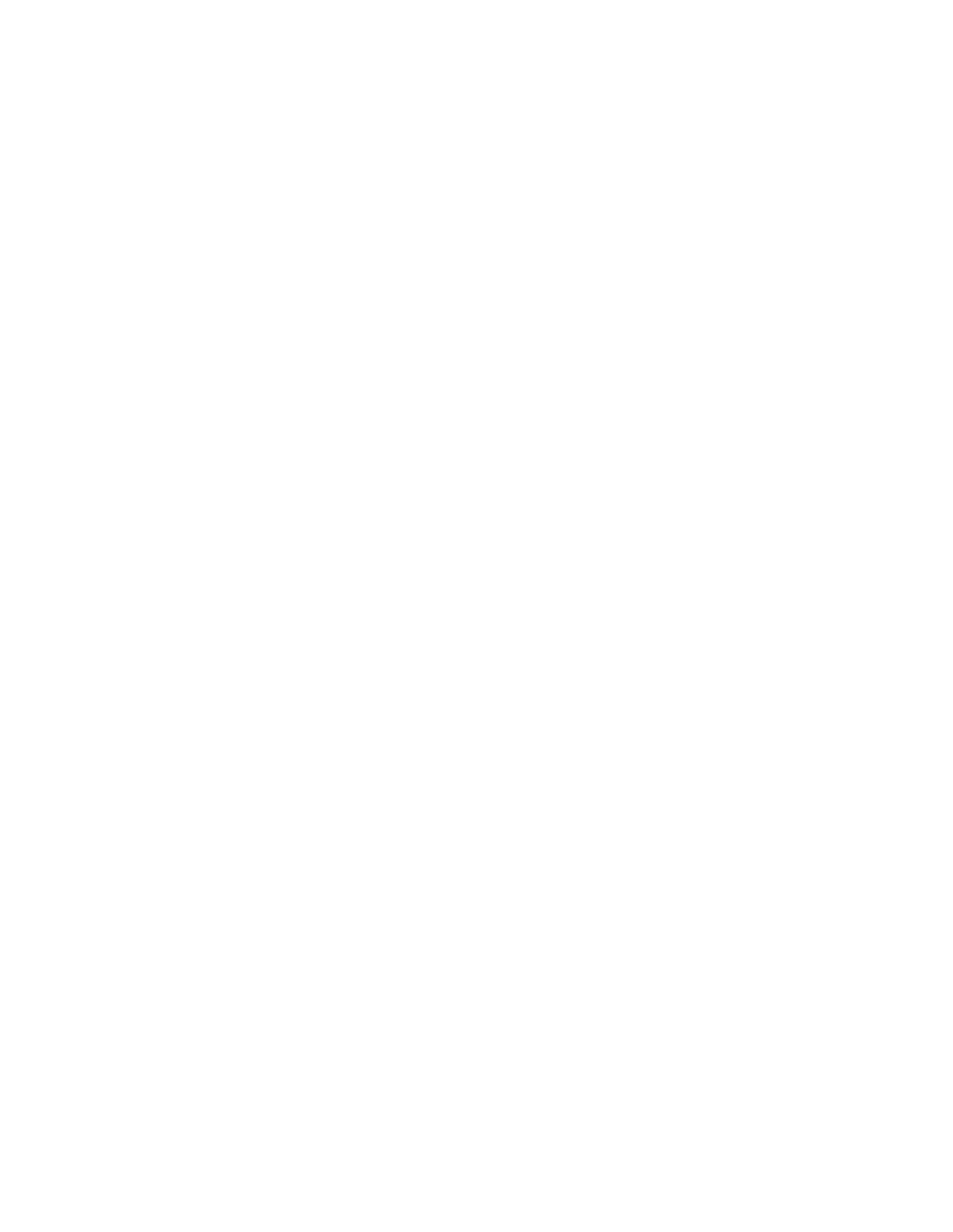# Contents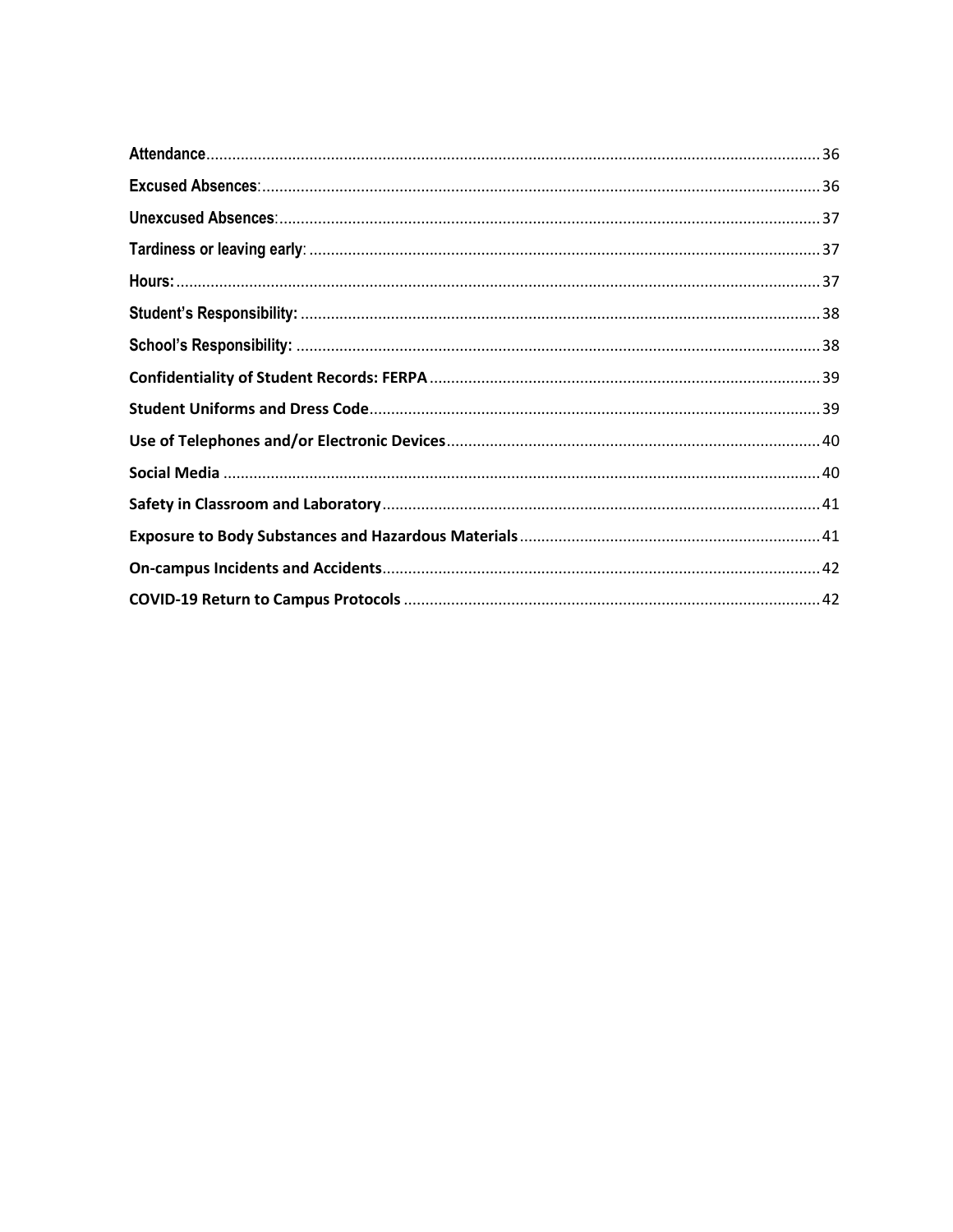## <span id="page-11-0"></span>**INTRODUCTION**

SABER College functions under Spanish American Basic Education and Rehabilitation (SABER), Inc., a private, not for profit corporation formed under the laws of the State of Florida, and which adheres to IRS regulations as a 501(c)(3) corporation. It was established to provide basic skills, language, vocational and career education in various high demand occupational areas. Founded in 1972 and under the same executive administration for the past 42 years, SABER has attained a respectable track record in the training and employment of a large segment of our workforce.

SABER College's Professional Nursing Program (PNP) receives guidance and is licensed by the State of Florida Board of Nursing and the State of Florida Department of Education, Commission for Independent Education (CIE). SABER College is accredited by the Council on Occupational Education (COE).

Students who successfully complete the Registered Nursing Program are eligible to apply with the State of Florida Board of Nursing to take the Licensing examination, NCLEX-RN. After successful completion of the examination they will be licensed as Registered Nurses (RN) and may work as RNs in the State of Florida.

Director of Nursing has ample educational background, experience and administrative competence to properly supervise all activities. Faculty members are selected for their academic qualifications and experience and are all either certified or licensed by a state or federal agency.

The instructional staff for the nursing program is made up of qualified professionals who have the proper credentials and academic requirements to teach each of their assigned courses. Clinical experiences, which are scheduled at Hospitals and Health Care Agencies, are a planned part of the curriculum and mandatory for program completion.

For RN students, this Handbook supersedes rules and regulations found in the SABER Catalog. In cases where there is a discrepancy between SABER Catalog's rules and regulations and those listed in this Handbook, the RN student must adhere to the regulations found in this Handbook.

## <span id="page-11-1"></span>**OBJECTIVE OF THE HANDBOOK**

To provide policies and procedures, in writing, concerning admissions, attendance, vacations, holidays and any other matters related to student life. Each student must familiarize him/herself thoroughly with this handbook and use it as a resource tool in understanding and complying with SABER rules and regulations.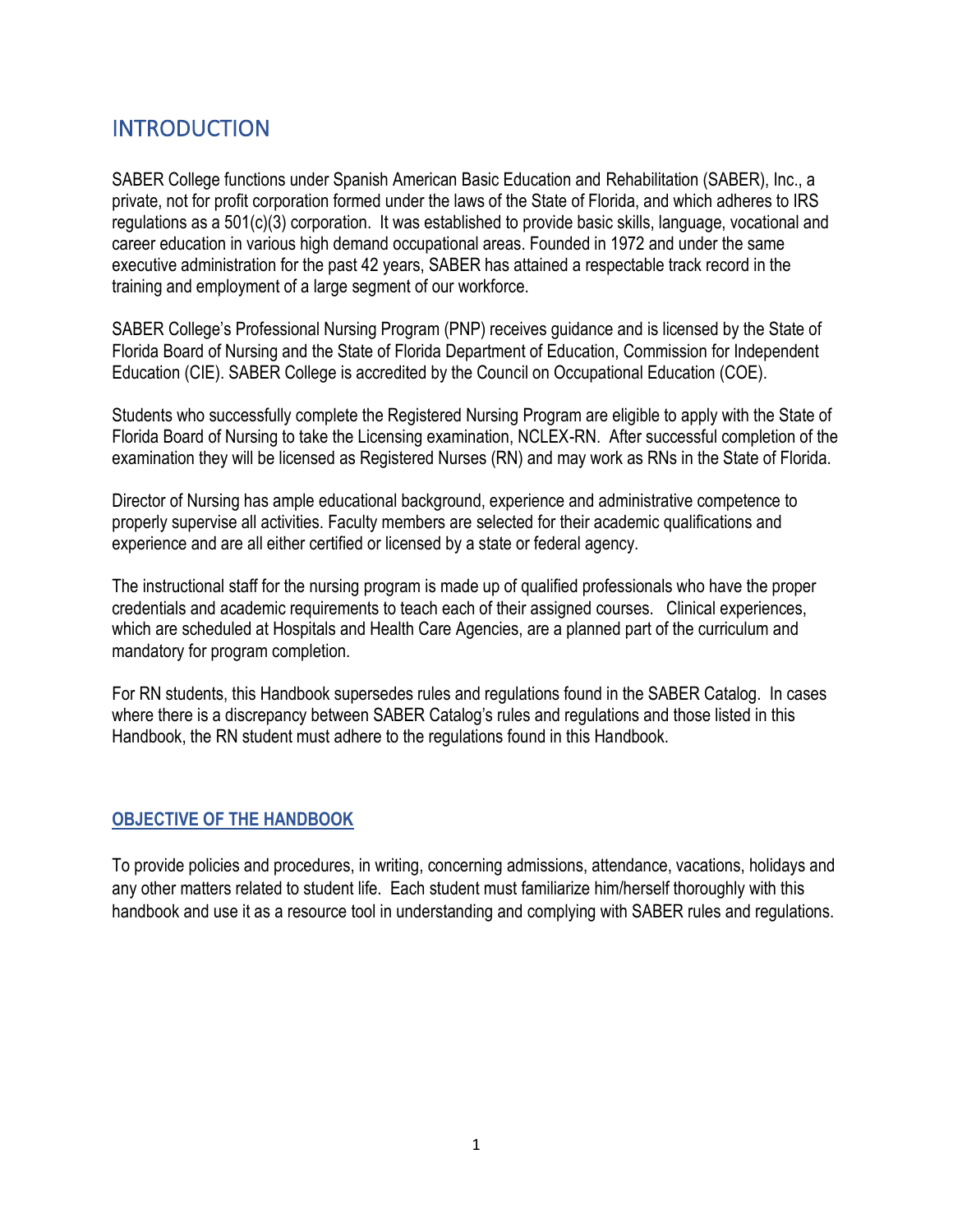## <span id="page-12-0"></span>**COLLEGE INFORMATION**

## <span id="page-12-1"></span>SABER's Mission

SABER College identifies as its primary responsibility the preparation of individuals to become productive members of this society by helping them in their growth to attain educational goals and their development of ethical responsibilities.

Educational Objectives:

The objectives of SABER College are:

- 1. To encourage the student's intellectual pursuits and meet the healthcare, business and technology demands of the economy;
- 2. To prepare men and women for entry level positions in various career fields; and
- **3.** To provide a highly qualified faculty and staff to meet the needs of the student body

## <span id="page-12-2"></span>College Licensing and Accreditation

SABER College has been licensed by the Commission for Independent Education (CIE) since 1991 is accredited by the Council on Occupational Education (COE).

## <span id="page-12-3"></span>SABER Ownership

Spanish American Basic Education and Rehabilitation, Inc. (SABER) dba SABER College, 3990 W. Flagler Street, Miami, Florida 33134 is a private non-profit corporation formed under the laws of the State of Florida, and which adheres to IRS regulations as a 501 (c)(3) corporation.

## <span id="page-12-4"></span>SABER History

Spanish American Basic Education & Rehabilitation, Inc. (SABER) was established in 1972 in Florida to provide knowledge, skills, abilities and trained students, due to a dire demand in the community for individuals in various occupational fields. The school was established to offer training through non-degree, vocational and degree programs to meet the demands of the industry and the workforce community in general.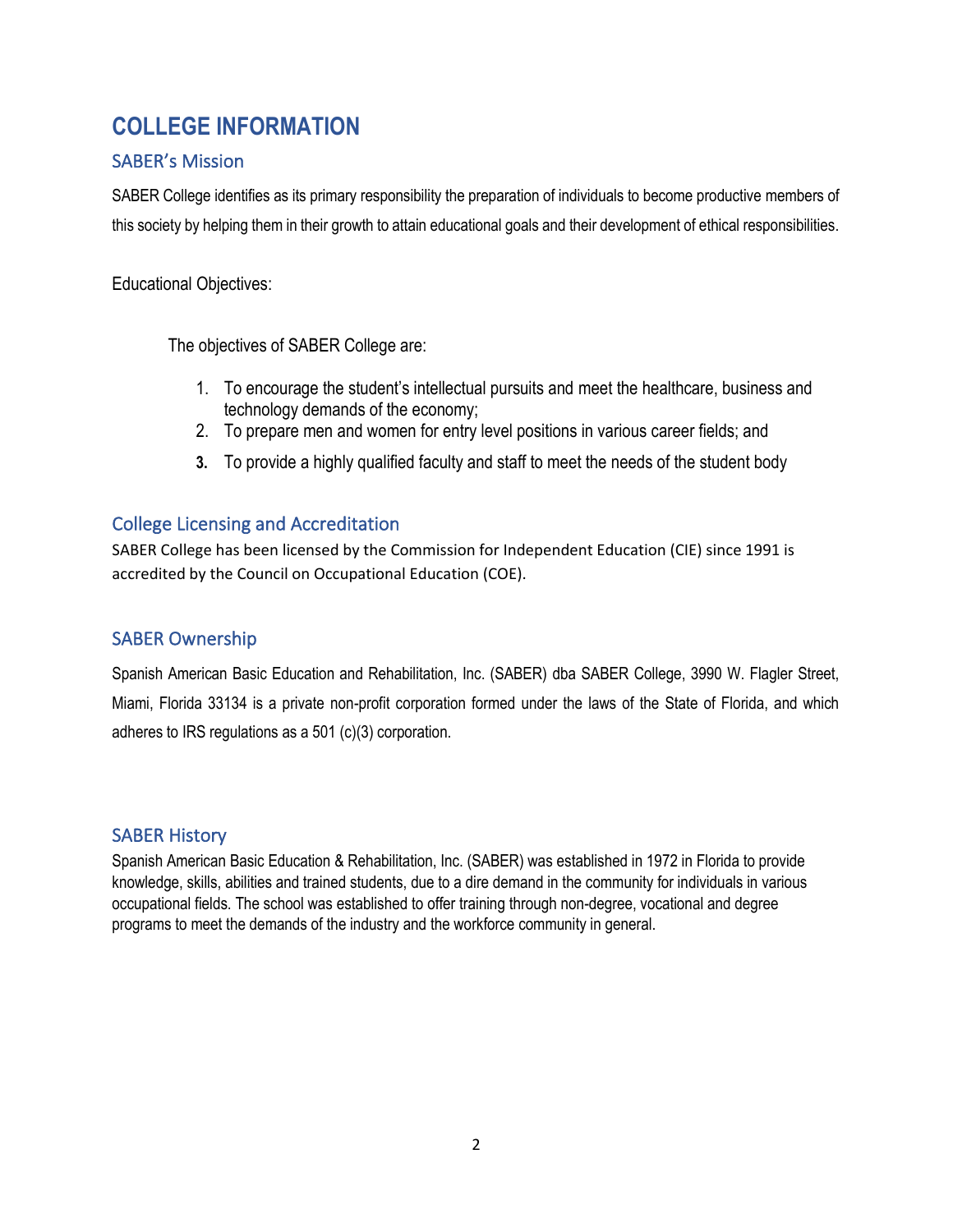## <span id="page-13-0"></span>**SABER Philosophy**

The philosophy of the school is to act as a vehicle to provide basic skills, language, vocational and career education in various high demand occupational areas. It is the purpose of SABER College to contribute to the economic growth and development of the local community through training programs and activities that help improve job skills, secure/retain/create better vocational and career opportunities for its residents, as well as generate new vocational and career opportunities for those students who apply themselves. SABER College's goal is to improve the quality of life of the students in the community and to facilitate career opportunities in the market place and industry.

#### <span id="page-13-1"></span>**Affirmative Action: Non Discrimination Statement**

SABER College does not discriminate on the basis of age, color, disability, national or ethnic origin, race, sex, or any other characteristic protected by law in the administration of its educational, admission or registration policies, scholarships, loan programs, employment practices, or any of SABER administered programs.

SABER offers equal opportunity in its employment, admissions and educational programs and activities in compliance with Title VI and VII of the Civil Right Act of 1964, as amended, Section 504, of the Rehabilitation Act of 1973, as amended, and the American with Disabilities Act of 1990.

It is the policy of SABER to provide equal opportunity to all people and to promote the full realization of that policy through a positive, continuing program to be known as the SABER AFFIRMATIVE ACTION PLAN.

SABER College is fully committed to assuring equal employment opportunity and equal consideration to all applicants, employees and participants regarding training, promotion, salaries and other compensation, transfer and layoff or termination. In the implementation of this policy, it will aggressively seek personnel for all staff job levels by upgrading and promoting its members and also by recruiting minority group individuals.

SABER shall likewise assure equal opportunity to any handicapped person who is an applicant, employee or client unless the disability involved prevents satisfactory performance of the work involved.

3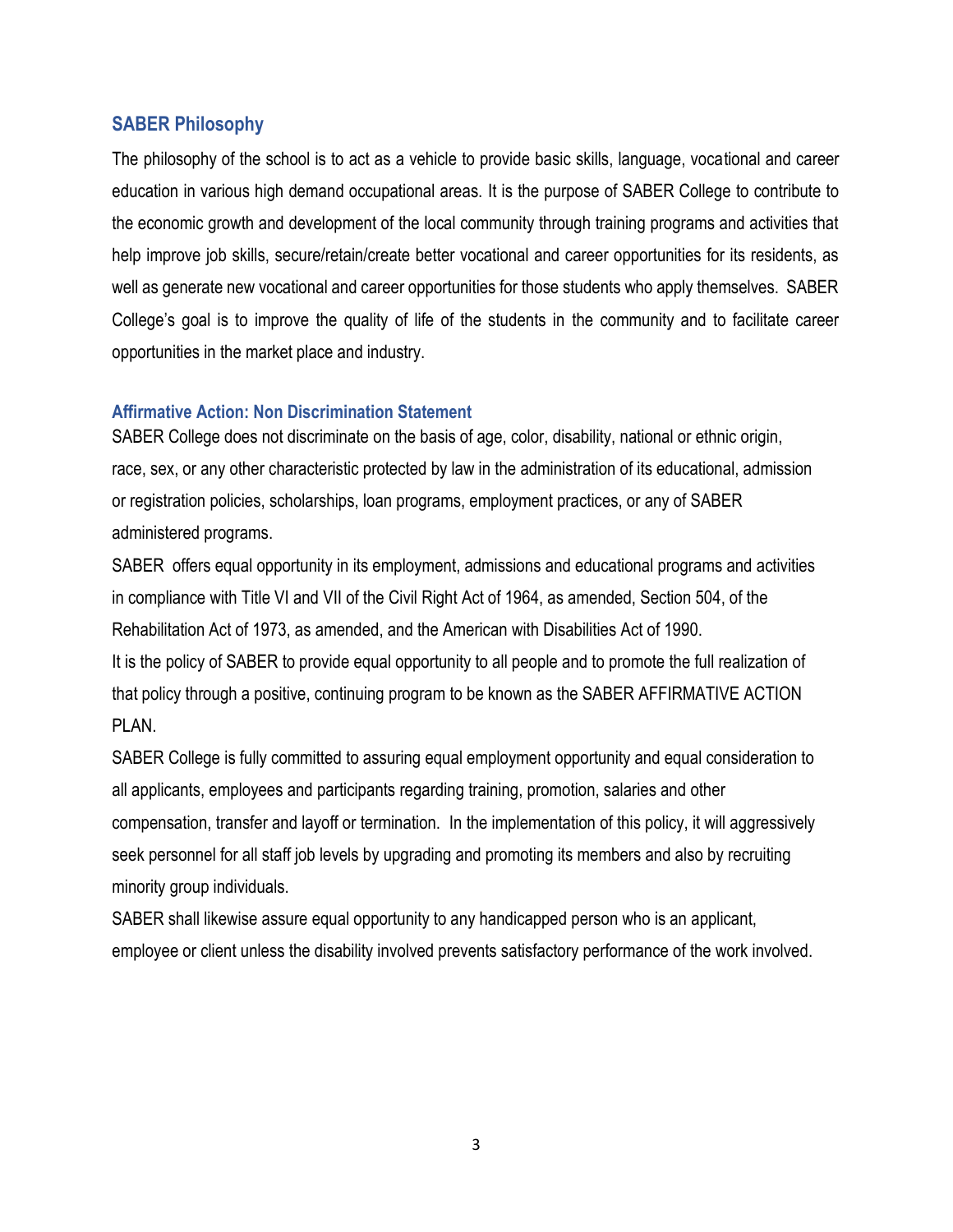## <span id="page-14-0"></span>**Hours of Operation**

Business office will be open from 9:00 a.m. to 5:00 p.m. Evening students will have to make the necessary arrangements.

Classes will be in session Monday through Friday starting at 9:00 a.m. Length will vary according to each individual course.

**Day** classes are scheduled within the hours of 9: am to 1: pm **Evening** classes are scheduled within the hours of 6:00 p.m. to 10:00 p.m. **Clinical** experience is scheduled according to hospital availability. **Skills Lab** practice is mandatory. The lab, with instructor, is available Monday through Friday from 9:00 – 1:00 pm and 6:00 pm-10:00 pm.

Program hours reflected in the Catalog represent instructional time. The student must take into consideration holidays/vacations listed below when planning their time.

SABER College is open every day except those days stated in "Calendar" Chart. If for any reason there are problems due to weather or in case of an emergency it is the students' responsibility to call the school at 305-443-9170 and listen to the recording letting them know if class has been cancelled. Policies for preparing and recovering from the disaster issued before and after the disaster) will be communicated to employees via electronic/cellular communication (sms using "Text Alertz") or through general coordination announcements. Procedures for canceling classes, closing buildings, releasing employees, etc. will be outlined in the announcements.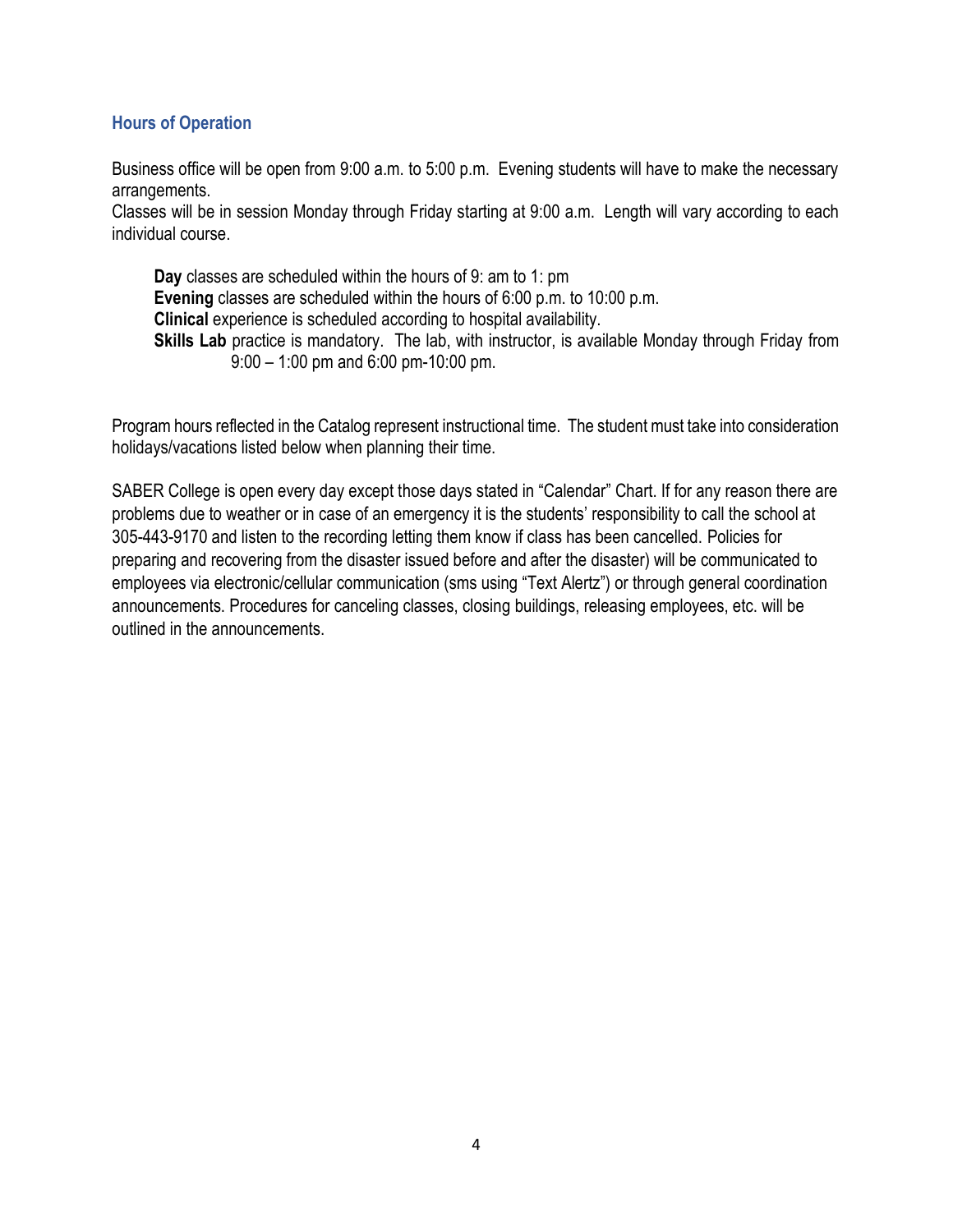## <span id="page-15-0"></span>Holidays

## Calendar

| 2022                |                        |
|---------------------|------------------------|
| January 3           | Classes Begin          |
| January 17          | Martin Luther King Jr. |
| February 21         | President's Day        |
| April 14-15         | Spring Break           |
| May 30              | <b>Memorial Day</b>    |
| July $\overline{4}$ | Independence Day       |
| August 1 to 7       | Summer Break           |
| September 5         | Labor Day              |
| October 10          | Columbus Day           |
| November 11         | Veteran's Day          |
| November 24-25      | Thanksgiving           |
| December 21         | Last Day of Class      |
| December 22         | Winter Break Begins    |
| 2023                |                        |
| January 4           | Classes Begin          |
| January 16          | Martin Luther King Jr. |
| February 20         | President's Day        |
| April 6-7           | Spring Break           |
| May 29              | <b>Memorial Day</b>    |
| July 4              | Independence Day       |
| August 7 to 13      | Summer Break           |
| September 4         | Labor Day              |
| October 9           | Columbus Day           |
| November 10         | Veteran's Day          |
| November 23-24      | Thanksgiving           |
| December 20         | Last Day of Class      |
| December 21         | Winter Break Begins    |
| 2024                |                        |
| January 8           | Classes Begin          |
| January 15          | Martin Luther King Jr. |
| February 19         | President's Day        |
| March 28-29         | Spring Break           |
| May 27              | <b>Memorial Day</b>    |
| July 4              | Independence Day       |
| August 5 to 11      | Summer Break           |
| September 2         | Labor Day              |
| October 14          | Columbus Day           |
| November 11         | Veteran's Day          |
| November 28-29      | Thanksgiving           |
| December 20         | Last Day of Class      |
| December 21         | Winter Break Begins    |
| 2025                |                        |
| January 6           | Classes Begin          |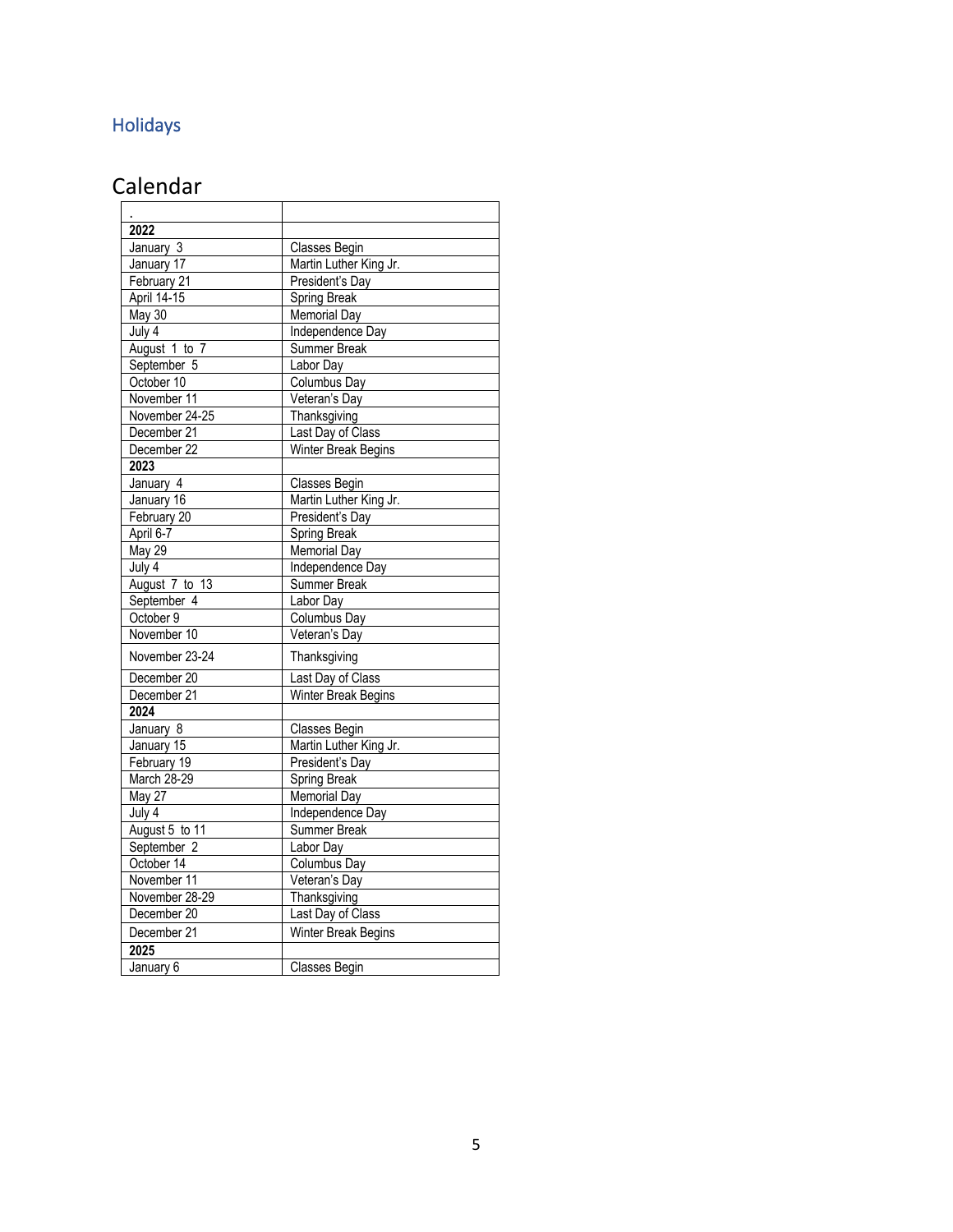## <span id="page-16-0"></span>**Library & LIRN**

The library is 500 sq. ft., and is located on the 2nd floor of the school. This library contains audio/visual resources, books and subscriptions to journals, as well as a library working area which contains 30 computers with internet access. Student groups will have access to scheduled library time, and on line periodical search. The library is open Tuesdays and Thursdays from 1:00 pm to 4:00 pm and is accessible by appointment every Wednesday. SABER has a librarian, who has a Master's of Science degree in Library Studies. SABER is a member of the Library Information Resources Network, Inc. (LIRN), which is an electronic library that provides access to electronic research resources to all SABER students.

The library has a sitting capacity of 30 students.

SABER is a member of the Library Information Resources Network, Inc., which is an electronic library that provides access to electronic research resources to all students including PUB MED.

## <span id="page-16-1"></span>**Counseling and Testing**

Each nursing student has an academic advisor. The Program encourages an open door policy with respect to student-faculty communication. Students are urged to confer with the Nursing Program Director for any personal issues and with their Lead Instructor for academic issues. The Nursing Program will try to help every student succeed, by offering mentorship and remediation options.

If a student struggles academically, Nursing Program Faculty will provide tutoring and remediation as necessary. Mid-semester advising will be done every semester to ensure adequate student progress. General Education Instructors will also provide tutoring and remediation services.

SABER College does not provide onsite psychosocial counseling and testing services for needed accommodations. The Program Director will refer to the Dean of Academic Affairs any student who needs these services. The Dean will make arrangements for referral to outside resources.

## <span id="page-16-2"></span>**Campus Safety and Emergencies**

Saber wants to ensure that every student is safe while on campus and emergencies are handled appropriately and effectively. Students should refer to the College Catalog and Consumer Information Manual for more information.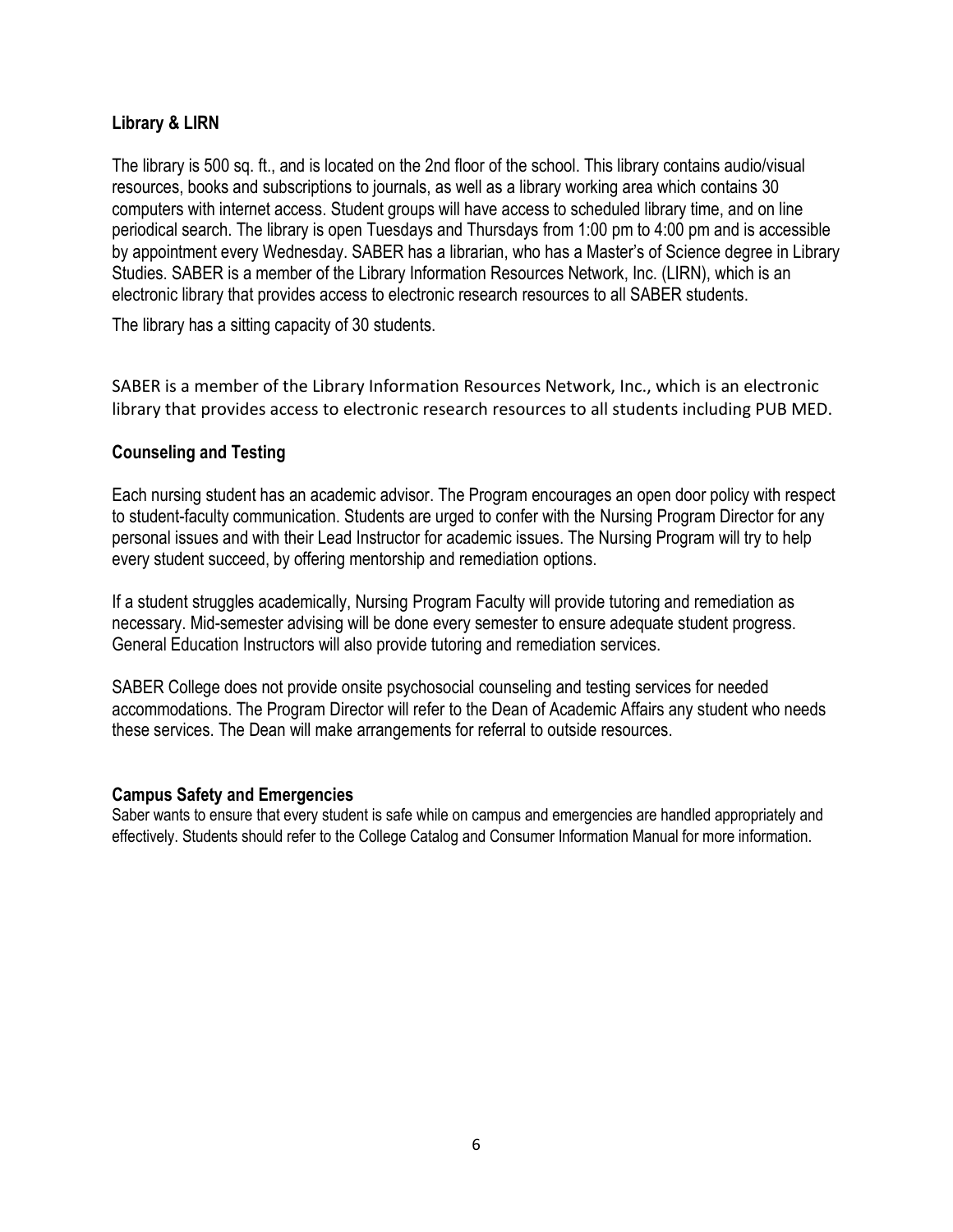#### <span id="page-17-0"></span>**Controlled Substances**

SABER College is a drug-and alcohol-free Institution. Possession, use, or being under the influence of a controlled substance while on campus property is strictly forbidden and is Illegal by State and Federal law.

● Violation of this policy will meet with disciplinary action up to and including dismissal from school.

● Students who violate the controlled substances policy will be required to meet with the Dean of Academic Affair and the Nursing Program Director. Students will be referred to outside help and resources.

• Students must present proof of professional help to continue with program. Outside professional help must give written consent that student may continue with Nursing Program.

• Drug and alcohol testing will be done at the expense of the student.

• The student will be allowed to return to the program only after a negative drug screen has been provided but will be placed on probation.

● During the probation period, it is the responsibility of the faculty to observe any indications of chemical use or abuse.

● If, at any time a student's performance is suspicious, the school reserves the right to require the student to be tested for chemical, or alcohol use/abuse.

● If the results of the test are positive while student is on probation, the student will be withdrawn from the program.

• The student may request re-admission into the program which will be considered as long as the student remains drug free.

- Failure to comply with this policy will result in the student's permanent termination from the program.
- Students should refer to Course Catalog and Consumer Information for more information.

## <span id="page-17-1"></span>**Parking**

Students may park on campus. Reserved student parking spaces are provided. One parking attendant is available to assist with parking and safety. SABER College is not responsible for any lost or stolen items or vehicles in the parking lot.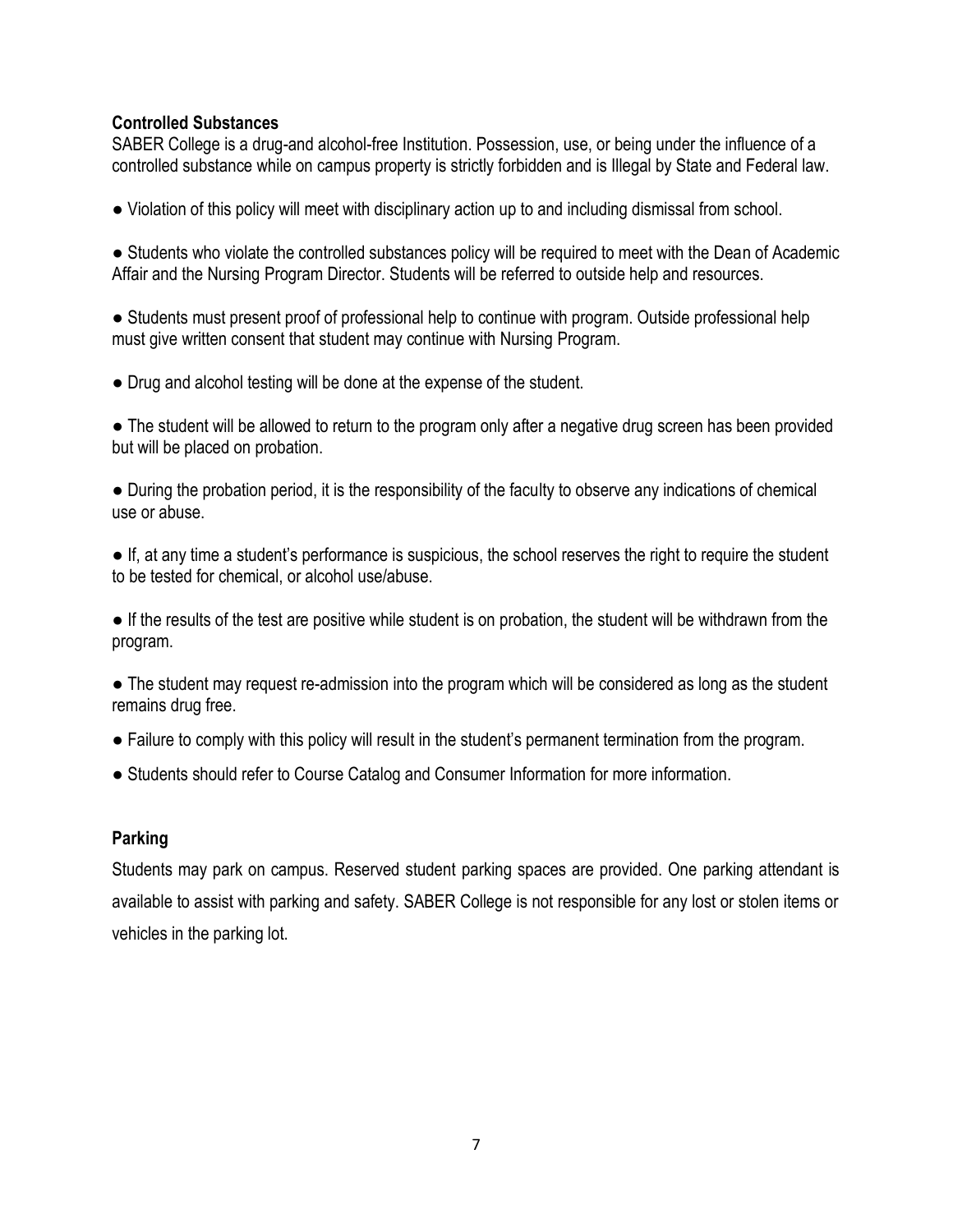## <span id="page-18-0"></span>**Student Identification Card**

- Students will be issued a picture identification card.
- The ID card must be worn at all times on campus and clinical experience.

● The student will not be allowed on the classroom or clinical rotation experience without an Identification Card.

• If a student is expelled or suspended from the School, he/she must immediately surrender the Identification Card to the Dean of Academic Affairs or Director of the Nursing program.

• The replacement cost of the Identification Card is \$5.00.

## <span id="page-18-1"></span>**PROGRAM INFORMATION**

## **Professional Nursing Program (PNP) A.S – Traditional and Hybrid**

## **Total Semester Credit Hours: 76**

## **Program Description**

The Professional Nursing Program (PNP) is an intensive, full-time program comprised of 76 credit hours/1,845 clock hours, which includes theory, lab and clinical rotation experience. This experience will cover medical, surgical, obstetric, pediatric, geriatric and psychiatric nursing. Reinforcement of basic skills in English, Mathematics, and Sciences appropriate for the job preparatory program will occur thorough didactic instruction and applied laboratory procedures/practice. This program is designed to prepare the graduate to utilize and apply the nursing process to provide nursing care to clients across the life span in a variety of settings. Upon successful completion of the curriculum and after passing comprehensive exit exam, the graduate will receive an Associate of Science Degree in Nursing and will be eligible to take the National Council Licensure Examination for Registered Nurses (NCLEX-RN). Passing the NCLEX is required for employment as a Registered Nurse.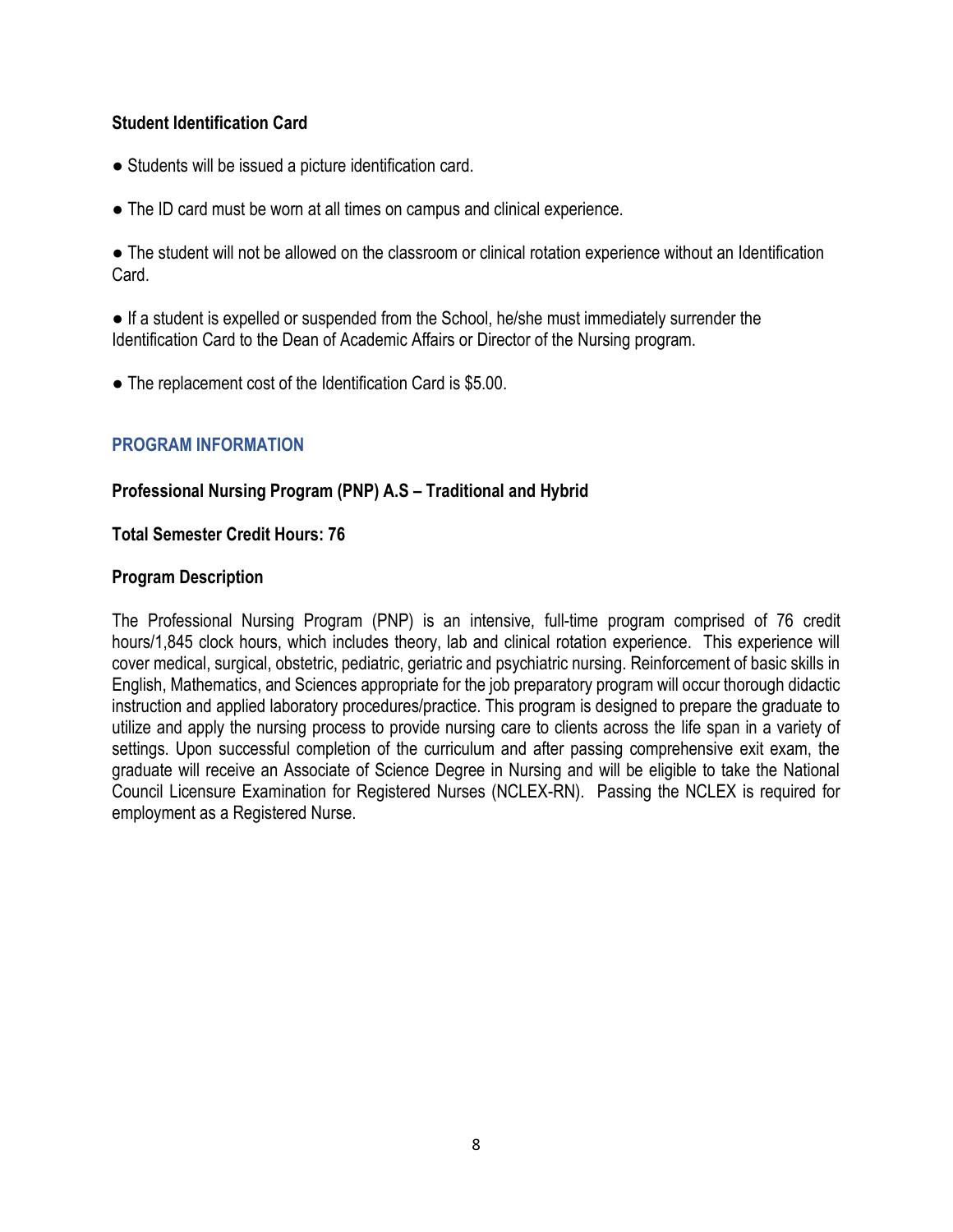## <span id="page-19-0"></span>**Program Objectives**

The objectives of the Nursing (A.S.) Program is to provide the knowledge, clinical skills, nursing values, meanings and experience necessary for an entry-level professional nursing position; this program will prepare the student for employment as a registered nurse. At the end of the program, the graduate will:

- Demonstrate knowledge of the health status and functional health needs of clients and families by using the nursing process to interpret health data.
- Demonstrate knowledge in formulating nursing plans of care in collaboration with clients, families and interdisciplinary healthcare team members.
- Demonstrate knowledge in implementing a plan of care within the legal and ethical parameters.
- Demonstrate knowledge in developing teaching and learning plans to implement with clients and families, whether directly or through assignment to other members of the healthcare team
- Demonstrate knowledge in evaluating client's and families' responses and outcomes to therapeutic intervention in order to adjust the plan of care.
- Demonstrate knowledge in providing care to multiple clients through direct care and/or delegation of care
- Demonstrate use of critical thinking to analyze clinical data and current literature as a basis for decision making
- Demonstrate ability to act as an advocate to promote quality healthcare for culturally diverse groups.
- Demonstrate ability to coordinate resources for the provision of quality care
- Demonstrate ability to function within the organizational framework of various healthcare settings.
- Demonstrate responsibility and accountability for quality of nursing consistent with the legal scope of the practice.

## <span id="page-19-1"></span>**Program Mission Statement**

By combining the values of the individual with the acquisition of knowledge and nursing skills, the Professional Nursing Program (PNP) fosters the development of the whole person as a responsible, accountable professional committed to the principles of life-long learning and service to others using a holistic approach to the practice of the nursing profession.

## <span id="page-19-2"></span>**Professional Nursing Program Philosophy**

To provide quality education that prepares entry-level nurses capable of providing safe, ethical, and effective registered nursing services under the direction and supervision of an RN to help meet the healthcare needs of the community in a variety of healthcare facilities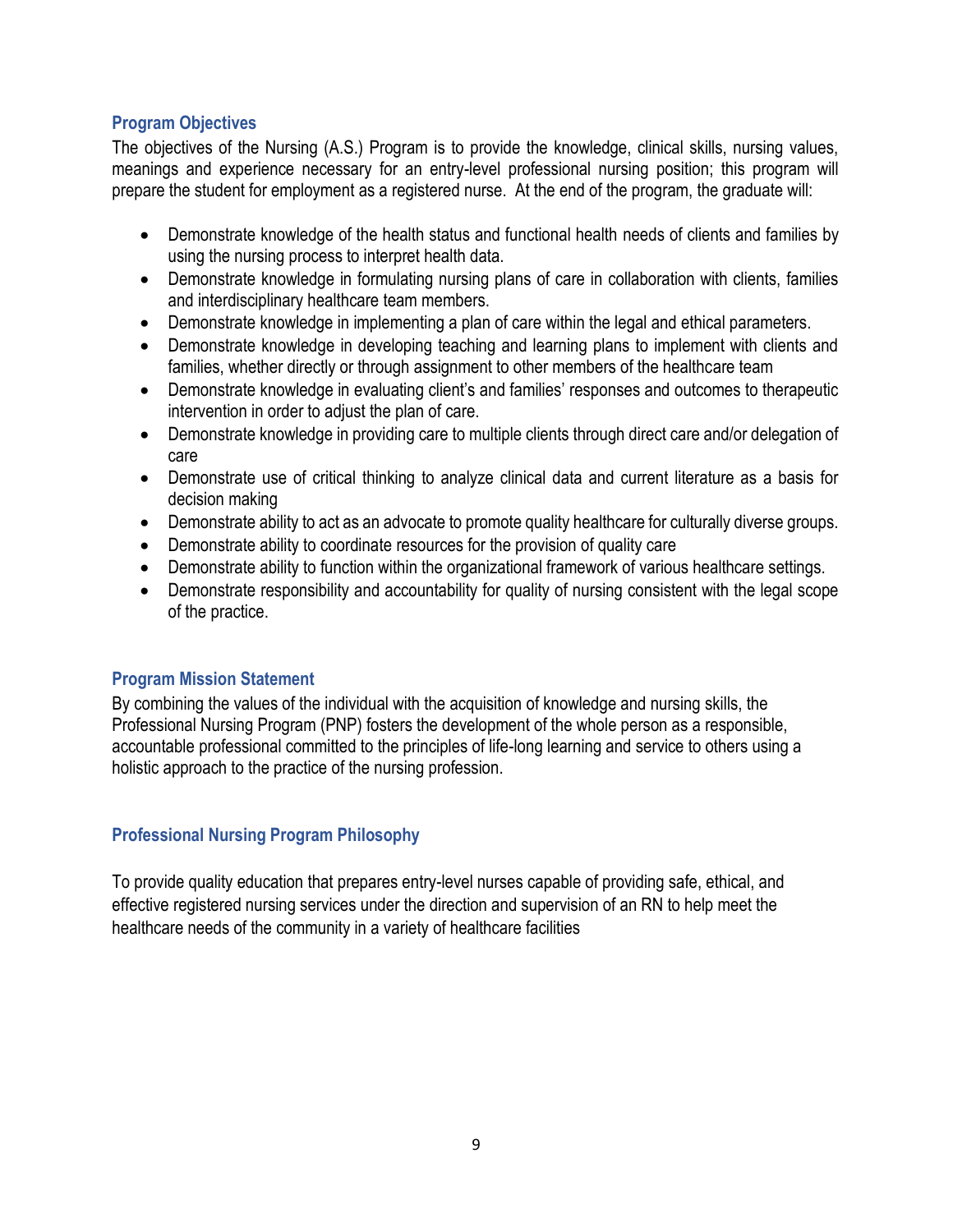## <span id="page-20-1"></span><span id="page-20-0"></span>**Curriculum**

| 1 <sup>st</sup> Semester A |                                    |                     |                    |
|----------------------------|------------------------------------|---------------------|--------------------|
| <b>Course No</b>           | <b>Course Name</b>                 | <b>Credit Hours</b> | <b>Clock Hours</b> |
| <b>BSC 1001</b>            | Human Anatomy and Physiology I     | 3                   | 45                 |
| <b>BSC 1002</b>            | Human Anatomy and Physiology Lab I | 1                   | 30                 |
| <b>ENG 1001</b>            | <b>English Composition I</b>       | 3                   | 45                 |
| <b>TOTAL</b>               |                                    | 7                   | 120                |

| 1 <sup>st</sup> Semester B |                                     |                     |                    |
|----------------------------|-------------------------------------|---------------------|--------------------|
| <b>Course No</b>           | <b>Course Name</b>                  | <b>Credit Hours</b> | <b>Clock Hours</b> |
| <b>BSC 1011</b>            | Human Anatomy and Physiology II     | 3                   | 45                 |
| <b>BSC 1012</b>            | Human Anatomy and Physiology Lab II | 1                   | 30                 |
| <b>ENG 1011</b>            | <b>English Composition II</b>       | $\mathcal{P}$       | 30                 |
| <b>TOTAL</b>               |                                     | 6                   | 105                |

|                  | 2 <sup>nd</sup> , Semester A |                     |                    |
|------------------|------------------------------|---------------------|--------------------|
| <b>Course No</b> | <b>Course Name</b>           | <b>Credit Hours</b> | <b>Clock Hours</b> |
| MAC 1105         | College Algebra              | 3                   | 45                 |
| PSY 1000         | Introduction to Psychology   | 3                   | 45                 |
| <b>TOTAL</b>     |                              | 6                   | 90                 |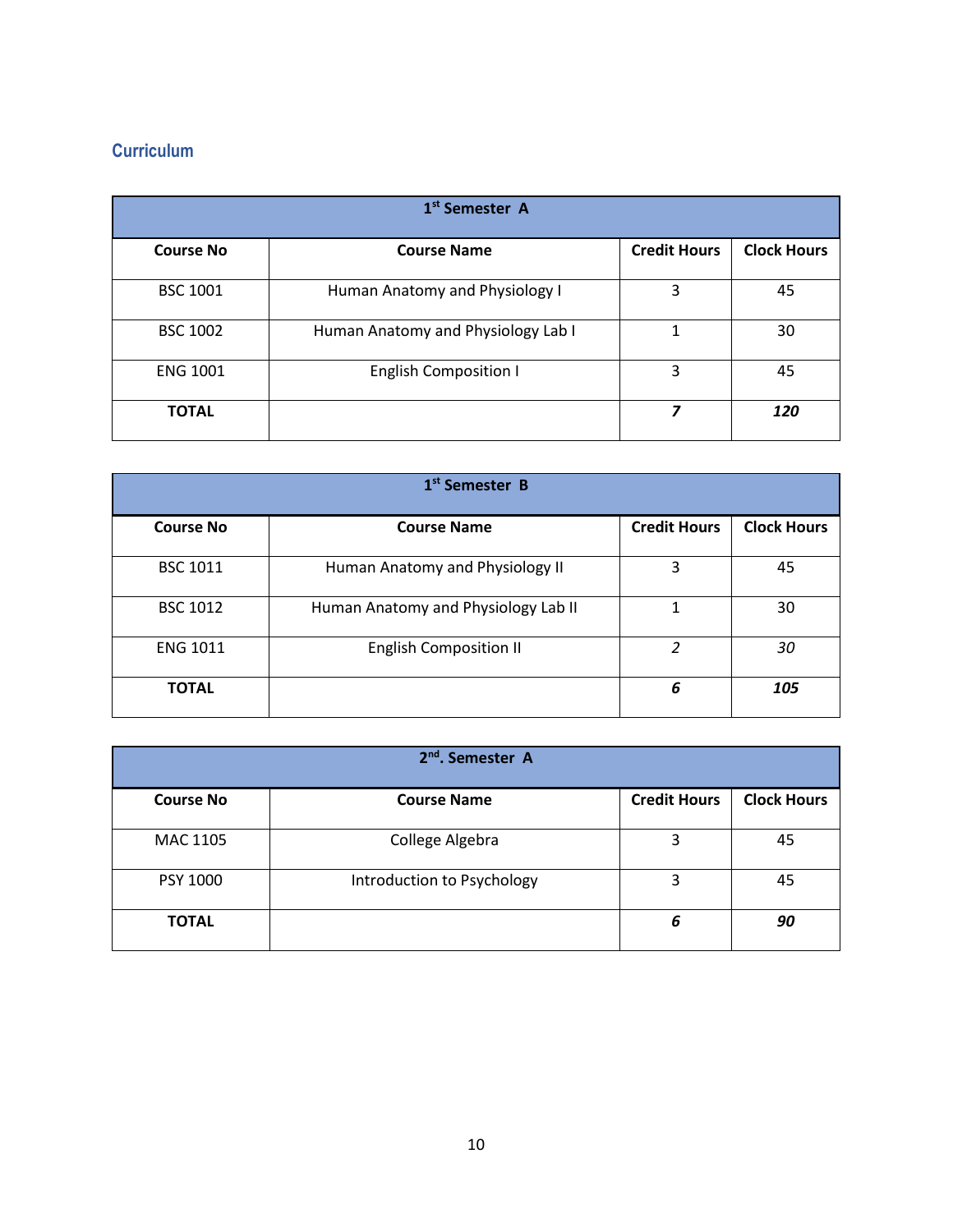| $2nd$ . Semester B |                              |                     |                    |
|--------------------|------------------------------|---------------------|--------------------|
| <b>Course No</b>   | <b>Course Name</b>           | <b>Credit Hours</b> | <b>Clock Hours</b> |
| <b>BSC 2001</b>    | Microbiology                 | 3                   | 45                 |
| <b>BSC 2002</b>    | Microbiology Lab             | 1                   | 30                 |
| PSY 1001           | Human Growth and Development | 3                   | 45                 |
| <b>TOTAL</b>       |                              | 7                   | 120                |

| 3 <sup>rd</sup><br><b>Semester</b> |                                                   |                     |                    |  |
|------------------------------------|---------------------------------------------------|---------------------|--------------------|--|
| <b>Course No</b>                   | <b>Course Name</b>                                | <b>Credit Hours</b> | <b>Clock Hours</b> |  |
| <b>NURS 1001</b>                   | <b>Fundamentals of Nursing</b>                    | 4                   | 60                 |  |
| <b>NURS 1002</b>                   | <b>Fundamentals of Nursing Clinical Practicum</b> | 3                   | 135                |  |
| <b>NURS 1002-L</b>                 | <b>Fundamentals of Nursing Lab</b>                | $\overline{2}$      | 60                 |  |
| <b>NURS 1100</b>                   | <b>Nursing Pharmacology I</b>                     | 3                   | 45                 |  |
| <b>TOTAL</b>                       |                                                   | 12                  | 300                |  |

| 4 <sup>th</sup><br><b>Semester</b> |                                               |                     |                    |
|------------------------------------|-----------------------------------------------|---------------------|--------------------|
| <b>Course No</b>                   | <b>Course Name</b>                            | <b>Credit Hours</b> | <b>Clock Hours</b> |
| <b>NURS 2001</b>                   | <b>Psychiatric Nursing</b>                    | $\overline{2}$      | 30                 |
| <b>NURS 2002</b>                   | <b>Psychiatric Nursing Clinical Practicum</b> | $\overline{2}$      | 90                 |
| <b>NURS 3001</b>                   | <b>Medical-Surgical Nursing I</b>             | 4                   | 60                 |
| <b>NURS 3002</b>                   | Medical-Surgical Nursing I Clinical Practicum | 3                   | 135                |
| <b>NURS 1111</b>                   | <b>Nursing Pharmacology II</b>                | $\overline{2}$      | 30                 |
| <b>TOTAL</b>                       |                                               | 13                  | 345                |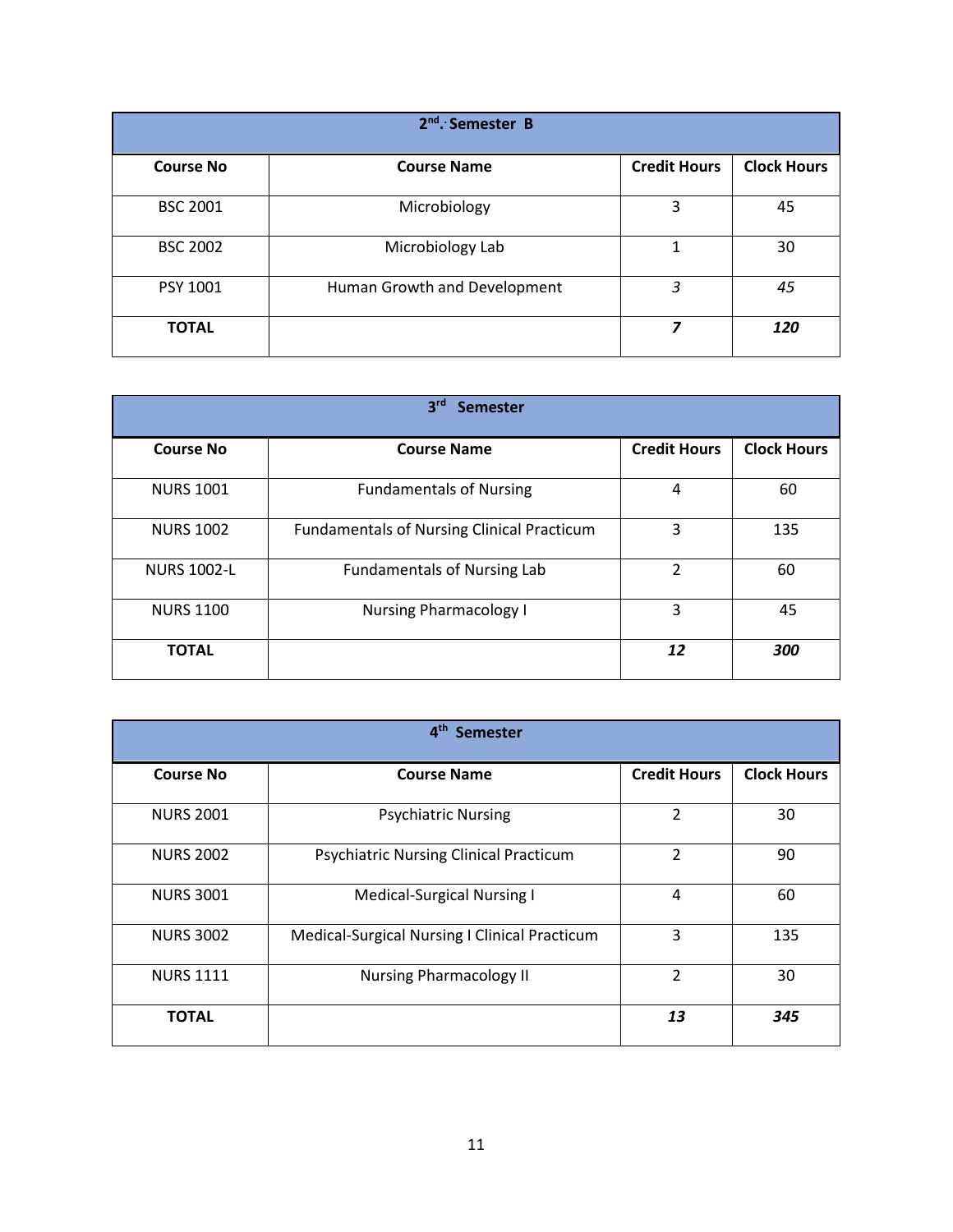<span id="page-22-0"></span>

| 5 <sup>th</sup><br><b>Semester</b> |                                                     |                     |                    |
|------------------------------------|-----------------------------------------------------|---------------------|--------------------|
| <b>Course No</b>                   | <b>Course Name</b>                                  | <b>Credit Hours</b> | <b>Clock Hours</b> |
| <b>NURS 3011</b>                   | Medical-Surgical Nursing II                         | 3                   | 45                 |
| <b>NURS 3012</b>                   | Medical-Surgical Nursing II Clinical Practicum      | $\overline{2}$      | 90                 |
| <b>NURS 5001</b>                   | <b>Obstetrics and Pediatrics</b>                    | 4                   | 60                 |
| <b>NURS 5002</b>                   | <b>Obstetrics and Pediatrics Clinical Practicum</b> | 4                   | 180                |
|                                    |                                                     | 13                  | 375                |

| 6 <sup>th</sup><br><b>Semester</b> |                                  |                     |                    |
|------------------------------------|----------------------------------|---------------------|--------------------|
| <b>Course No</b>                   | <b>Course Name</b>               | <b>Credit Hours</b> | <b>Clock Hours</b> |
| <b>NURS 7001</b>                   | Leadership                       | 2                   | 30                 |
| <b>NURS 7002</b>                   | Leadership Clinical Practicum    | $\overline{2}$      | 90                 |
| <b>NURS 8001</b>                   | <b>NCLEX Review</b>              | 3                   | 45                 |
| <b>NURS 8002</b>                   | Comprehensive Clinical Practicum | 5                   | 225                |
| <b>TOTAL</b>                       |                                  | 12                  | 390                |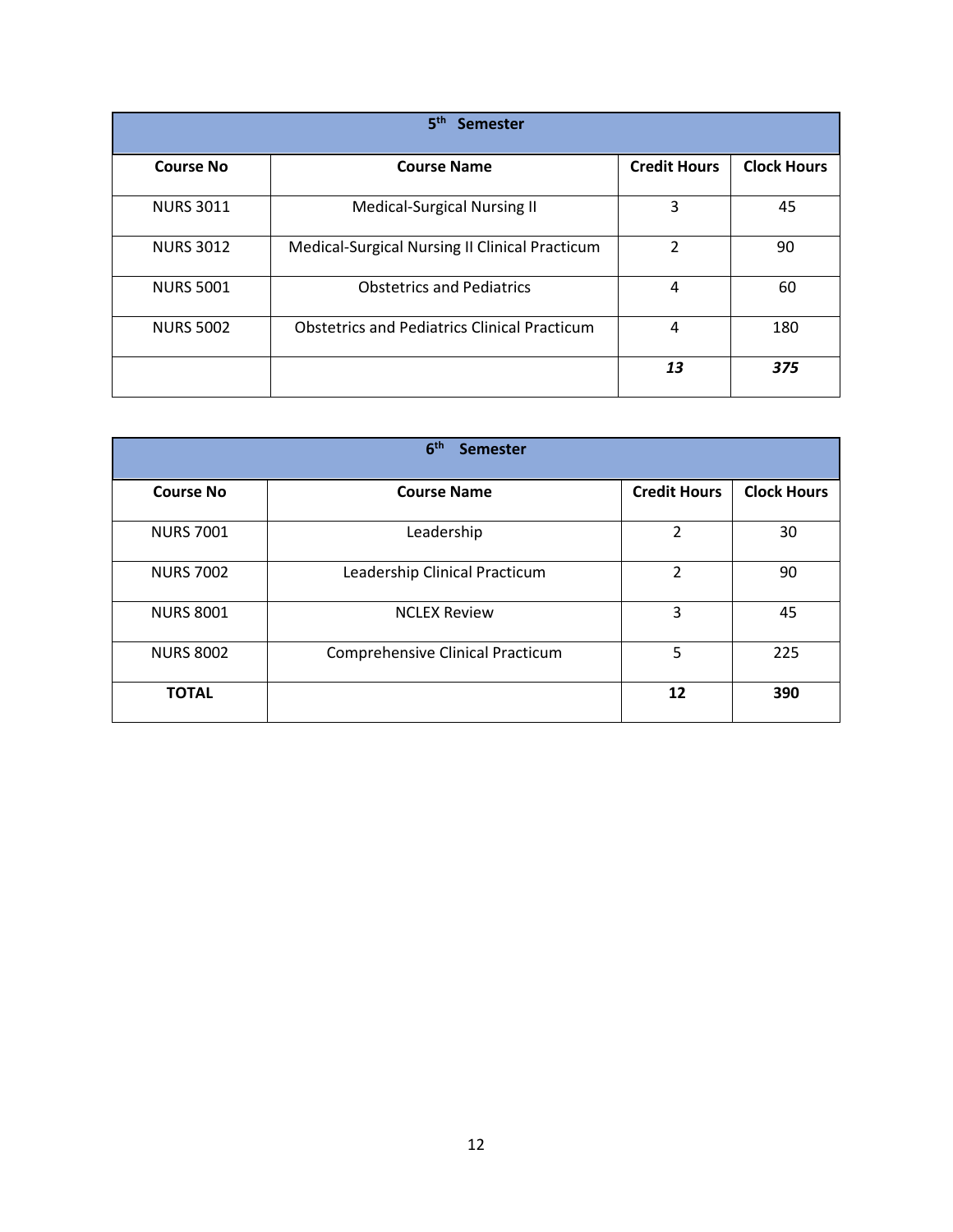## <span id="page-23-0"></span>**Student Orientation**

Orientation of new students is conducted for each academic start. New students will learn about SABER College, including procedures, rules and regulations. Students will receive their program schedule and will get acquainted with the school facilities on the first day of class, when an orientation session will be provided. Catalog and Handbook will be provided one week prior to the beginning of class.

## **Clinical Experience**

Clinical experience is an integral part of the program, and is set up to give the student a learning experience that puts into practice the classroom instruction.

- 1. Instructors will carry cell phones during the clinical experience. Students may reach the school, who will contact the instructors.
- 2. Instructors are to be present in the clinical facility when students are present.
	- a. Students are not to go on duty before meeting the Instructor.
	- b. Students are not to leave until dismissed by the Instructor
	- c. Students are not to use the overhead paging system at a clinical facility unless specifically instructed to do so.
	- d. Students who arrive late at the clinical facility must page the Instructor prior to reporting to a re-assigned area.

## **Class/Laboratory/Clinical Rotation**

Classes may be scheduled between the hours of 9: am and 10: pm Monday through Fridays**. Clinical Rotation will be scheduled as made available by the hospitals. Student's schedules/hours may vary during externship to accommodate site and programmatic requirements.** 

**Schedules may require eight hours/day attendance up to forty hours per week. It is necessary that the student be aware and plan in advance, in order to be able to accommodate schedules.** School makes the utmost effort to maintain class schedules at the original times. However, the school reserves the right to schedule class/clinical hours within the limitations discussed above.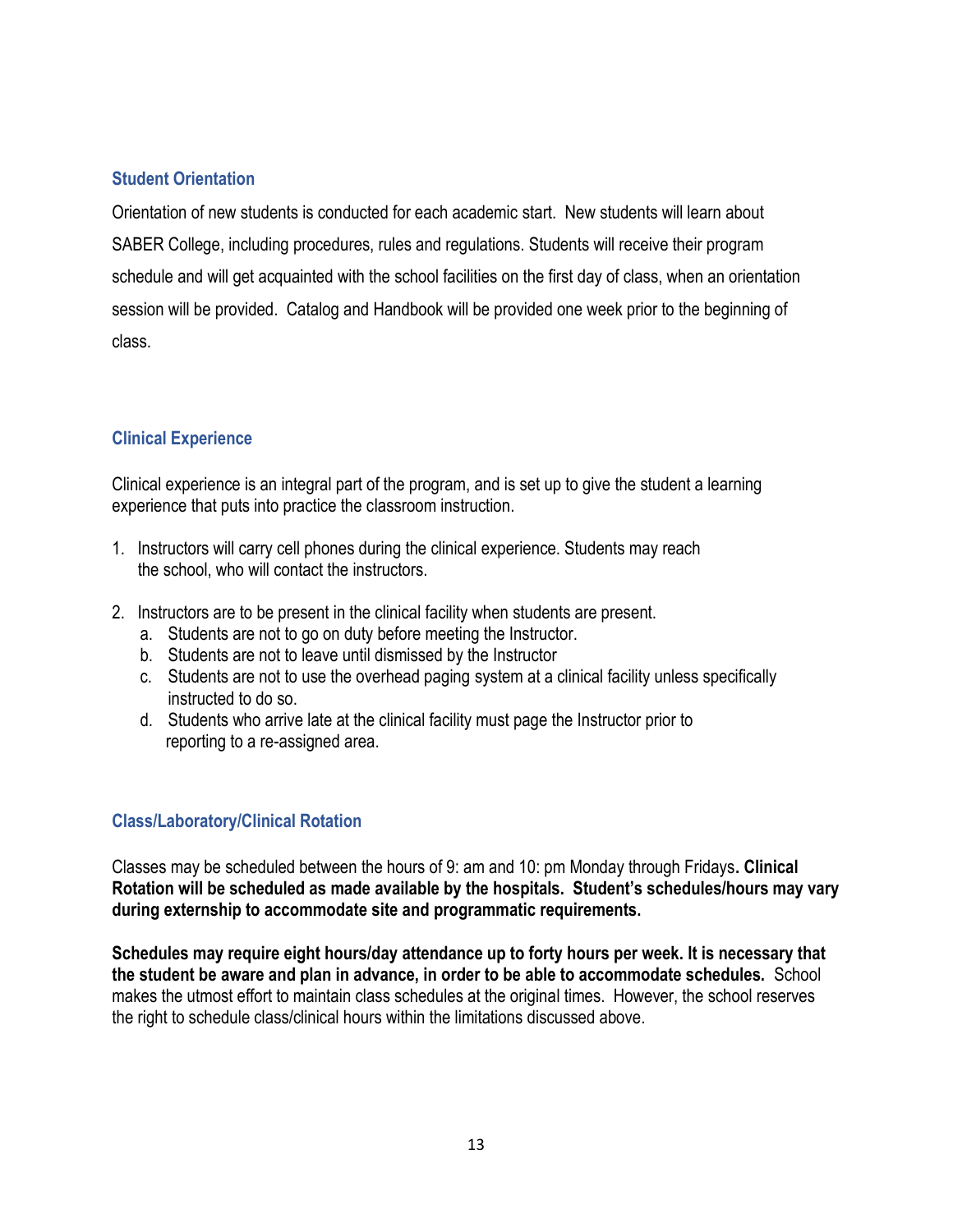## **Program Costs**

Students are given program costs during application process by Admissions Advisor. During application and enrollment process, all students meet with a financial aid advisor that will provide students with important information regarding financial aid assistance. Detailed Financial Aid Information is available in the Consumer Information Manual.

#### **Textbooks/Supplies**

Textbooks may be purchased through the internet for general education and through Lippincott for nursing core courses.

- Laboratory supplies are provided as needed and cost included in the cost of the program.
- A syllabus is distributed with each course. An understanding of the course objectives as stated

in the syllabus is an essential part of class preparedness.

Students are recommended to have a binder or notebook for each course. As each course is completed, all course material should be carefully stored to use in the future for reviews and preparation for the licensing exam.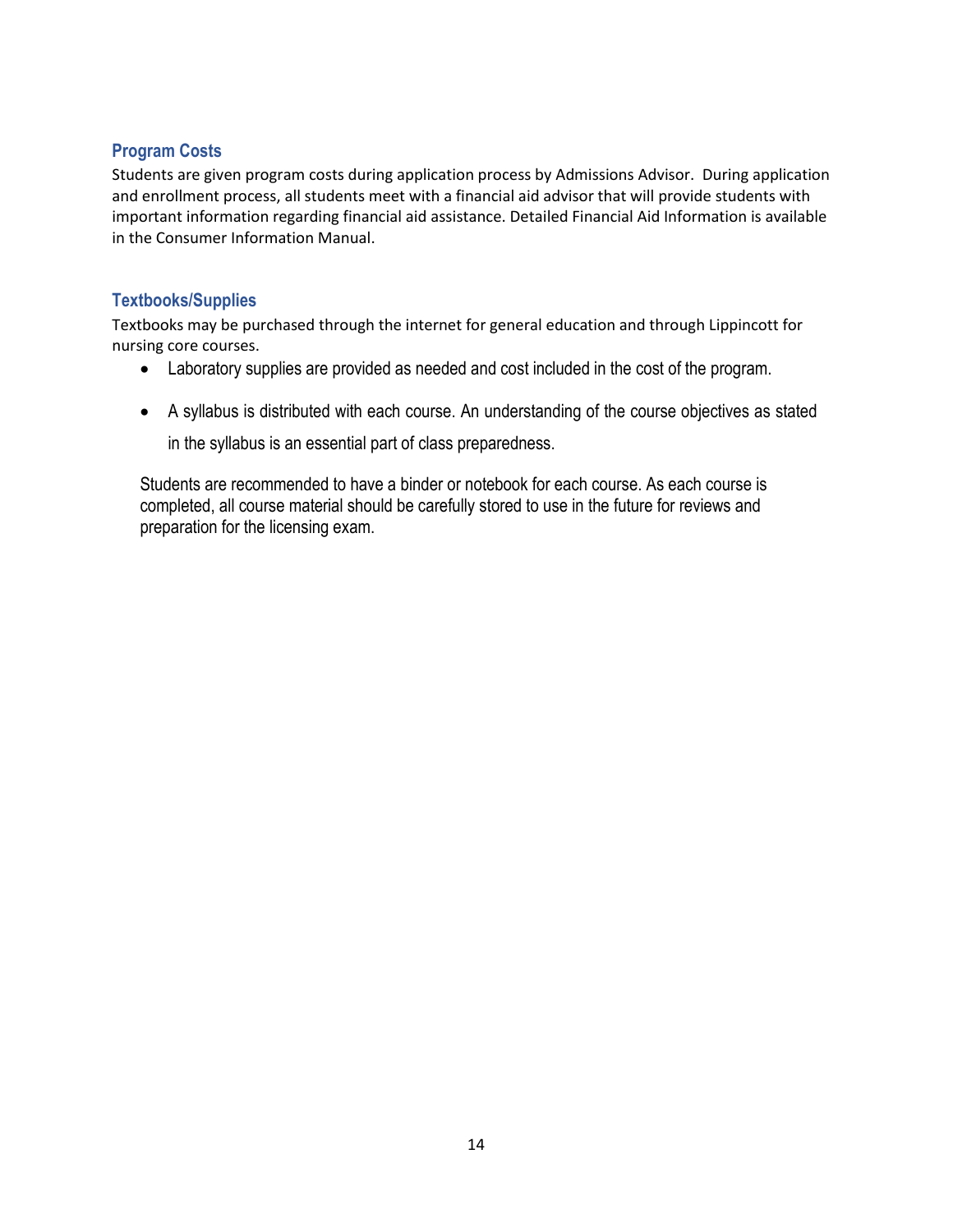## **Costs of Attending**

## **Associate Degree Programs**

| Nonrefundable Registration Fee<br>Nonrefundable Application Fee<br>Testing Fees - Entrance Exams<br>* Per Semester<br>** Per Exam | \$100.00*<br>$$50.00*$<br>\$50.00**                           |
|-----------------------------------------------------------------------------------------------------------------------------------|---------------------------------------------------------------|
| <b>General Education Courses - Traditional and Hybrid</b>                                                                         |                                                               |
| Tuition<br>26 credit hours                                                                                                        | \$565.00<br>per<br>Semester<br><b>Credit Hour</b><br>\$14,690 |
| Professional Nursing Program (PNP) - Traditional and Hybrid                                                                       |                                                               |
| 50 credit hours                                                                                                                   |                                                               |
| Tuition                                                                                                                           | \$565 per<br>Semester<br><b>Credit Hour</b><br>\$28,250       |
| <b>Skills Lab Fees</b><br>Materials and Supplies                                                                                  | \$500.00*<br>\$300.00                                         |
| <b>OTHER COSTS:</b><br>Uniforms, Liability Insurance, IDs, Lanyards,<br>Water Bottles, etc.                                       | \$300.00                                                      |
| <b>Books-</b> Cost of Lippincott books                                                                                            | \$1,546.23                                                    |
| Other books may be purchased with the specific vendor (must meet Syllabus<br>specifications)                                      |                                                               |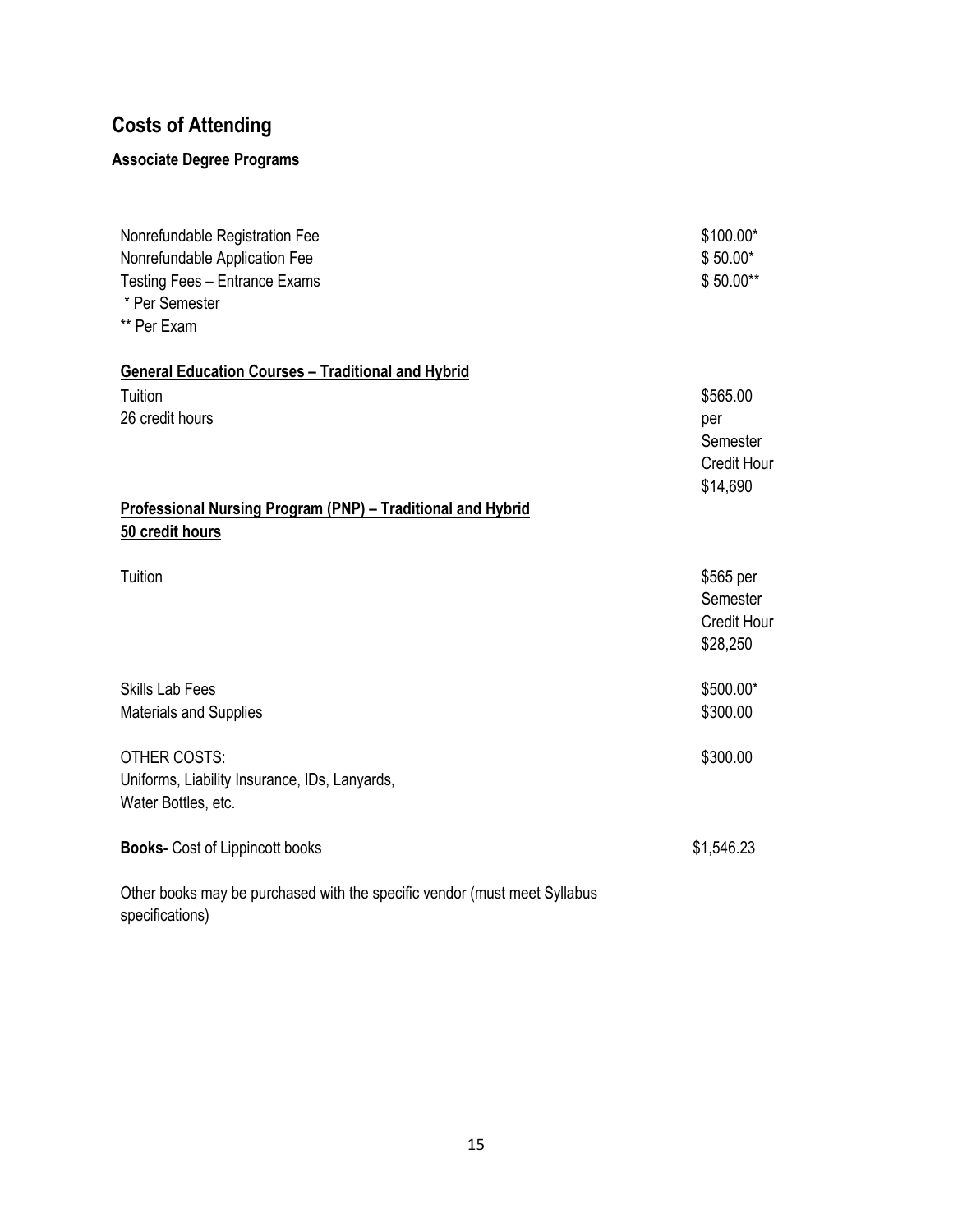## <span id="page-26-0"></span>**Student Fees**

- **1.** Students entering the program must make a deposit during pre-registration. The balance of the fee will be paid on the first day of class unless special arrangements are made. There will be an Application Fee and a Registration Fee of \$150.00 total; \$100.00 of which is not refundable upon withdrawal. In the case of payment arrangements, the student will be provided with guidelines for payment installments.
- **2.** Each student will be issued a receipt upon payment. Student must keep the registration receipt and present it at time of enrollment in the school.
- **3.** Those students that have applied for Title IV, or for any other form of tuition assistance, will pay fees until distribution of monies have been made to the school. At this time, student will be reimbursed for expenses paid.

## <span id="page-26-1"></span>**APPLICATION FOR FINANCIAL AID**

Students, who apply for Financial Aid, must complete their FA (Title IV) FAFSA for the current year upon application. The second year FAFSA should be completed as soon as the Department of Education posts it on its website (FAFSA.com)

## <span id="page-26-2"></span>**Tuition and Refund Policy**

- Our outlined refund policy is designed according to Fair Consumer Practices. Should student be terminated or cancelled for any reason, all refunds will be made according to the following refund schedule.
- Cancellation must be made in person or Certified mail.
- All monies will be refunded if the applicant is not accepted by the school or if the student cancels within 3 business days after signing the Enrollment agreement (if student signs before the first day of class) and making initial payment.
- Cancellation after the  $3<sup>rd</sup>$  business day, but before the first class, will result in a refund of all monies paid, with the exception of the nonrefundable registration and application fee.

Termination Date: The termination date for refund computation purposes is the last date of actual attendance by the student unless earlier written notice is received.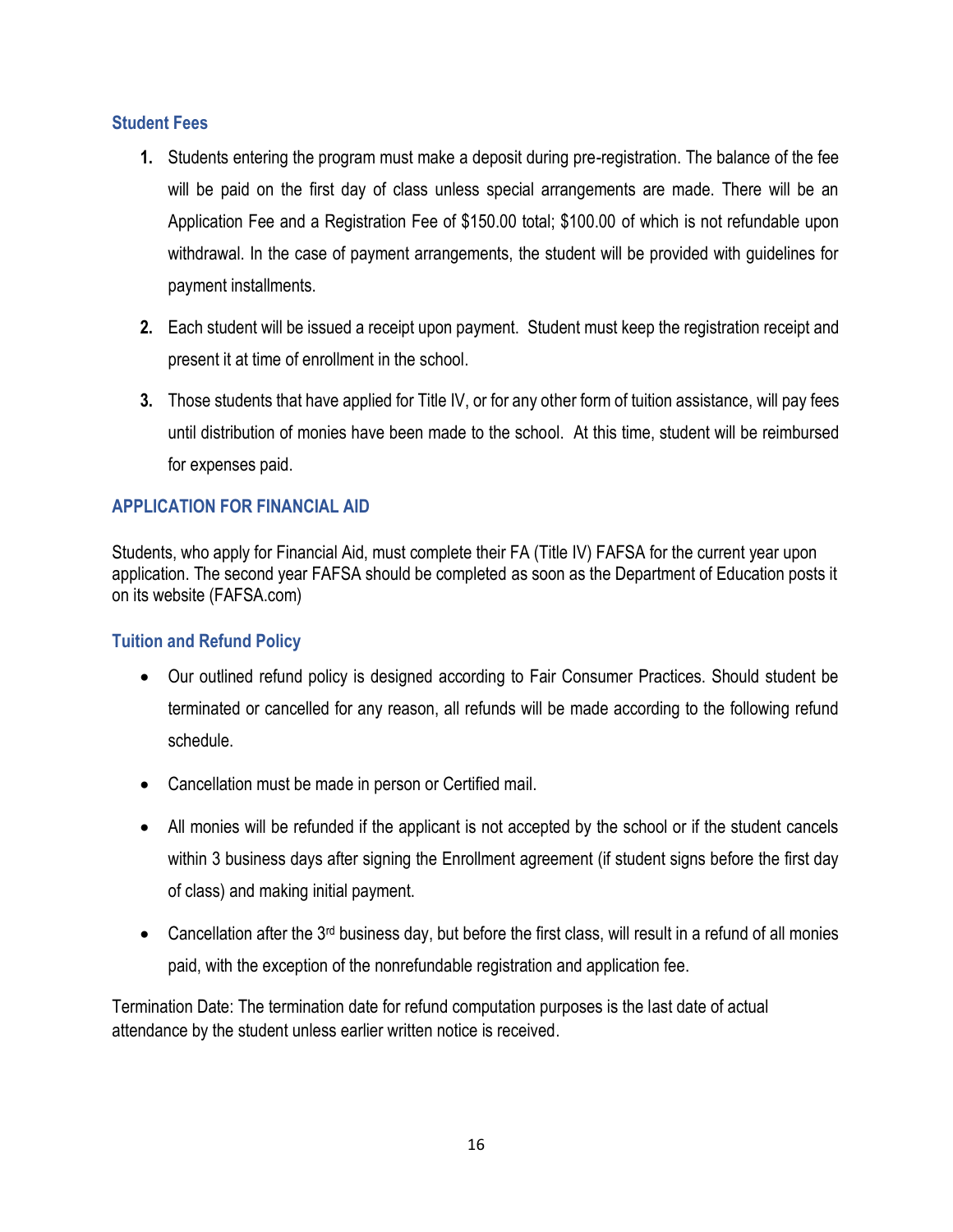- SABER College will keep records on file for at least one year of any student who is dismissed or denied entry.
- Refund will be made within 45 days following determination of termination or receipt of Cancellation **Notice**

## <span id="page-27-0"></span>**Refunds for classes Canceled by SABER**

• The School reserves the right to cancel any Programs and/or courses. If tuition fees are collected in advance of the start date of a program and SABER cancels the class, 100% of the tuition and fees collected must be refunded. The refund shall be made within 45 days of the planned start date.

## <span id="page-27-1"></span>**Refunds for Students Who Withdraw On or Before the First Day of Class**

• If tuition and fees are collected in advance of the start date of classes and the student does not begin classes or withdraws on the first day of classes, no more than \$100 application and registration fees may be retained by the institution. Appropriate refunds for a student who does not begin classes shall be made within 45 days of the class start date.

## <span id="page-27-2"></span>**Refunds for Students Enrolled Prior to Visiting SABER College**

• Students who have not visited the school facility prior to enrollment will have the opportunity to withdraw without penalty within three days following either attendance at a regularly scheduled orientation or following a tour of the facilities and inspection of the equipment.

## <span id="page-27-3"></span>**Refunds for Withdrawal after Class Commences**

**1.** Refund Policy for Programs Obligating Students for Periods of 12 Months or Less

The refund policy for students attending SABER College, who incur a financial obligation for a period of 12 months or less, shall be as follows:

- **a)** During the first 10% of the period of financial obligation, the institution shall refund at least 90% of the tuition;
- **b)** After the first 10% of the period of financial obligation and until the end of the first 25% of the period of obligation, the institution shall refund at least 50% of the tuition;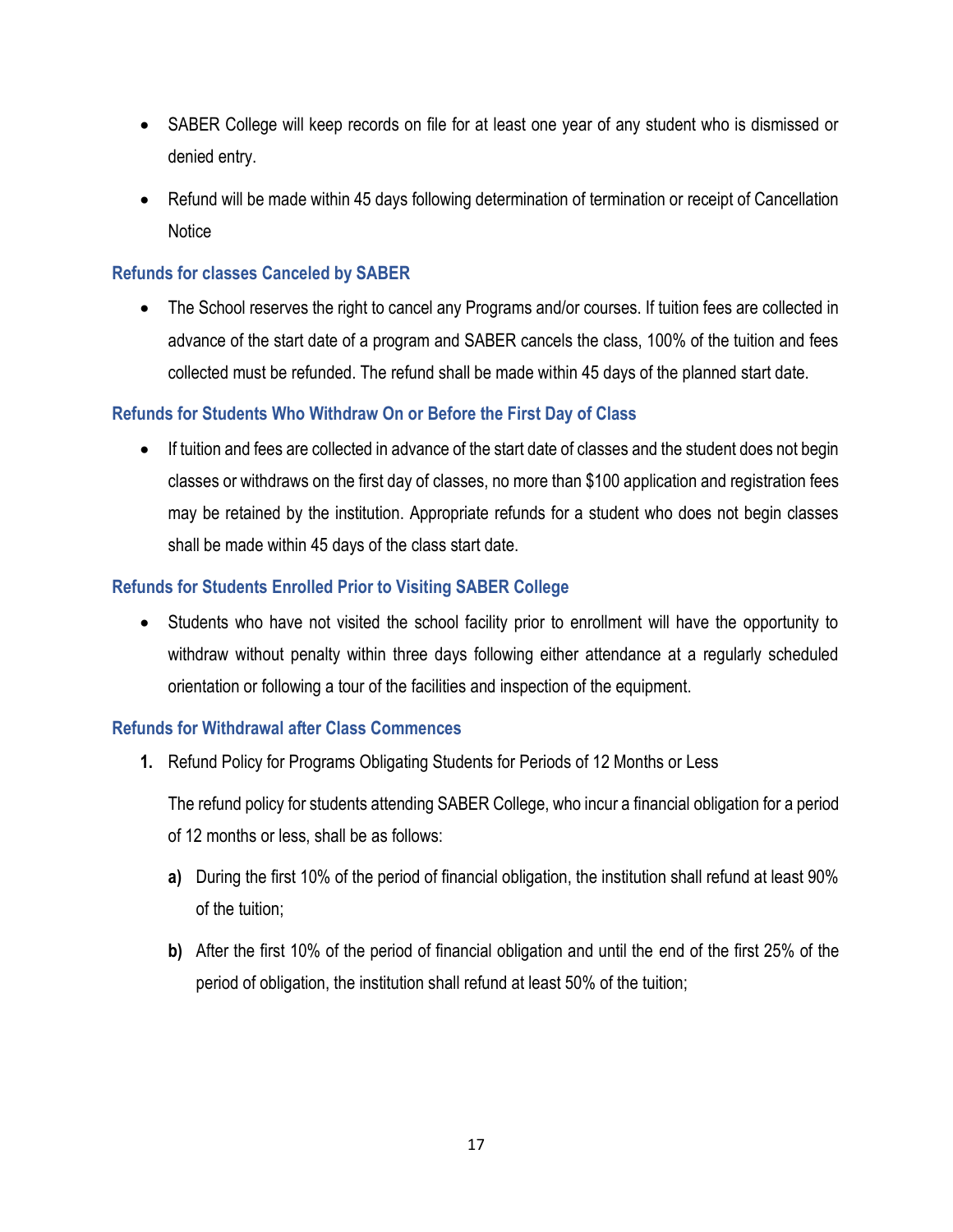- **c)** After the first 25% of the period of financial obligation and until the end of the first 50% of the period of obligation, the institution shall refund at least 25% of the tuition; and,
- **d)** After the first 50% of the period of financial obligation, the institution may retain all of the tuition.
- **2.** Refund Policy for Programs Obligating Students for Periods beyond Twelve Months:

Institutions with programs longer than 12 months that financially obligate the student for any period of time beyond 12 months shall release the student of the obligation to pay beyond the 12 months if the student withdraws during the first 12 months. The calculation of the refund for the unused portion of the first 12 months shall be based on section (4)(1) above.

If the student withdraws during any subsequent period following the first 12 months, the student's refund for the unused portion of the tuition applicable to the period of withdrawal shall be based on section (4)(1) above.

**This refund policy applies to all loans and school loans for those who qualify.** Although some loans may be repaid after the program has been completed, students are obligated, as with any other loans, to repay in full the loan that they received.

## <span id="page-28-0"></span>**Admissions**

In order to be accepted into the Professional Nursing Program an applicant must meet the following requirements:

- Applicant must submit a High School Diploma (or equivalent in their country of origin) or GED.
- Applicant must be 18 years of age by program completion
- The Kaplan (65) is one of SABER's College official entrance exams. The Kaplan exam will be offered no more than 3 times with waiting times as follows: 72 hrs. after the first exam, and 30 days for the third exam. Applicants may be granted acceptance into the nursing program based upon equivalent entrance test scores on other qualifying exams including ACT (18) SAT (1330 prior to 3/5/16), SAT (980 on or after 3/6/2016) and/or HESI A2 Exam (80), TEAS (58) and Kaplan (65).
- Applicant must submit results of a 10-panel drug screening
- Applicant, if a foreign physician, will be required to present written certification from an approved credential evaluation service (e.g. Josef Silney Translators), as proof of successful completion of courses in Anatomy, Physiology, to be extended Advanced Placement credits. In this case, applicant will be exempt from taking the above-mentioned courses again, however,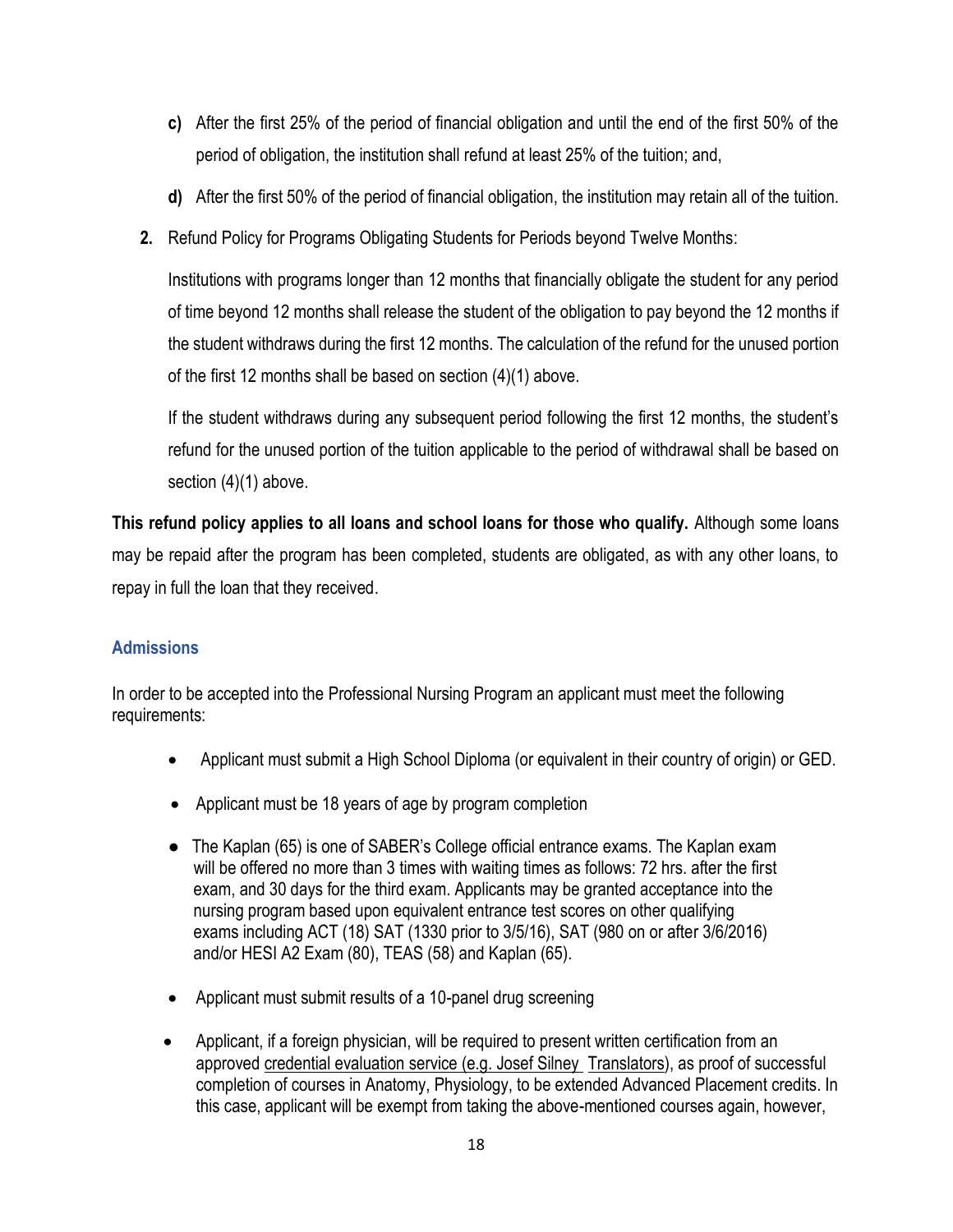applicant will still be responsible for the full 900 hours of clinical training. Students unable to provide such documentation will be required to take the full curriculum as offered.

- Applicant must successfully complete a personal oral and written interview with the Program Director and or an administrative representative of the program in order to evaluate the applicant's ability to communicate satisfactorily as required by the health care delivery system. The interviewer will be aided in this process by requesting a series of essays as a tool to further assess English proficiency and Critical Thinking.
- Applicant must undergo an AHCA Level II Background Check. If applicant according to library information resource service area has a recent history of chemical abuse, or an arrest record indicating the same, he/she will be required to contact the Intervention Project for Nurses (IPN). Based on the evaluation results of IPN the applicant may be asked to enter into a contractual agreement for services with IPN. Failure to enter into the stipulated contract and/or to comply with any of the requirements of the contract will result in denial of admission into the program.

(During the enrollment period, it is the responsibility of the faculty to observe any indications of chemical use or abuse. If, at any time a student's performance is suspicious, the school reserves the right to require the student to be tested for chemical, or alcohol use/abuse. If the results of the test are positive, the student will be withdrawn from the program and instructed to contact IPN. At the recommendation of IPN, the student may be required to enter into a contractual agreement with IPN. The student may request reentry into the program which will be approved as long as the student remains in compliance with the IPN Contract. Failure to comply with this policy or with the agreements of the contract will result in the student's permanent withdrawal from the program.)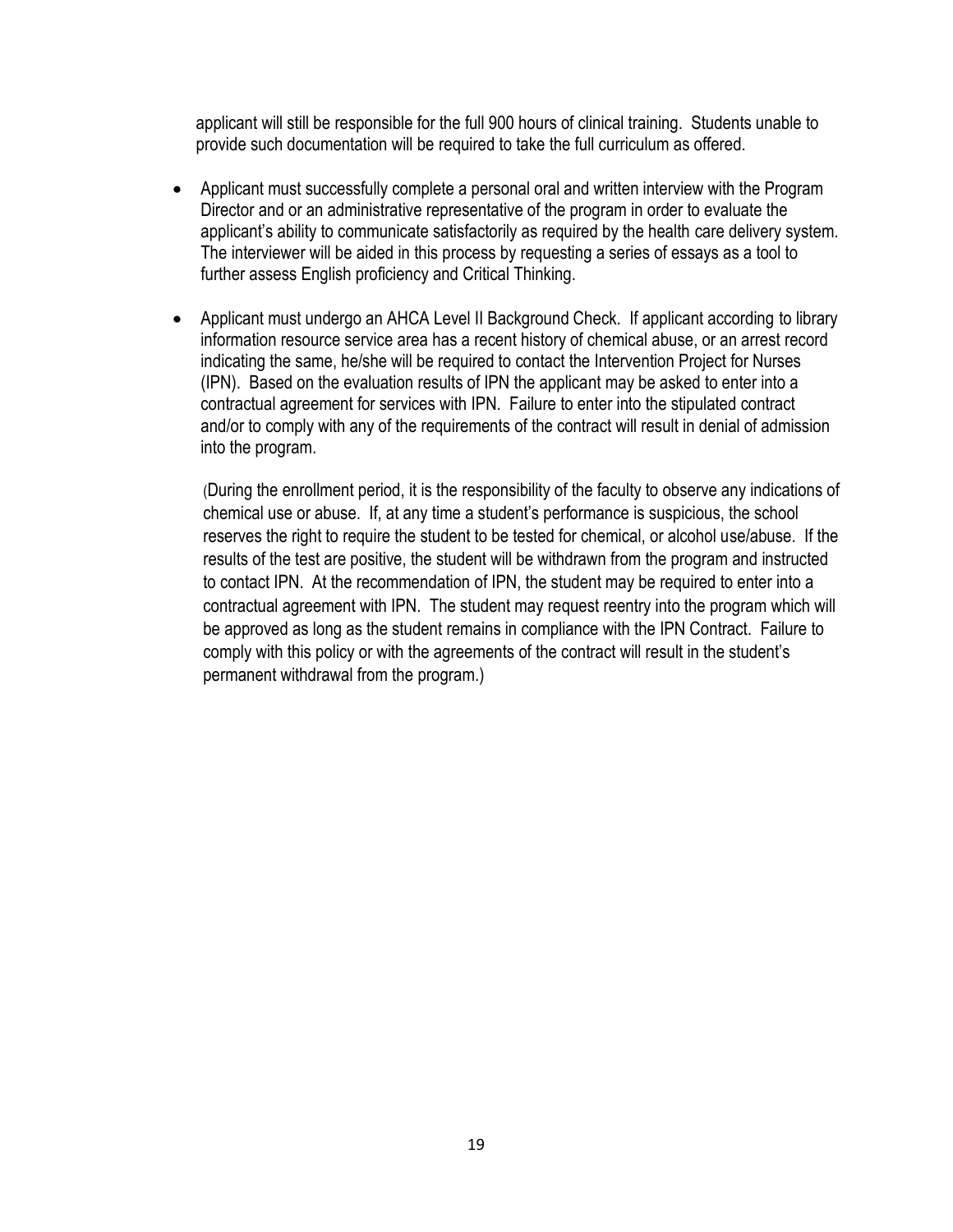## <span id="page-30-0"></span>**Health Requirements**

A student's health record will be kept on file.

Prior to starting the clinical component of program (3<sup>rd</sup> semester), students will have to provide the School with their Health Record, which will include proof of immunity/immunization against:

- Tetanus verify within 10 yrs., 5 yrs. if injured.
- MMR Measles, Mumps, Rubella written verification of Rubella immunization after 1968, or a positive titer to show immunity.
- Varicella (Chickenpox)
- PPD PPD skin test must be completed and read as negative prior to any clinical experience. PPD results cannot be accepted if over 12 months from the day of admission.
- Hepatitis B
- CPR/BLS Card-Endorsed by the American Heart Association
- Flu vaccine

If documentation is not available, re-immunization will be necessary.

Acceptable records of immunization will be:

- High School: Copy of immunization record containing information such as month/day/year.
- Personal immunization record: Record from family physician will be acceptable
- Local health department: copy of immunization record.

Appointments for the above physical examinations must be made prior to or after class.

Each student is responsible for his/her health as follows:

- The students are responsible to have medical insurance to cover accidents / illnesses while in training. The students will assume all risks of, and be solely responsible for, any injury, illness or loss sustained while in training.
- A student who becomes ill during school hours shall report it to an instructor. If on clinical practice, the student should report it to the supervisor, and must page the instructor.
- If a student becomes ill while on duty at a hospital, and requests treatment, this treatment will be given at the student's request and expense.
- Students are NOT to consult with any physician regarding personal matters while on duty. Any student violating this policy will be placed on probation and may be asked to withdraw from the program, since this is considered unethical conduct.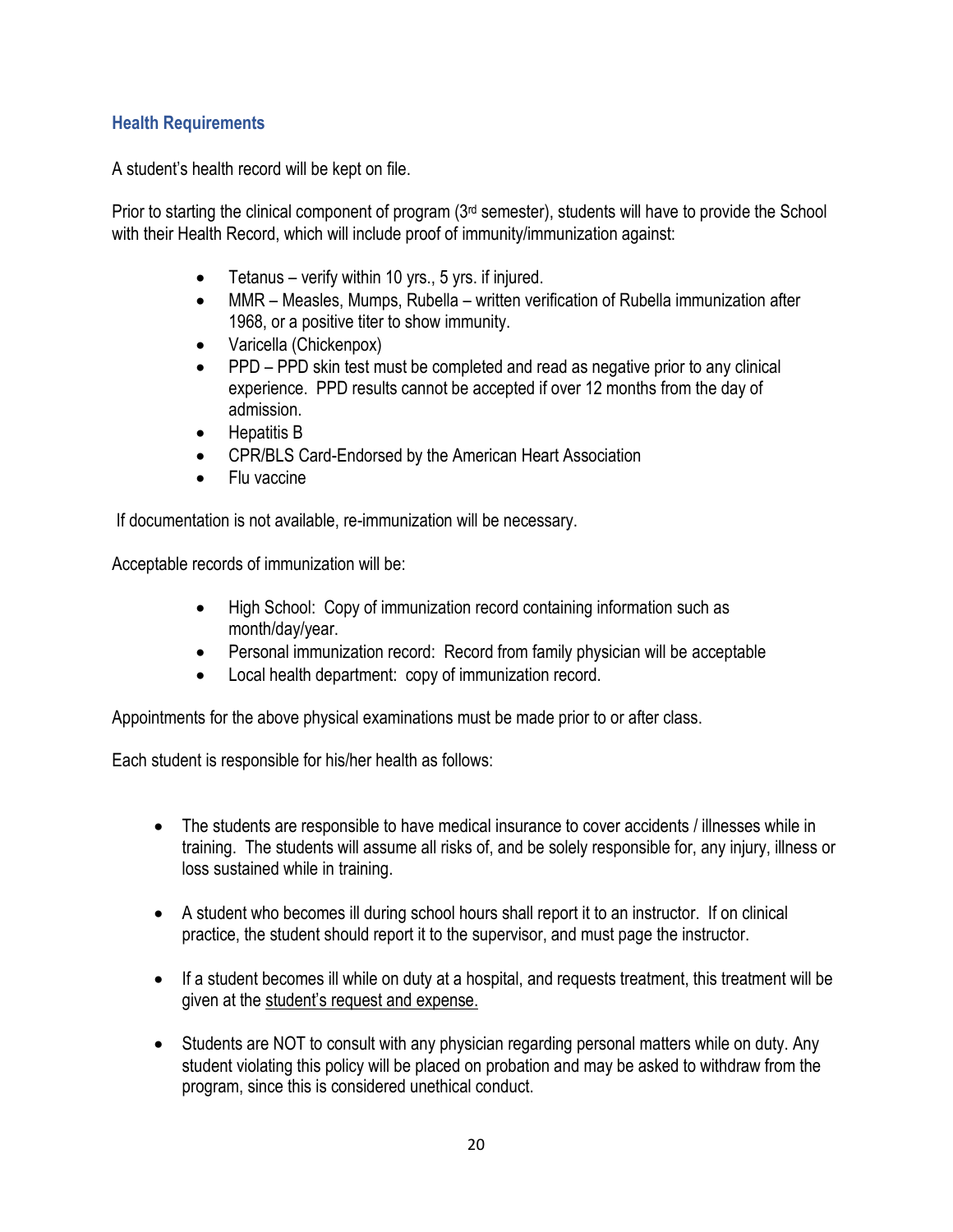- A student sustaining an injury during school hours shall report immediately to the instructor. An Accident Form will be initiated and completed within 24 hours of the injury occurrence. If in clinical practice, the student may receive care at the hospital's Emergency Area if necessary, and at the student's own expense. Any student may refuse treatment by signing a release form.
- If a student is exposed to blood or body fluid, the instructor will immediately implement the Post-Exposure Protocol
- Upon the request of an instructor, a student may be required to obtain a written statement from a physician for an absence due to illness. An absence of more than two (2) days, must be documented by a physician.
- If a student becomes pregnant, a doctor's written permission must be submitted to the instructor in order to remain in class or clinical practice. It is the responsibility of the student to take the necessary precautions in the clinical experience in terms of x-rays, radiation, chemicals, etc.
- The instructor reserves the right to withdraw a student from a clinical experience based upon evidence of illness. This absence would be considered excused.
- The instructor reserves the right to require random drug testing based upon reasonable cause. Reasonable cause will be considered to be:
	- a. Observable indications of potential drug or alcohol use while in the classroom or clinical experience.
	- b. Direct Observation of drug use
	- c. Abnormal conduct or erratic behavior, or a significant deterioration in performance.
	- d. A report of suspected drug or alcohol use.
	- Drug and alcohol testing will be done at the expense of the student. The student will be allowed to return to the program only after a negative drug screen has been provided.
- During the enrollment period, it is the responsibility of the faculty to observe any indications of chemical use or abuse. If, at any time a student's performance is suspicious, the school reserves the right to require the student to be tested for chemical, or alcohol use/abuse. If the results of the test are positive, the student will be withdrawn from the program and instructed to contact IPN. At the recommendation of IPN, the student may be required to enter into a contractual agreement with IPN. The student may request re-entry into the program which will be approved as long as the student remains in compliance with the IPN Contract and is drug free. Failure to comply with this policy or with the agreements of the contract will result in the student's permanent withdrawal from the program.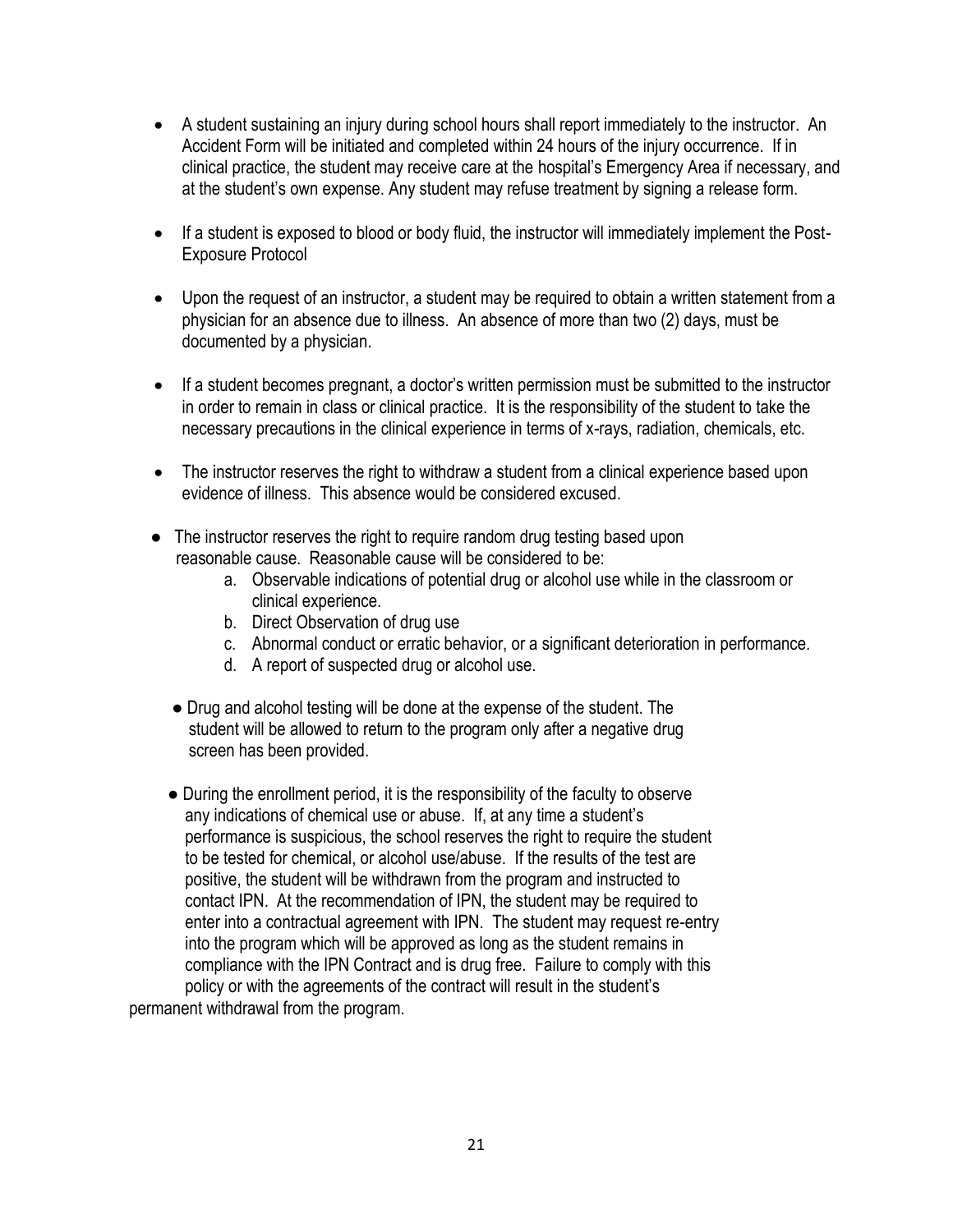## <span id="page-32-0"></span>**ACADEMIC POLICIES**

## <span id="page-32-1"></span>**Academic Progress**

## <span id="page-32-2"></span>**Minimum CGPA Achievement**

Each student must achieve the minimum cumulative grade point average of 2.75 at the time of the evaluation in order to remain as a regular student.

Students' learning will be assessed using the developed set of competencies for each training area.

A series of quizzes will be administered throughout the school term in order to assess student progress. A written examination will be given at the completion of each course. The written portion of the examination will be graded based on the following scale:

Scholastic Standards: Quantitative requirements will be measured in terms of grades. Academic grades for students shall be "A", "B", "C", "D", "F", WF, "I" or "NP".

A brief explanation of grades will follow:

- A grade of "A" (90-100% 4.0) indicates that the student has demonstrated excellent achievement in the subject and/or the skills area.
- A grade of "B" (81-89.99% 3.0) indicates that the student has demonstrated good but not outstanding achievement in the academic area.
- A grade of "C" (77-80% 2.0) indicates satisfactory academic achievement and is the minimum level of acceptable performance in this program.
- A grade of "D" (69-76.99% 1.0) indicates a level of academic performance that is unsatisfactory. Course failed.
- A grade of "F" (68.99% or below 0.0) indicates that course was completed but student failed to achieve course objectives.
- A grade of "WF" indicates that course was not completed; student stopped attending/ limited class participation.
- A grade of "I" indicates that the performance is insufficient to permit an evaluation. Students in this category may have their grade adjusted upon presentation of the required assignments. This period may not exceed 60 days. For this grade to be awarded, the extenuating circumstances must be approved by the Dean of Academic Affairs or Director. **If a student does not provide the required documentation to receive a final grade for a course within the prescribed timeframe the grade of "I" shall be changed to a grade of "F". This can have a significant impact on a student's academic progress.**
- A grade of "NP" (NOT PASSING) indicates that the student has not met the score required for passing selected courses, however the student has still achieved a minimum grade of C or higher. The student will be required to retake the course to meet the program minimum grade requirement. Once the student achieves the course minimum grade requirement the original grade will be replaced and a note will be made to the transcript of the course retake.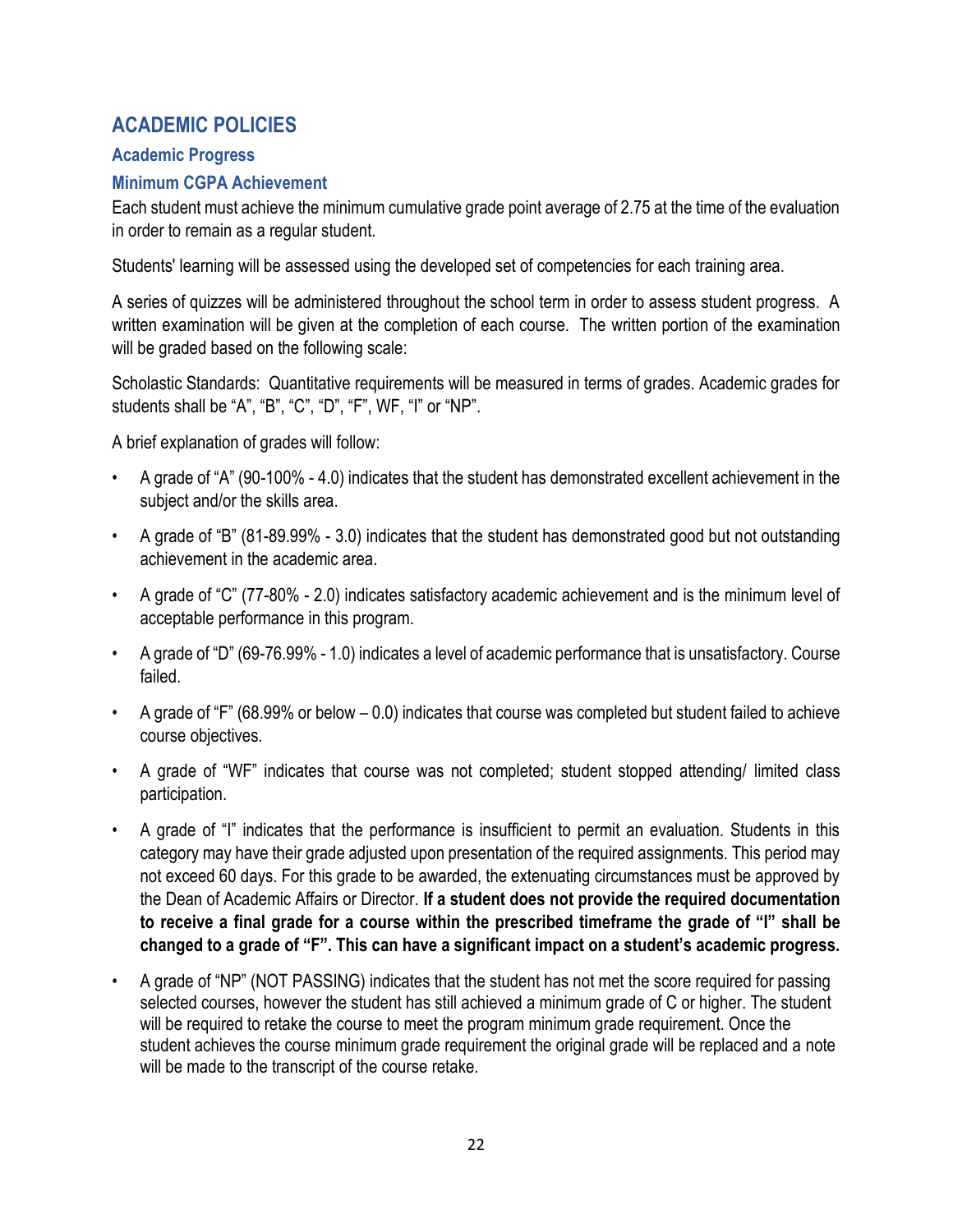Students that do not successfully pass periodic quizzes will be encouraged to complete additional work for practice and may be placed on probation (see below section "Probation"). If student does not pass the adaptive Lippincott exam after each semester he/she must retake the course. Students who fail a course may repeat the course once. Students only have two opportunities to repeat a course throughout the course of a program. Students must be mindful of the impact the initial failure will make on a student's satisfactory academic progress. Because of pre-requisite course work, a student who fails a nursing course will not be able to advance to the following semester until all the nursing courses for that semester have been passed. We will accept credit for courses passed. Students will not be allowed to continue in the program if they have to repeat more than two courses. Student must pass all general education courses in order to pass to the nursing core component of program.

If a student fails the final exit examinations, student will be allowed to re-take exams as long as he/she formally attends the review sessions offered by the school. Students must adhere to the requirements as listed in the Handbook.

**For Title IV purposes, Satisfactory Academic Progress will be reviewed by the Program Director at the calendar point of the payment period. At this point the student must have successfully completed 67% of the contact hours and maintain a minimum of a 2.75 GPA. Even if this is the case, by school policy, if a student fails two core courses during the program he/she will not have made SAP and will be unable to continue in the program.**

## *Impact of Withdraws, Termination*

**Students who fail to make satisfactory academic progress will be placed on probation until the end of each course at which time they will be re-evaluated. Students, who fail to make satisfactory academic progress at the end of a course, will be terminated from the program. Students terminated from a program of study can attempt re-entry after 3 months. The final decision for re-entry will be determined by the Program Director.**

**Students who withdraw from the program will receive a grade of "W". The last date of attendance will be the point where the refund policy will initiate. Students will receive a W on their progress report and will be required to repeat the course. If the student has already repeated two courses they will not be able to continue in the program at a future date from the last point of completion.**

**SABER College does not award non-punitive grades, or remedial course work.**

**Students will remain eligible for Title IV while on probation.** 

**Students must adhere to grading requirements as stated in their Handbooks.**

## **Successful Rate of Progression**

Each student must meet minimum successful rate of completion at the evaluation periods in order to remain as a regular student.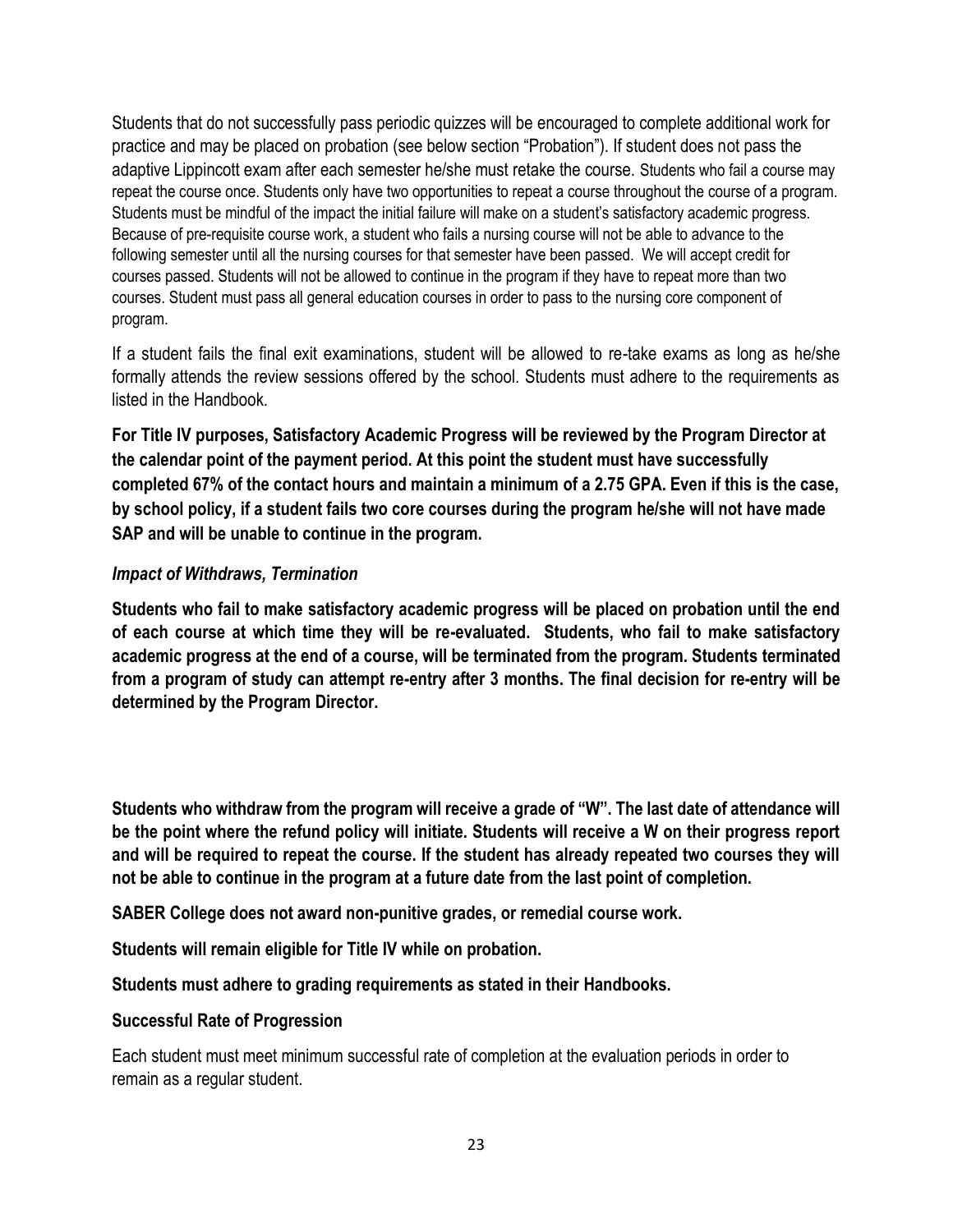1. A program may not be longer than 150% of its published length. At SABER, courses required for each program are offered with sufficient frequency for the student to complete the program within the publicized time frame.

2. For Title IV purposes, Satisfactory Academic Progress will be reviewed by the FA office at the calendar point of the payment period. At this point the student must have successfully completed 60% of the clock/credit hours.

3. Students who fail to make satisfactory academic progress will be placed on probation until the end of each course at which time they will be re-evaluated. Students, who fail to make satisfactory academic progress at the end of a term, will be terminated from the program.

4. Students will remain eligible for Title IV while on probation for one payment period.

5. Students must adhere to grading requirements as stated in their Handbook. These standards are in force for all students regardless of whether they receive financial aid.

## <span id="page-34-0"></span>**Theory Grading**:

Exams will constitute the major portion of the "theory" grade. They may be objective or essay, and quizzes may also be included. **A grade of 80% on theory will be the minimal acceptable level of mastery of the course content.** 

At the end of each semester, students will be administered the Adaptive Lippincott test. Student is allowed to re-take the final Nursing exam when failed.

 All laboratory practice must be rated as "satisfactory". In order to complete the course, passing grades and standards as described in this Student Handbook (attitude, judgment, concern for patient welfare, grooming) must be satisfactory.

## <span id="page-34-1"></span>**Clinical Performance**:

Progress in the clinical areas will be evaluated as satisfactory or unsatisfactory, followed up with frequent counseling in areas which need strengthening. At the end of each Clinical Rotation the instructor will complete a performance evaluation and discuss it with the student. The clinical competency checklist in the Student Training Record identifies the duties and competencies of each clinical assignment. Successful completion of all competencies is required.

If a student fails a course with a clinical or lab component, both courses MUST be repeated (lecture and clinical/lab).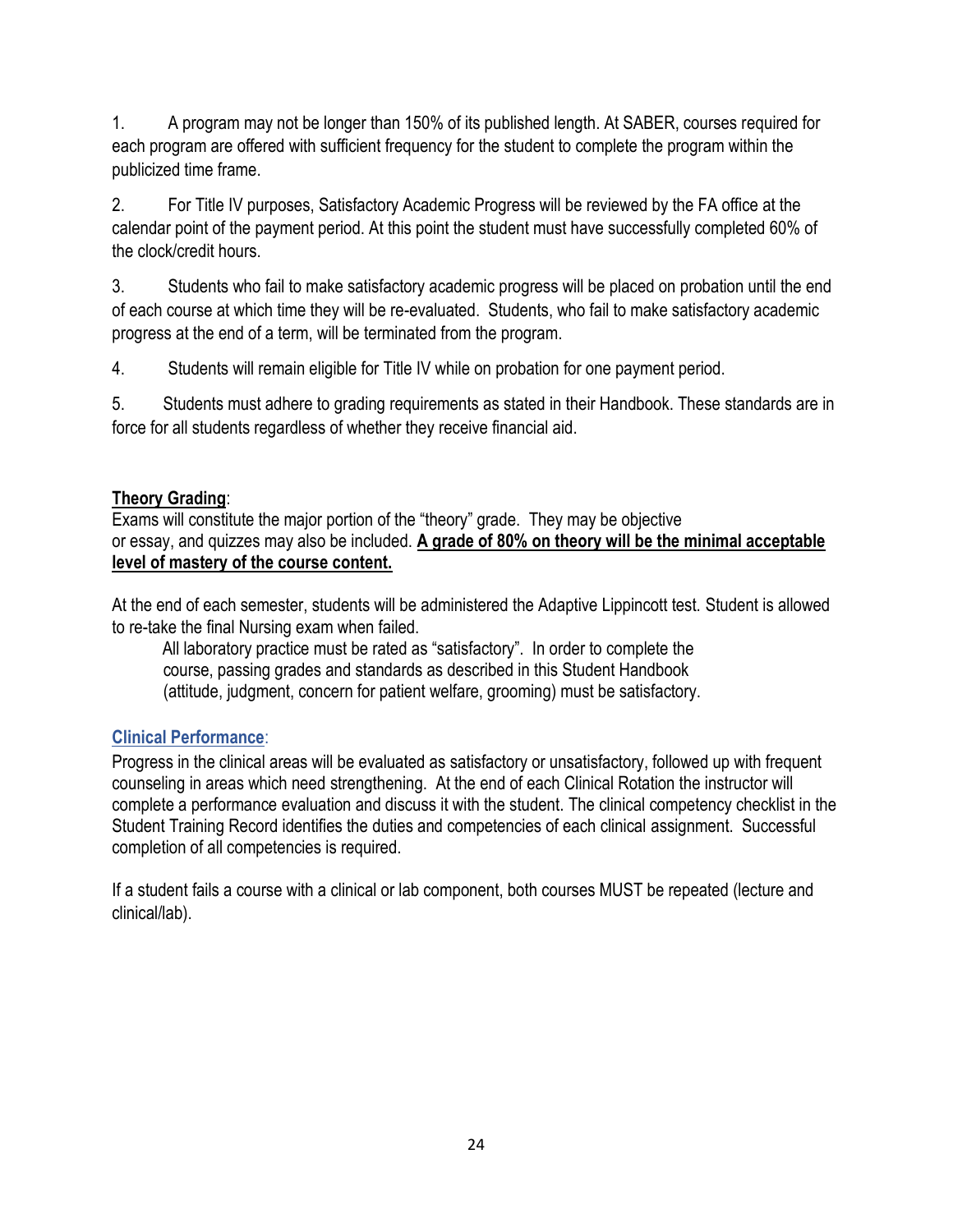## <span id="page-35-0"></span>**ACADEMIC TERMINATION**

1. **Illness** – Must be documented.

 A student who needs to withdraw from the program due to illness or medical condition (including pregnancy) that is documented by the doctor as preventing the student from attending classes, may be re-instated in another class; this student may not receive credit for part of the dropped course. The complement clinical and or theoretical experiences must also be repeated with the course in order to reinforce the course theory and increase the likelihood of success.

 2. **Lack of Academic Progress**- A student who is dismissed due to lack of academic progress, will need to re-apply. If re-applying within the first 90 days following termination, student must take and pass all Lippincott Exams for courses previously taken, to be considered for re admittance at the same level in which they were terminated. If student re-applies after 90 days, student must start the program from the first course.

## <span id="page-35-1"></span>**REQUIREMENTS FOR GRADUATION**

 Requirements for graduation from the Professional Nursing Program (PNP) will include the following:

- **Theory – 80% overall average**
- Laboratory Practice satisfactory rating
- Professional Attitude satisfactory rating
- Nursing Judgment satisfactory rating
- Concern for Patient Welfare satisfactory rating
- Personal Grooming satisfactory rating
- Field trips, conferences, workshops and/or special service assignments written reports
- Completion of required program hours
- Completion of an assessment exit exam, such as the HESI Exit Exam (900 passing grade) or any other Exit Exam and completion of a comprehensive exam with a passing score of 80% passing probability or higher.
- Fulfillment of all monetary obligations to the school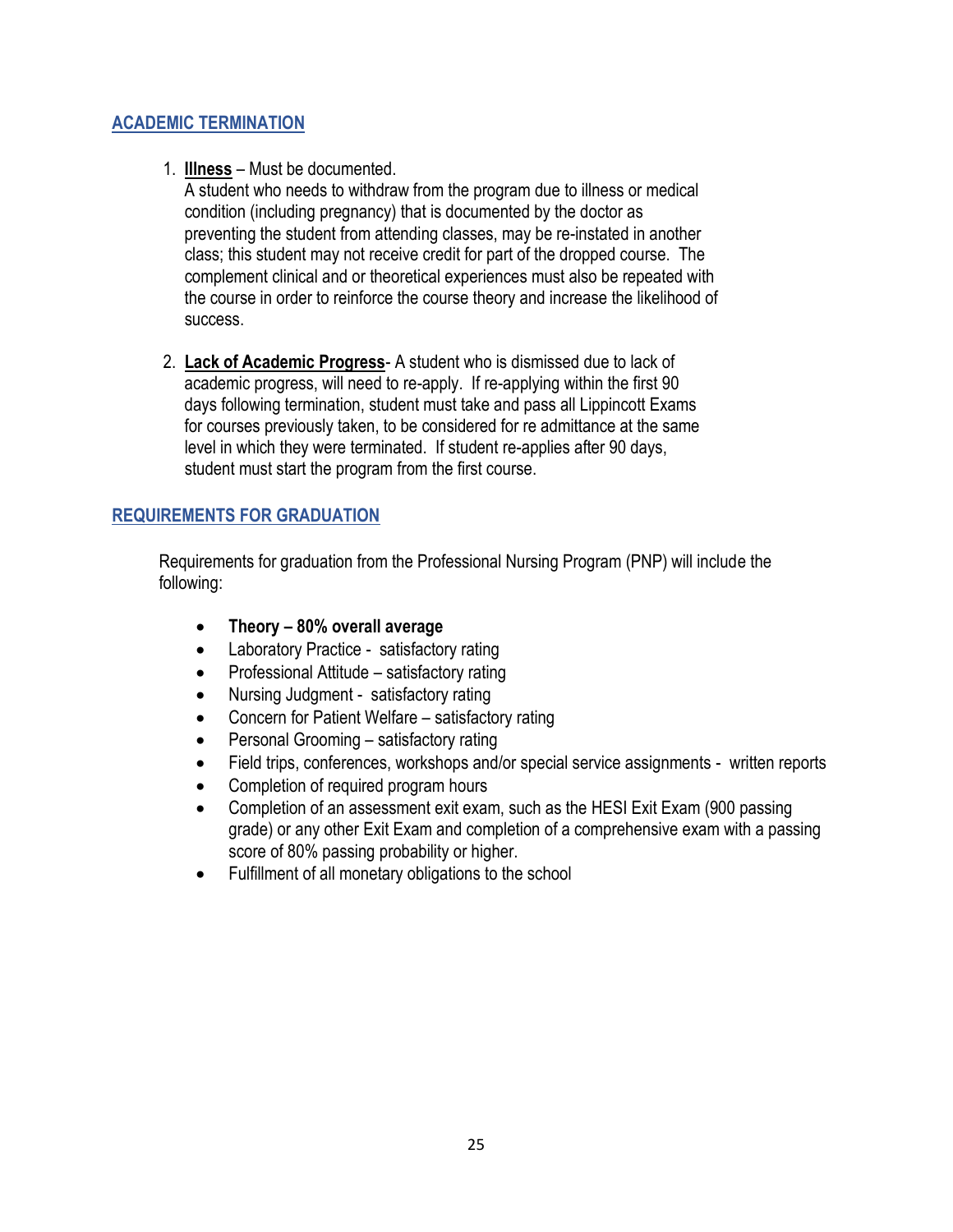#### METHOD OF EVALUATION: **Course passing score is 80%**

| <b>Exams &amp; Adaptive Quizzes</b> |                                                | 25%              |  |  |
|-------------------------------------|------------------------------------------------|------------------|--|--|
| a.<br>b.<br>C.                      | Lippincott Final Exam<br>Mid-Term Exam<br>LIRN | 50%<br>20%<br>5% |  |  |
|                                     | <b>TOTAL:</b>                                  | 100%             |  |  |
| Grading for Clinical:               |                                                |                  |  |  |

| a. Nursing Skills Evaluation & Care Plans | 65%  |
|-------------------------------------------|------|
| b. Other: Home Work, Quizzes, etc.        | 5%   |
| c. CBVAs                                  | 30%  |
| <b>TOTAL:</b>                             | 100% |

- HESI Exit Exam minimum score of 900 passing probability or higher.
- Comprehensive Exit Exam with a minimum score of 80%

## <span id="page-36-0"></span>**TERMINATION DUE TO VIOLATIONS**

Students are expected to conduct themselves in a professional manner. The following are considered violations and student may be subject to dismissal:

- a. that the student has been offensive in his/her conduct toward a fellow student or instructor.
- b. that student suffers from some permanent chronic mental ailment which incapacitates him/her from performance in the classroom.
- c. that the student has violated any lawful regulation when such violation amounts to a serious breach of discipline which may reasonably be expected to result in an accident or lower morale in the school
- d. that the student through negligence or willful conduct has caused damage to school property or waste of school supplies.
- e. that the student has been intoxicated while in school
- f. that the student has misappropriated school property or has illegally disposed of it.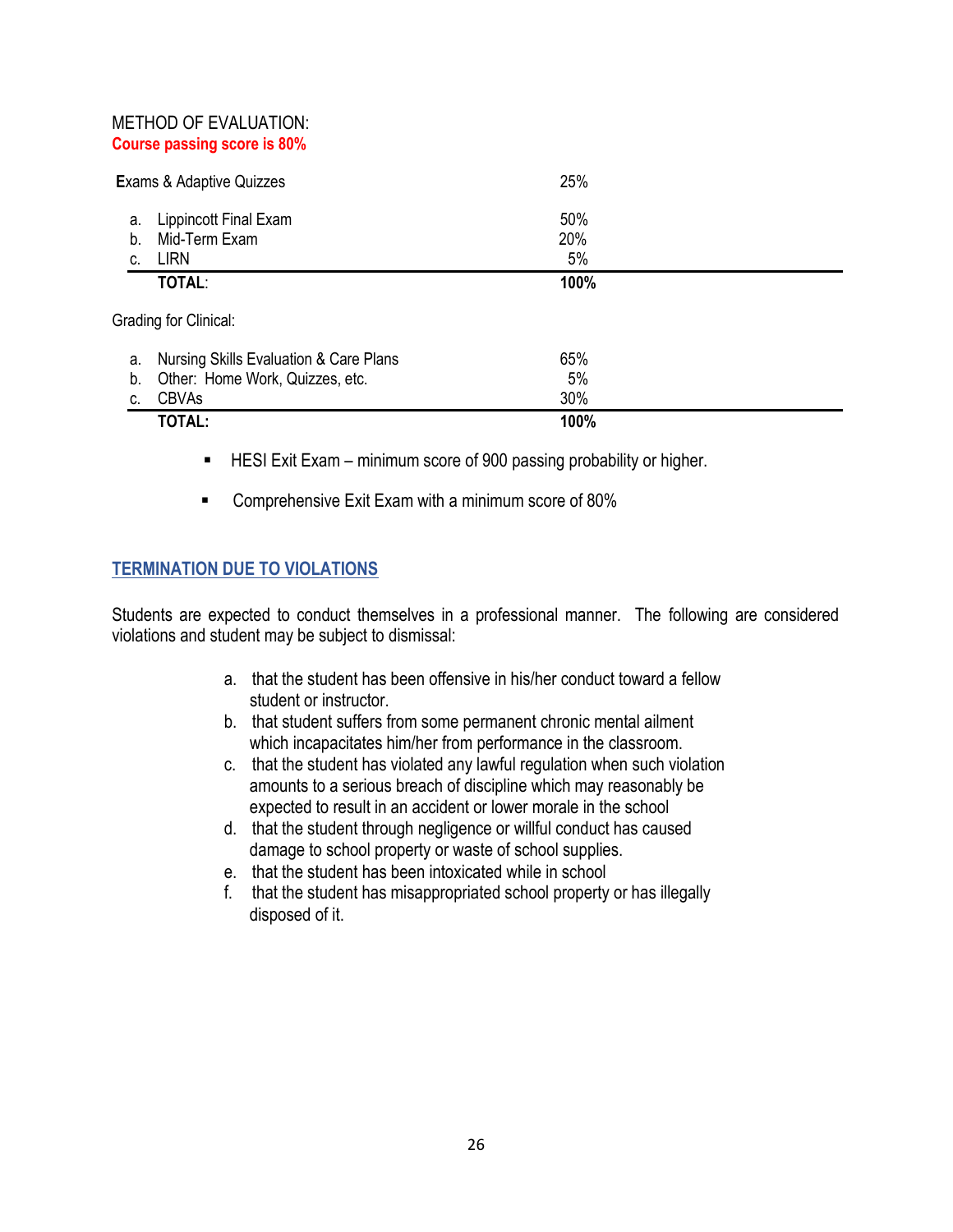## <span id="page-37-0"></span>**General Rules of Conduct:**

- 1. Students will help maintain a clean environment and project a professional image at all times.
	- a. No eating or drinking in the classroom.
	- b. No smoking is permitted anywhere in the building, as SABER is a smoke free environment
	- c. Place all waste paper, coffee cups, bottles, and other trash in designated receptacles
	- d. Do not leave any personal belongings on the shelves, chairs, or desks as SABER is not responsible for any lost or stolen items.
- 2. No food or articles are allowed to be sold by students anywhere on school grounds
- 3. Students should wear appropriate clothing. Students must wear uniforms at all times whether in class or clinical setting.
- 4. Cellular phones, beepers, and watches with alarms must be in silent mode.
- 5. No bicycles or motorcycles are allowed in the classroom or corridors.
- 6. SABER does not allow children to be on school property without supervision. We are not responsible for any children or young adults as they are not in our care. Parents must make prior arrangements and not take children with them to class.
- 7. A student must be registered to attend class. Friends, children, or other relatives cannot accompany students to class.
- 8. Students are to park their cars in the school's parking lot. If it is necessary to park on the street in front of a residence, do not block the driveway. Please observe and respect all traffic signs on school property and in the neighborhood. In cooperation with the Miami Police Department, illegally parked cars will be ticketed or towed. Tickets and towing charges may exceed \$100.00
- 9. No visitors are allowed on the school property unless they obtain a pass from the main office.
- 10. Students are to abide by an honor code as absolutely no cheating is allowed.
- 11. English must be spoken at all times during Theory Class and Clinical Rotations, as classes are all delivered in English.
- 12. Use of dictionaries/translators, calculators and other electronic devices such as computers, is strictly forbidden during quizzes, tests, exams and clinical rotations.
- 13. School reserves the right to administer exams at hours other than the scheduled class hours. School reserves the right to assign students to classrooms and seats as deemed best by the Department.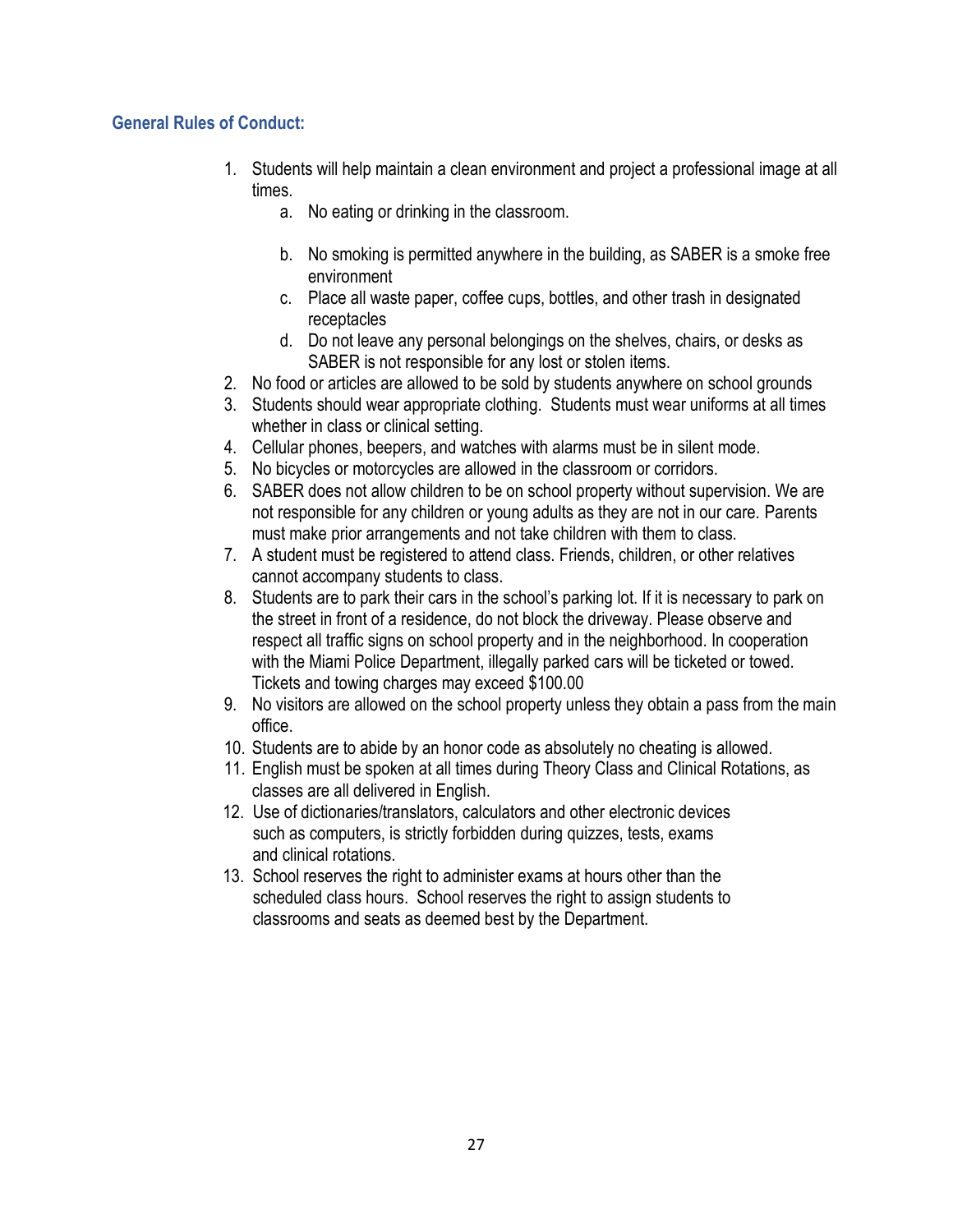#### <span id="page-38-0"></span>**Nursing Rules of Conduct:**

- 1. Students must be prepared for class at all times
- **2.** Class participation is strongly encouraged. However, courtesy must be observed at all times, only one student should talk at once.
- 3. Ethical practice in the hospital requires that students address members of the staff as Mr., Mrs., or Ms. If hospital protocol requires another mode of address, student should follow that mode. Student must never address staff or patients as "Dearie", "Mi Amor", or other terms of endearment. The school encourages friendliness, not familiarity.
- 4. Students must refrain from playing with the lab equipment, or lying or sitting on beds.
- 5. Students will not eat, drink or chew gum in the classrooms or clinical facility.
- 6. Confidentiality must be observed at all times. Students must refrain from discussing patients at home. Patient information, such as lab or x-ray results must never be photocopied. This is a breach of confidence and grounds for dismissal.
- 7. Student must carry with him/her supplies needed for the clinical experience at all time.

#### <span id="page-38-1"></span>**Termination by "Due Process"**

The school reserves the right to ask a student to withdraw from the program for any of the following additional reasons:

- 1. Unsatisfactory academic or clinical performance
- 2. Unsatisfactory demonstration of the expected affective behaviors
- 3. Ethical and/or social misdemeanor such as cheating on exams.
- 4. Violation of attendance policies
- 5. Violation of school policy
- 6. Violation of Student Training Agreement

A student who is failing due to lack of academic progress, will need to re-apply. If re-applying within the first 90 days following termination, student must take and pass all Lippincott Exams for courses previously taken, to be considered for re admittance at the same level in which he/she was terminated. If student re applies after 90 days, student must start the program from the first course.

A student may re-take a course only once. A student may not receive credit for part of a course. The complement clinical experiences must also be repeated with the course in order to reinforce the course theory and increase the likelihood of success.

"Due Process" will be observed as follows:

- 1. Evaluation a student having difficulty will be given a "deficiency notice"
- 2. Recommendation and re-evaluation a corrective action plan will be drawn up together with the student delineating activities to be followed, goals and timeframes.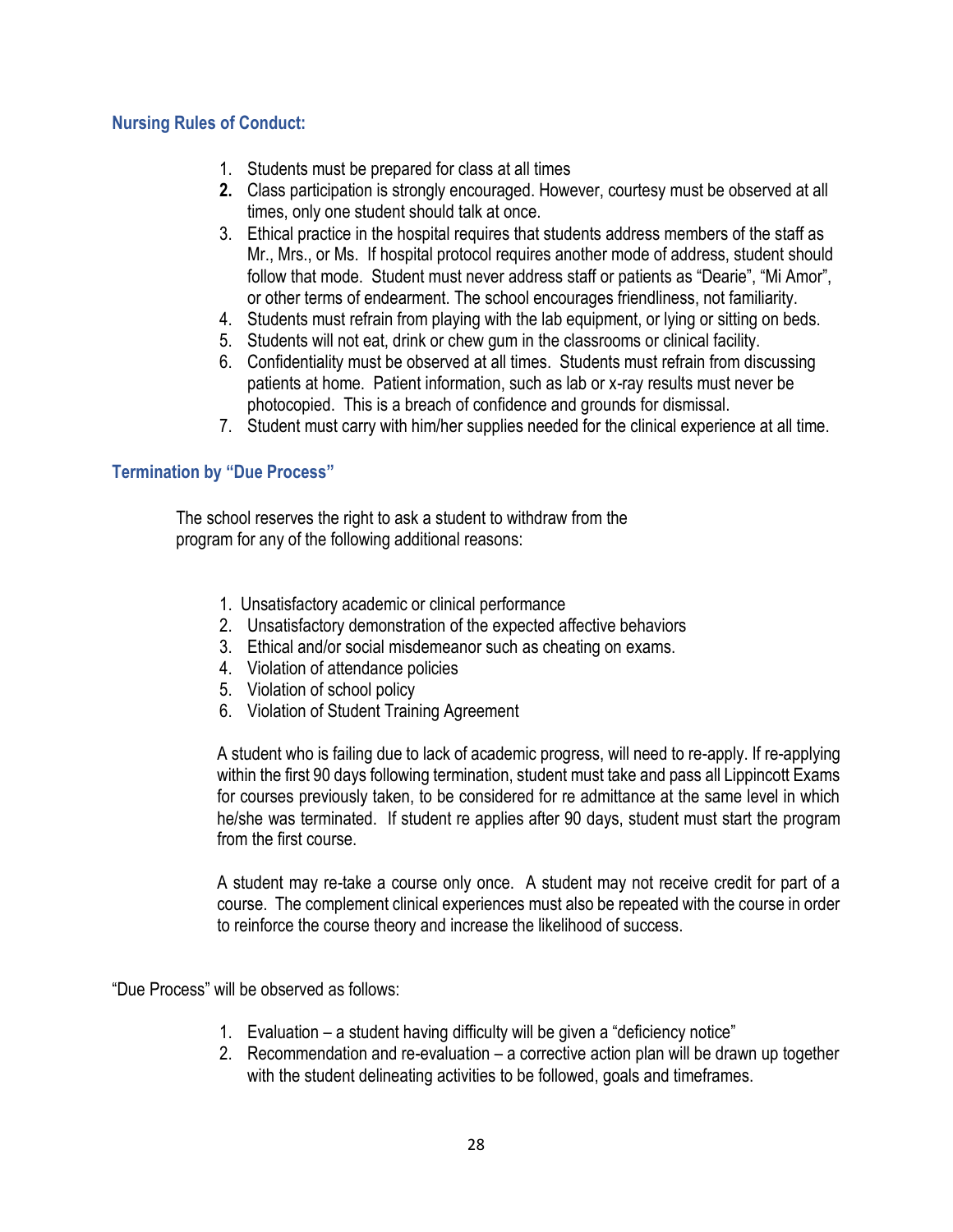- 3. Probation if the student fails to show evidence of improvement, the Program Director may choose to place the student on probation for a stipulated period of time. During this period satisfactory performance must be maintained at all times (e.g. no absences, tardiness, test failures, etc. will be accepted.
- 4. Termination If at the end of the probationary period the student has made little or no improvement, the student will be asked to withdraw, or repeat the course at his/her own expense or may be allowed to resign or be terminated. A student who does not achieve satisfactory academic progress at the end of a course will be terminated.

## <span id="page-39-0"></span>**Grievance Policy**

Grievance – A student, staff member who feels he/she may have been unjustly treated may appeal the policy or procedure. The purpose of this process is to provide an equitable process of resolving student and personnel grievances.

- 1. Student with a complaint should discuss it first with their instructor.
- 2. Staff and faculty should address the matter with their immediate supervisor.
- 3. If conflict is unresolved, student or if faculty was unavailable, student may then submit a written grievance and meet with the Dean of Academic Affairs (DAA) and/or Director within three days of having met with instructor.
- 4. Staff and faculty may lodge a complaint with the Director/ Chief Administrative Officer.
- 5. DAA must inform SABER College's Chief Administrative Officer of the grievance within 24 hours of meeting with student.
- 6. If at this point conflict remains unresolved, student can then meet with the Academic Affairs Committee, comprised of faculty and administrative staff.
- 7. The student, staff or faculty member will be able to equitably express their position on the issue, and if available, provide documentation to substantiate their position.
- 8. The Academic Affairs Committee will consider all sides and render a decision on the disposition of the policy violation or other issue.
- 9. Provisions for resolutions shall be concluded within ten (10) business days after receipt of the written grievances.

In cases when these informal meetings do not resolve the conflict, student may then appeal and file a grievance to:

#### **Commission for Independent Education**

325 West Gaines Street Suite 1414 Tallahassee, FL 32399-0400 (850) 245-3200 Toll Free: 1-888-224-6684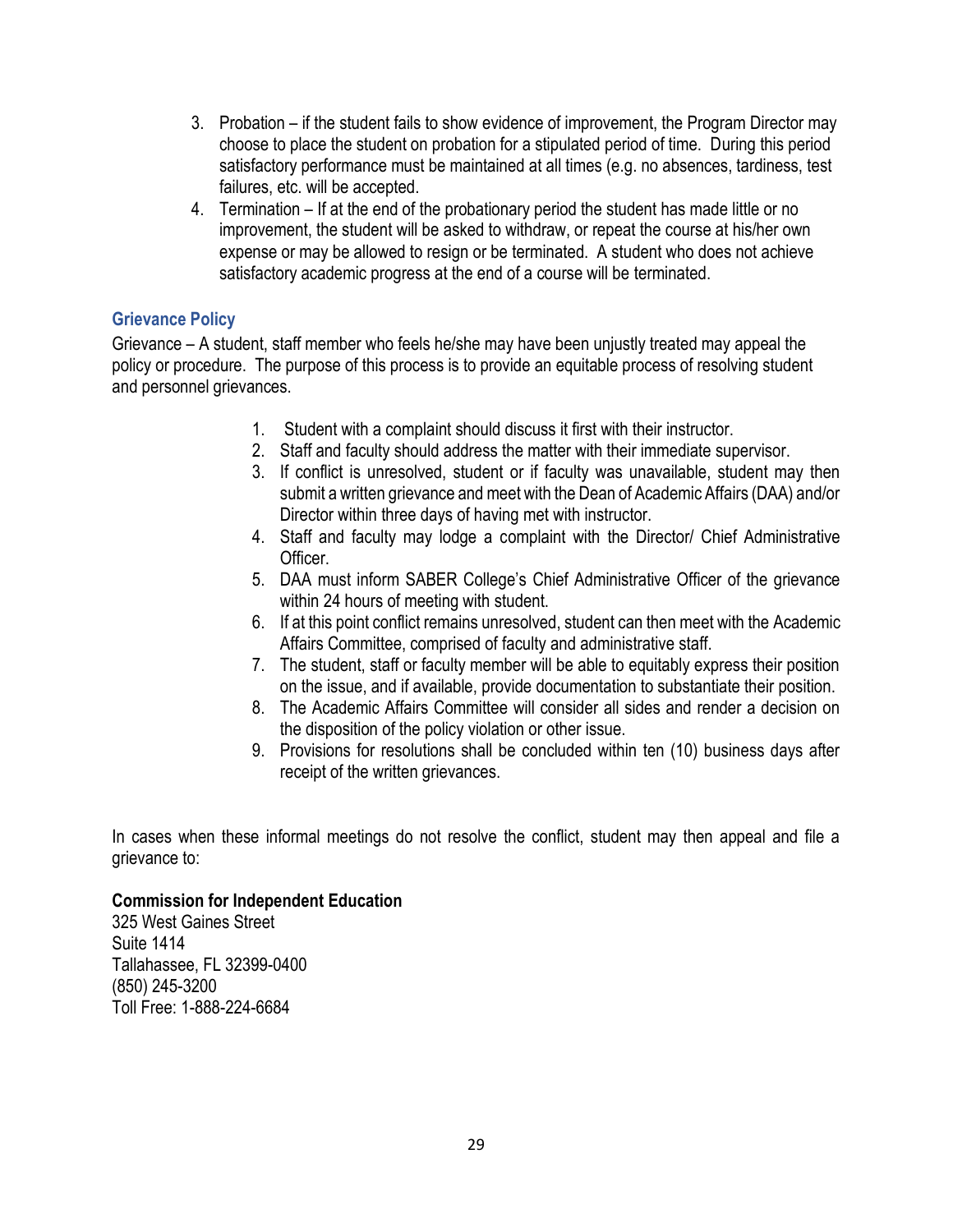#### **Council on Occupational Education**

7840 Roswell Road, Building 300 Suite 325 Atlanta, Ga. 30350 Toll free: (800) 917-2081 [www.council.org](http://www.council.org/)

#### **Department of Health Board of Nursing** 4052 Bald Cypress Way Bin C-02

Tallahassee, FL 32399-3252 (850) 488-0595

## <span id="page-40-0"></span>**Exams**

Exams and quizzes are given throughout each course as described in course syllabi. Exams are meant to serve as an assessment of course understanding. Students should refer to syllabi for course objectives in preparation for examinations, as well as unit objectives given in lesson plans. Course syllabus and outline include quizzes and exam dates for student to follow (as well as other assignments as indicated). The program reserves the right to administer exams at hours other than the scheduled class hours, especially during Finals week. The program reserves the right to assign students to classrooms and seats as deemed best. Students must abide by the Honor Code at all times. If a student feels an exam question's correct answer is an error, the student may complete the Request for Review of Examination Question form and challenge the exam question.

## **Testing on-Line Regulations**

General Education exams will be taken through CANVAS platform and proctored through Zoom. Nursing Core exams will be taken through CANVAS platform and proctored in person. If student misses an exam, student must contact instructor, student advisor, and/or Dean and provide an official document to excuse the absence. Student is allowed to re-take final General Education exam when failed (one re-take). Student is allowed to re-take final Nursing exam when failed.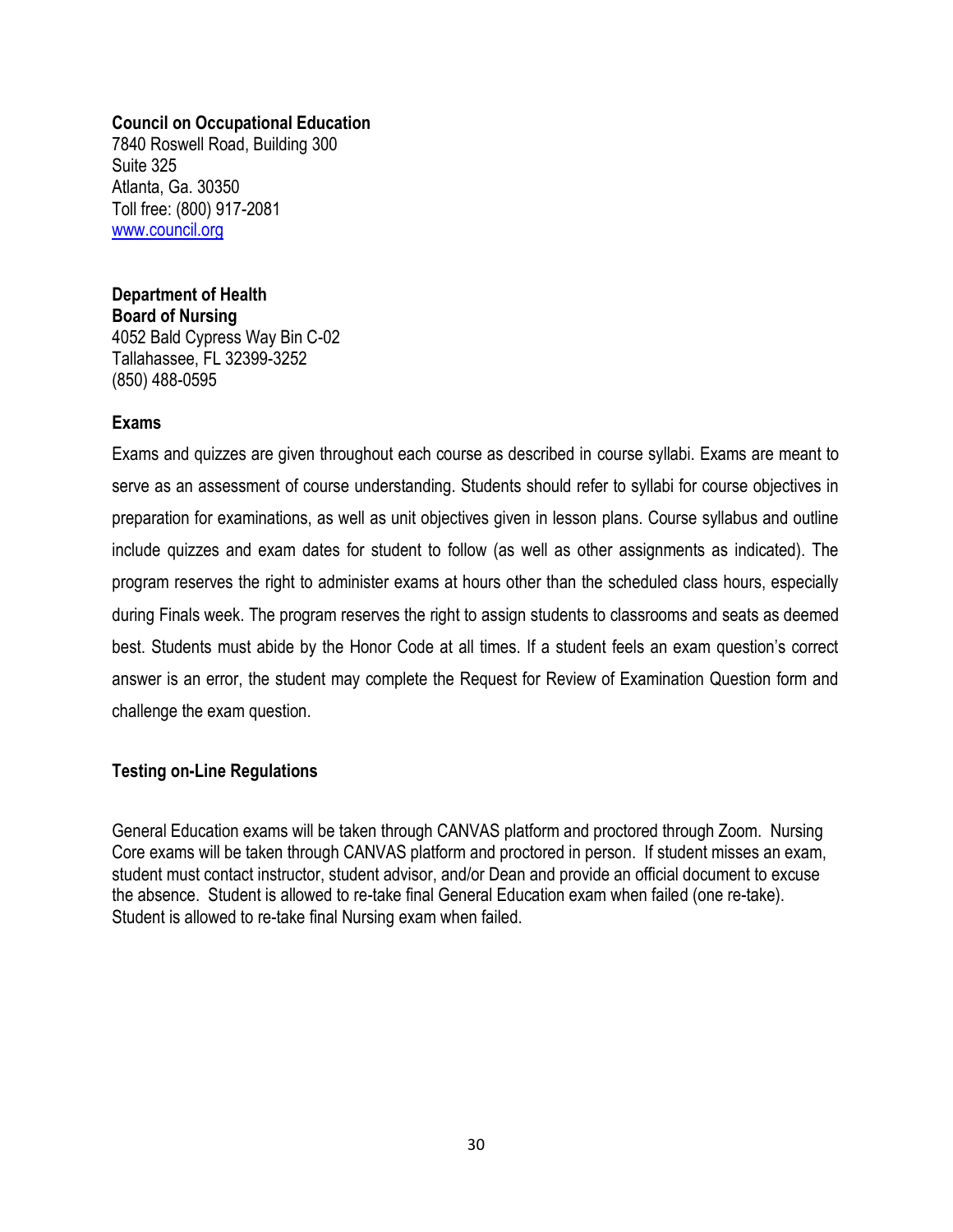## <span id="page-41-0"></span>**Probation**

If a student is showing lack of academic progress within a semester, poor attendance, or not abiding by policy and procedures, he/she will meet with Instructor, then with Lead Instructor and then with Program Director or assigned faculty member. Student will be placed on probation and a corrective action plan will be developed to assist student success in the program.

Students will need to follow the corrective action plan. The corrective action plan will list specific objectives, measurable behaviors, and date of completion required for continuation in the program. If student fails to follow the action plan, student may be withdrawn or dismissed.

## <span id="page-41-1"></span>**Withdrawal**

● In the Professional Nursing Program, a student may repeat or withdraw from a nursing course only once.

● If the student fails two nursing core courses, he/she will not be allowed to repeat the second course failed and will be dismissed.

● If a student fails three general education courses, he/she will not be allowed to repeat the third course failed and will be dismissed.

● All students are encouraged to seek guidance prior to voluntary withdrawal from school. Students should note that withdrawal will have consequences related to progression and readmission into the program.

● Students who withdraw in good academic standing following a completed semester may be readmitted in the correct sequence. Validation of skills and/or previously acquired knowledge through testing will be required. Remediation may also be recommended including coursework. Student must notify the program director in writing of their intention to return to the program and make an appointment to discuss timeline and requirements for readmission.

● The Program Director will recommend withdrawal of a student for excessive absenteeism, tardiness, or less than a passing score which would result in failure of a course. Student will be allowed to resume Professional Nursing Program at the beginning of the semester where student failed or was withdrawn. No partial credit will be awarded for any courses failed or not completed.

• All students who withdraw will need to follow the readmission procedure and work closely with their advisor in order to seek readmission.

● The student must also meet with a finance advisor to finalize payment responsibilities and notify department of withdrawal. All refunds will be made following refund policy as reflected in school Catalog.

● Students will not receive credit for incomplete courses. This includes Nursing Core Courses and General Education Courses.

● General Education courses may be repeated up to two times.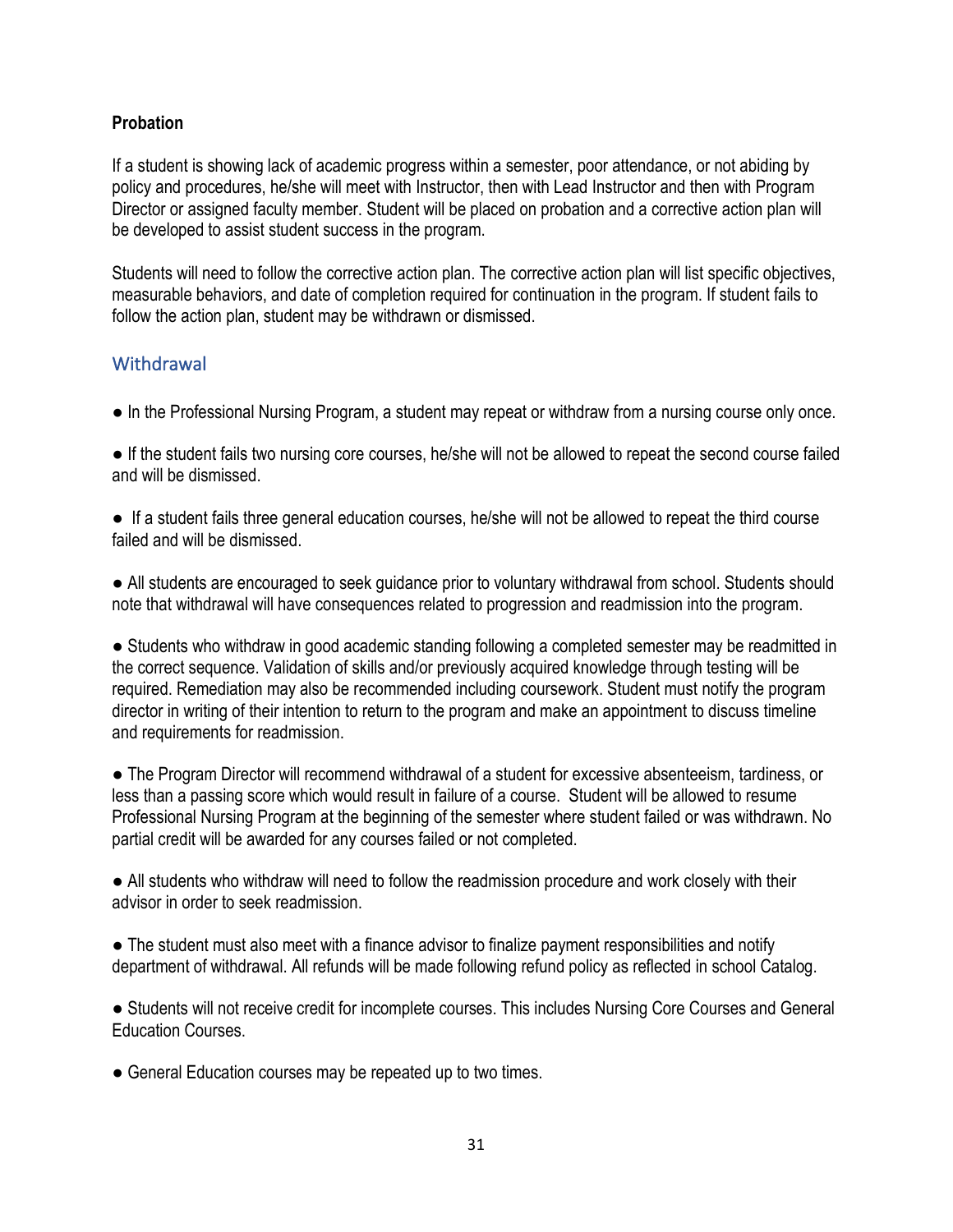## <span id="page-42-0"></span>**Dismissal**

Dismissal from the Professional Nursing Program will result as a consequence of the following:

1. Failure to comply with the policy and procedures of SABER College, the Nursing Program, and its affiliating clinical sites.

- 2. Participates in conduct that violates the SABER College and Nursing Program Policies and Procedures.
- 3. Demonstrates behavior that puts any student, faculty member, and/or patient at risk for injury or harm.
- 4. Falsifies any records.
- 5. Failure of a Nursing course twice
- 6. Failure of a General Education course twice.

Note: Dismissal decisions are final. No re-admittance into the program of any kind will be allowed.

## <span id="page-42-1"></span>**Re-Admission**

1. Student must schedule an appointment time to meet with the Program Director, or their assigned advisor, no later than 30 days after the interruption in progression, for assistance and for planning remediation. Readmission to the program needs to occur no greater than 3 months from the date of withdrawal or failure.

2. Student must meet the conditions and complete assigned activities within the specified amount of time.

3. Provide a letter to program director, or designee, citing reasons and/or circumstances for leaving the program and reasons for seeking readmission by due date. Be certain to identify steps in remediation plan and indicate steps to achieve plan.

4. Provide updated transcripts, records and other forms as required by the Professional Nursing Program by due date.

5. Provide any other documentation as required by the Nursing Program.

6. Any changes to Nursing curriculum or program policies and procedures will be applicable to any student upon readmission.

7. Students will be notified prior to the semester's registration date if their request for readmission is approved or denied.

8. Readmission into the program is contingent upon space and resource availability, including clinical education sites.

9. Students who choose not to follow the procedure outlined above may reapply to the program as a "new" student. Students whose academic records indicate previous enrollment in the Professional Nursing Program are not given priority for admission as a new student.

NOTE: Decisions regarding readmission into the program are made by the Admissions Committee in consultation with the Program Director. No guarantees will be made to students about readmission. Consideration will always be given to employment rates, clinical education site availability, equipment and space. An application for re-admission will be considered on an individual basis.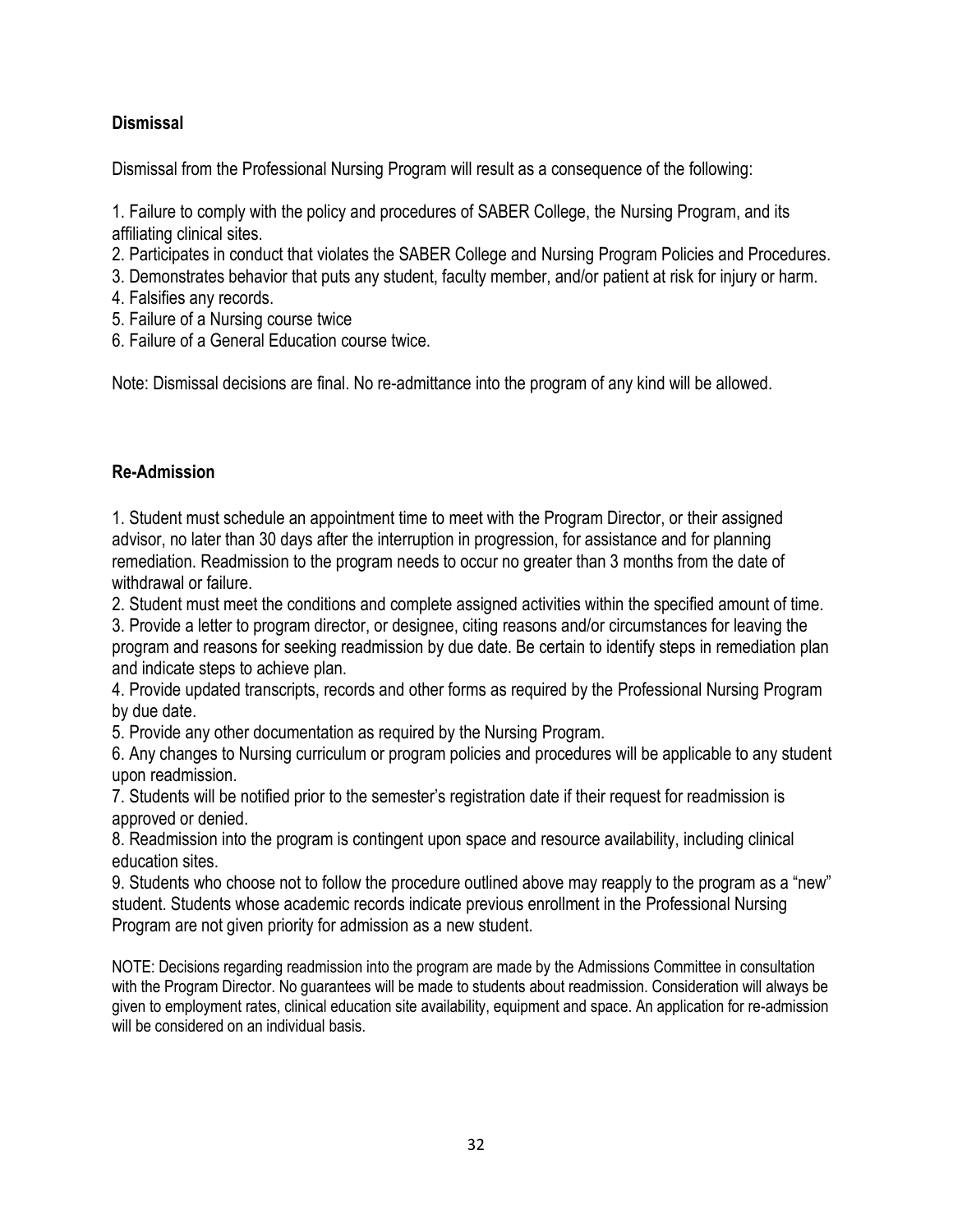## <span id="page-43-0"></span>**Academic Integrity and Cheating**

- Students will sign an Honor Code.
- Students are to abide by the Honor Code as absolutely no cheating is allowed.
- Students who are caught cheating will be placed on probation.
- Once a student is on probation and is caught cheating again, student will be dismissed from the program.

Examples of Cheating include but are not limited to:

- 1. Taking an exam from or for someone else.
- 2. Purchasing term papers and turning them in as your own work
- 3. Faking an illness to avoid a test.
- 4. Copying from another student's test.
- 5. Studying a copy of an exam prior to taking a make-up exam.
- 6. Giving another student answers during an exam.
- 7. Reviewing previous copies of an instructor's exam without permission.
- 8. Reviewing a stolen copy of an exam.
- 9. Sabotaging someone else's work.
- 10. Failing to report grade errors.
- 11. Giving test questions to students in other classrooms.
- 12. Sharing answers during exams by utilizing a system of signals.
- 13. Developing a personal relationship with an instructor to get test information.
- 14. Hiring a ghost writer.
- 15. Using papers found on the internet as your own.
- 16. Altering or forging an official school document
- 17. Guiding and/or helping lab partner during skills checks and lab practicals

18. Using unauthorized materials, note cards, calculators, hand held computers, cell phones, etc. on quizzes, tests, and exams.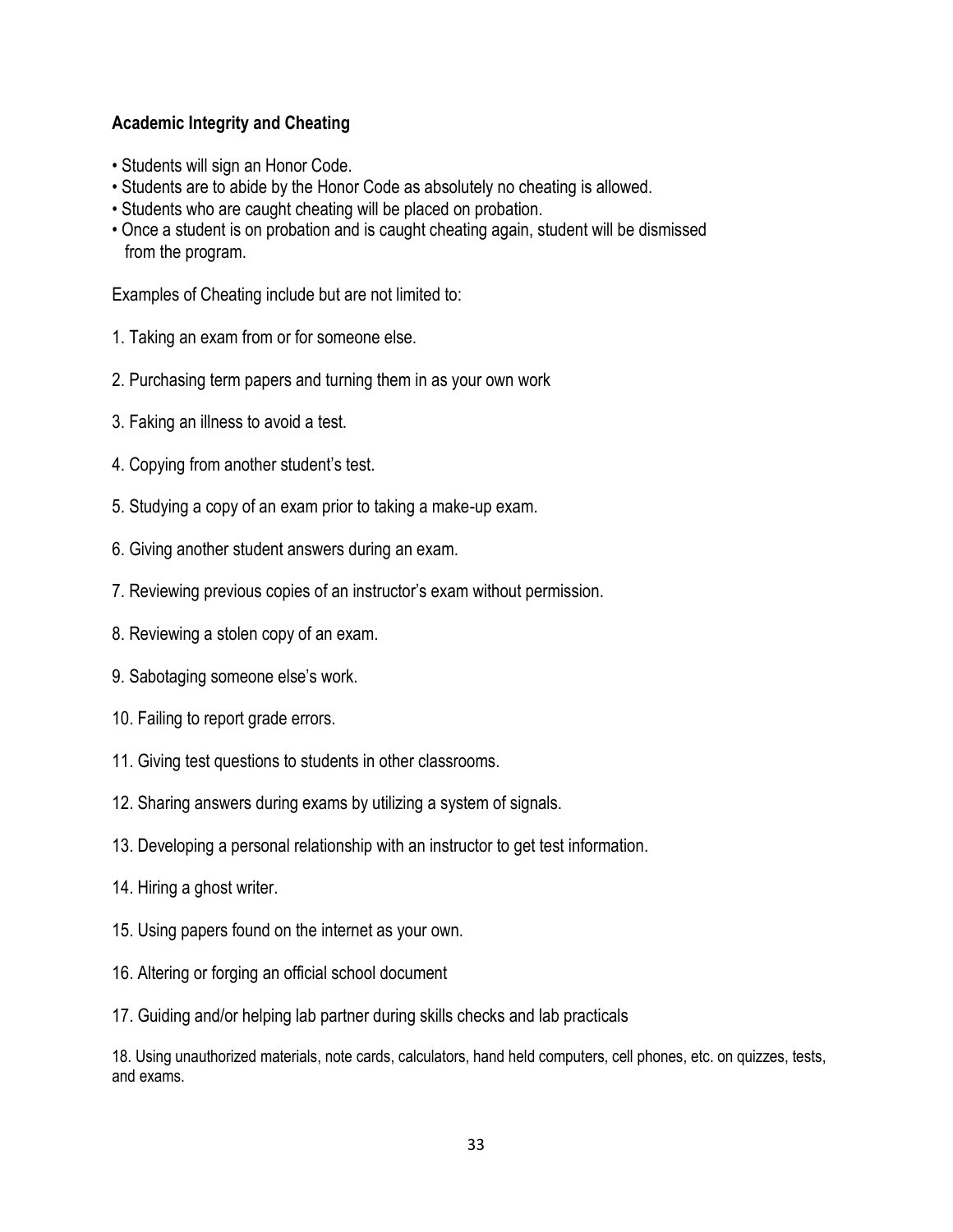## <span id="page-44-0"></span>**Plagiarism**

• Plagiarism is the act of obtaining or attempting to obtain credit for academic work by copying another person's idea or written work and claiming it as his/her own.

• If a student has doubts about the nature and meaning of plagiarism, he/she should discuss the matter with the course instructor.

- Students will sign an Honor Code.
- Students who are caught in the act of plagiarism will be placed on probation.
- Once a student is on probation and is caught again with plagiarism in their work, the student will be dismissed from the program.

#### <span id="page-44-1"></span>**Clinical Education Requirements**

Students are required to successfully complete seven clinical education experiences that will provide students with exposure in inpatient and outpatient settings. Students are required to provide their own transportation to and from clinical settings. Students must also complete all clinical education requirements prior to clinical site placement including: CPR, immunizations, physical exam, criminal background check, and drug screening. Students will receive clinical orientation on their first day at clinical site.

## <span id="page-44-2"></span>**Student Advising and Remediation**

All nursing students receive a Midterm Advising session by their academic advisor. Student's progression in the program is discussed including: grades, preparedness for clinical education, and goals/suggestions are made to continue improvement and progression in the program. If a student is at risk of failure of a course, student will be placed on probation and a corrective action plan will be initiated which will include appropriate remediation according to student's deficits.

Remediation is given to students who are not demonstrating adequate understanding of course materials as evident by course grades or upon student request. Remediation may include one to one or small group instruction by a faculty member. Remediation may also include additional work/time student must dedicate to the course. For students not demonstrating adequate progress or upon request, additional advising sessions may be scheduled.

Students must attend the remediation sessions at no further cost to them, if they fail to pass the Exit Exams.

Failure to successfully pass a clinical education experience will require the student to repeat the clinical experience along with accompanying theory course that is designed to specifically target the area of deficiency. The student must successfully complete this experience to meet the requirements for graduation.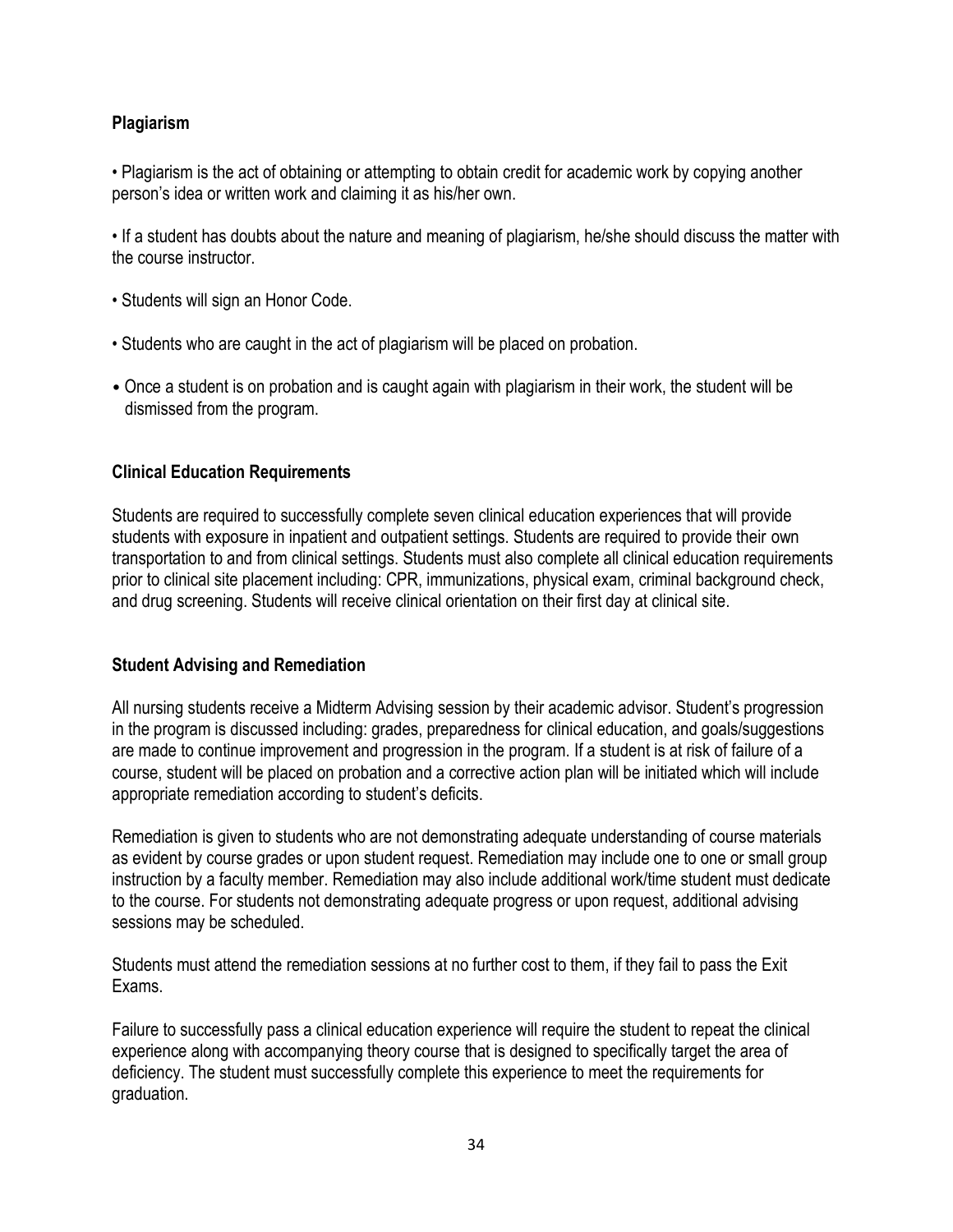## <span id="page-45-0"></span>**Termination Due To Violations**

The following are considered violations and student may be subject to dismissal:

a. the student has been offensive in his conduct toward a fellow student, faculty, staff, or administration. b. student suffers from some permanent chronic mental ailment which incapacitates him/her from performance in the classroom.

c. the student has violated any lawful regulation when such violation amounts to a serious breach of discipline which may reasonably be expected to result in an accident or lower morale in the school d. that the student through negligence or willful conduct has caused damage to school property or waste of school supplies.

e. the student has been intoxicated while in school or found in possession of an illegal substance.

f. the student has misappropriated school property or has illegally disposed of it.

g. the student has violated copyright laws as stated in the SABER College Catalog.

h. the student has committed plagiarism. A student will have committed plagiarism if he/she reproduces someone else's work without acknowledging it's source; or if a source is cited which the student has not cited or used. Plagiarism will also occur in a group project if one or more of the members of the group does none of the group's work and participates in none of the group's activities, but attempts to take credit for the work of the group.

i. the student has violated sexual harassment laws as stated in the SABER College Catalog.

j. the student has been found to be in possession of weapons of any kind, as defined under the City, State, or Federal Law.

k. the student has been found to be cheating.

l. the student has been charged with a felony

If student commits any of the violations above, the student will meet with the Dean of Academic Affairs and Program Director. Appropriate course of action will be taken on an individual basis ranging but not limited to probation, withdrawal, or termination from the Nursing Program.

#### <span id="page-45-1"></span>**Termination by "Due Process"**

The school reserves the right to ask a student to withdraw from the program for any of the following additional reasons:

- **1.** Unsatisfactory academic or clinical performance
- **2.** Unsatisfactory demonstration of the expected values based behaviors
- **3.** Ethical and/or social misdemeanor such as cheating on exams
- **4.** Violation of attendance policies
- **5.** Violation of school or Nursing Program policies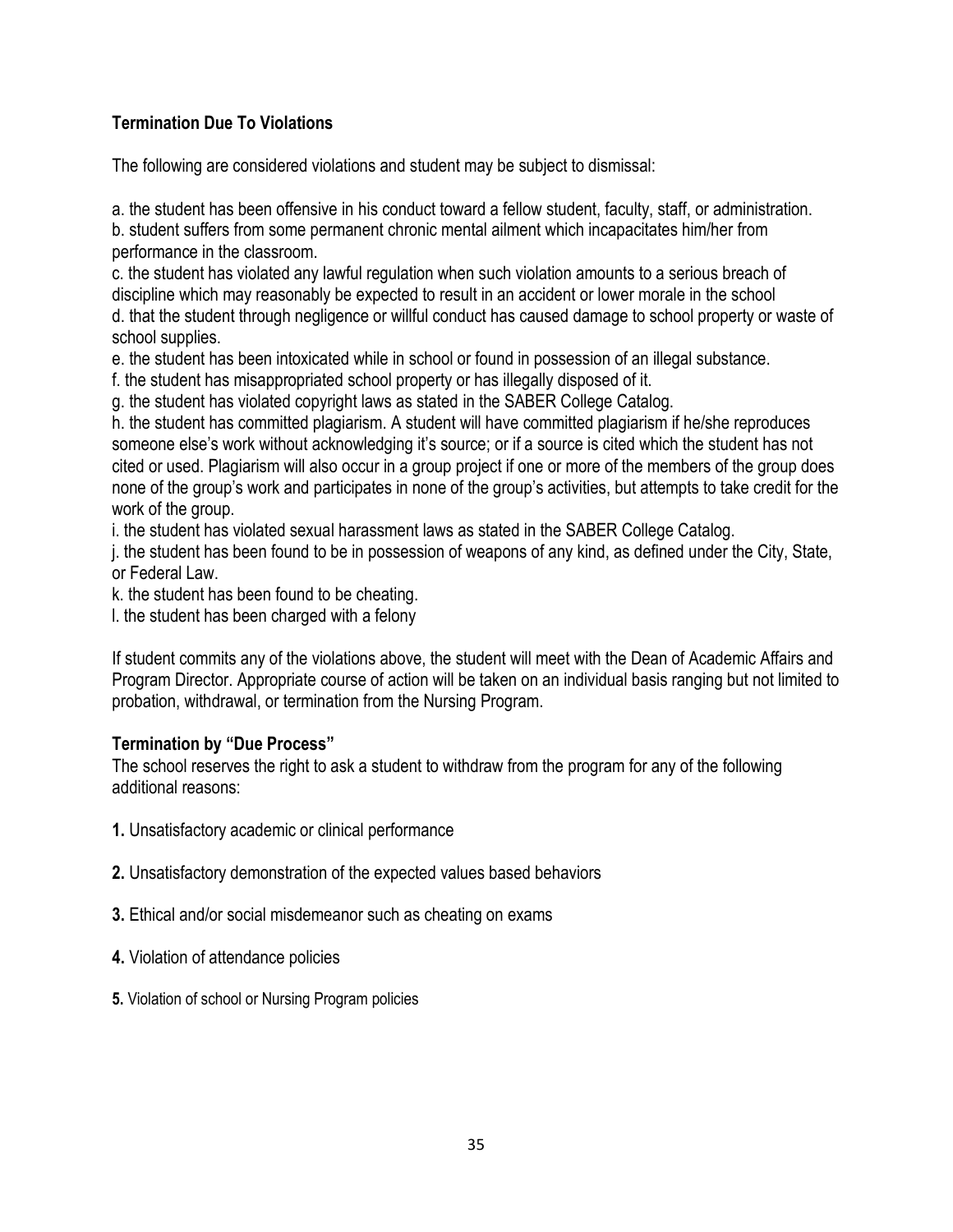"**Due Process**" will be observed as follows:

**1.** Evaluation – a student having difficulty will be given a "deficiency notice" at the time of a formal advising session that will take place at least once a semester.

**2.** Recommendation and re-evaluation – a corrective action plan will be drawn up together with the student delineating activities to be followed, goals and timeframes.

**3.** Probation – if the student fails to show evidence of improvement, the Program Director may choose to place the student on probation for a stipulated period of time. During this period satisfactory performance must be maintained at all times (e.g. no absences, tardiness, test failures, etc. will be accepted.)

**4.** Termination– If at the end of the probationary period, the student has made little or no improvement; the student may be placed on a Hold from the Nursing Program or terminated. If placed on Hold, the student will be allowed to resume courses failed or not completed the following year when the course is offered again.

## <span id="page-46-0"></span>**PROGRAM POLICIES**

#### <span id="page-46-1"></span>**Attendance**

Given that health care professionals are de facto required to be dependable and reliable, attendance to class is of paramount importance at the school. Employability Skills, which is taught as part of the curriculum is an integral part of this Program. The patient's welfare depends on it.

Attendance: regular attendance is required for the student to take full advantage of the curriculum offered. Student will be marked present when they are:

- b. present in classroom
- c. present in a school sponsored function on or off campus.

## <span id="page-46-2"></span>**Excused Absences**:

- a. illness or medical condition (including pregnancy). Medical evidence must be submitted
- b. death of an immediate family member evidence must be submitted.
- c. emergency involving an immediate family member evidence must be submitted
- d. any other reasons approved by Program Director or designee upon prior request. Excused absences will be approved on a case-by-case basis

Any excused absences, including illness or medical condition may not exceed the maximum time allowed per class of 10%, or cumulative of 75 hours for the entire program year. Absences exceeding 10% of the course time, or 75 hours for the entire program will result in termination from the program.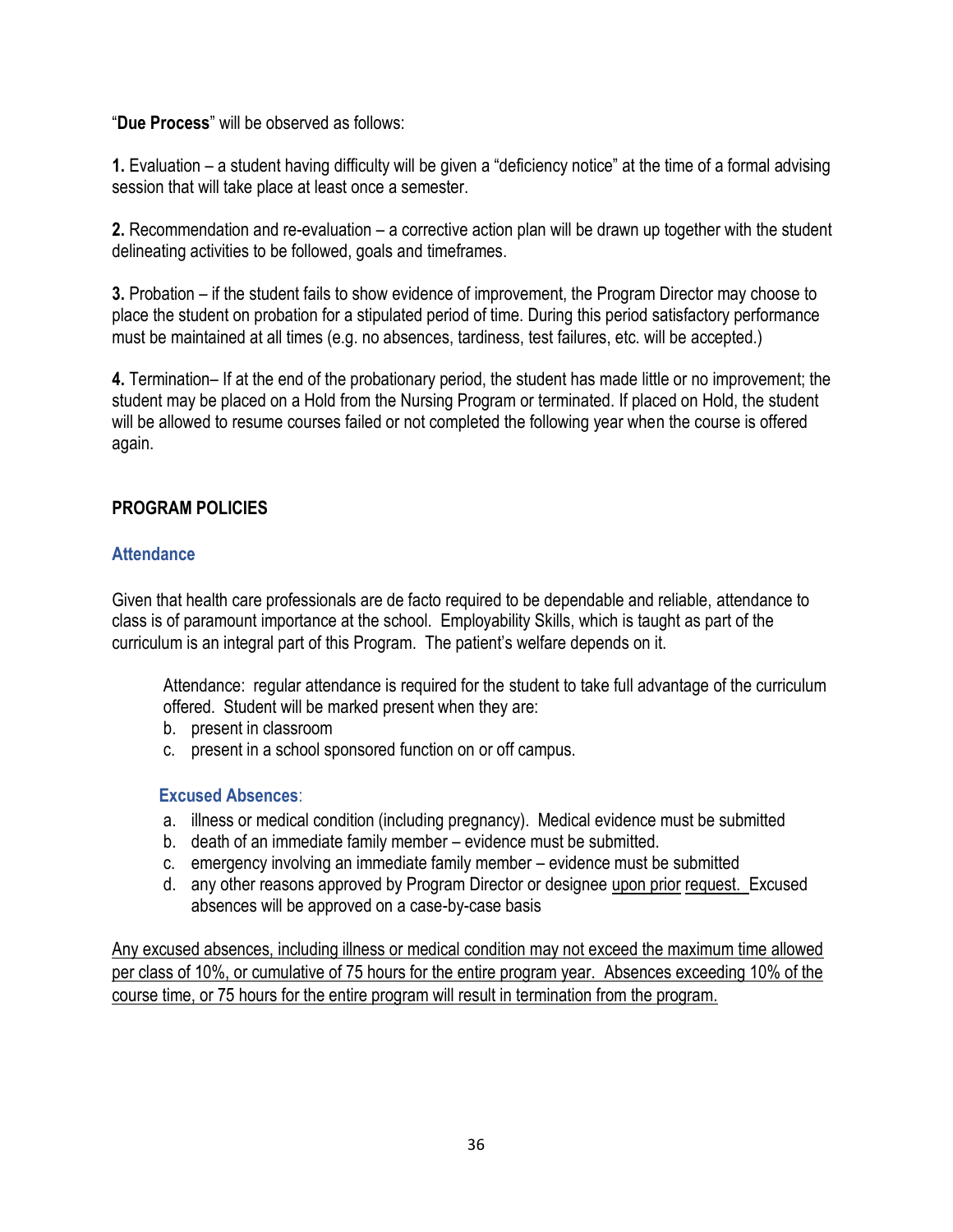#### <span id="page-47-0"></span>**Unexcused Absences**:

Absences not included above will be considered unexcused. Transportation problems are not considered excused absences. After three unexcused absences the student will be placed on probation. If student is absent while on probation, student may be terminated at the discretion of the Program Director. While absences are occurring, student will receive counseling and a record will be established. Counselor will diligently work with student to try and help solve any problems that may be affecting attendance, such as transportation, childcare, etc.

#### <span id="page-47-1"></span>**Tardiness or leaving early**:

Student arriving after attendance has been taken will be marked tardy unless a valid excuse is presented. Three tardy arrivals will be considered one (1) unexcused absence and/or will be deducted as six (6) clinical hours depending whether student is absent from the classroom or the clinical practice. The same criteria will be used for leaving early. Frequency in late arrivals or leaving prior to completion of class or clinical experience, will establish doubt as to the student's ability to be a dependable employee, and denotes unacceptable performance, poor attitude and lack of interest in the program. Instructors reserve the right to consider frequent late arrivals or leaving early, even with valid excuse or proper notification, as a tardy. Instructor will inform the student in advance when this criterion will be established. If student is tardy nine (9) times in any six-month period, the student will be withdrawn from the program.

#### <span id="page-47-2"></span> **Hours:**

Daily attendance is expected of all students.

Classroom Attendance on a daily basis is mandatory, and school will not allow excused absences of more than seventy five hours (75 hrs.) for the entire program. A student may not miss more than 10% in each course, however, if cumulative absences exceed seventy five hours (75 hrs.), student will be terminated. If student misses 8% of classroom time during each course, academic grades will be evaluated, and if student is performing below a "B" average, student will be placed on probation.

All classroom work missed must be made up. Make up sessions will be scheduled once a week, at the discretion of the Program Director, to make up tests, quizzes, exams, or viewing films missed due to excused absences. Student MUST make all necessary arrangements to attend the makeup session on the first available day after the absence outside of regular class or clinical rotation hours. Make up quizzes, tests or exams will have a maximum score of 80%. Failure to attend make-up exam on assigned day, which will be the first available day after the absence, will result in a grade of "0" for that quiz, test or exam. There will be no make-up sessions for unexcused absences as the student will automatically receive a grade of "0".

When an instructor and/or department identifies a pattern of absences on test days, the department will meet with the student to discuss problem and the student will be placed on probation; if student is absent during another quiz, test or exam during this probationary period, the student may be terminated from the program at the Discretion of the Director.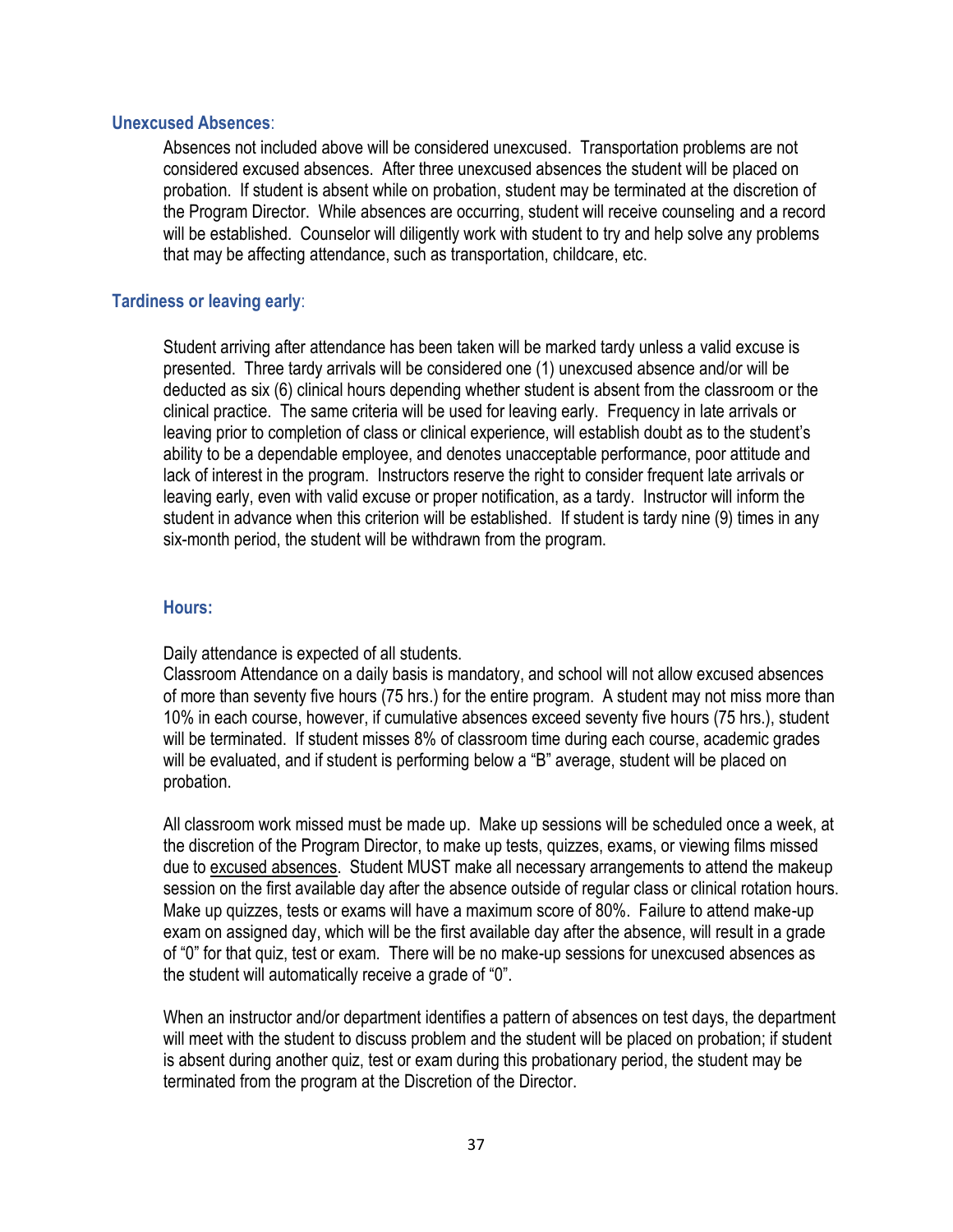Clinical Attendance is expected of the student during his/her nursing program. Tardiness in this training area is not acceptable without prior approval, since staff will assume assignments if student is not present at time of assignment. To be eligible for graduation a student may not have more than 30 hours of absenteeism in this clinical area.

At the discretion of the Program Director, with prior approval from the Dean of Academic Affairs, a student may have to make-up clinical hours by registering and enrolling in an additional rotation.

Absenteeism is calculated on a weekly basis, and information is available to student upon request. In cases where student disagrees with record, he/she may ask for a review.

Absences of 10% or more in any course will require withdrawal from the program and re-enrolling to repeat the course involved.

## <span id="page-48-0"></span>**Student's Responsibility:**

- 1. A student will attend school daily and on time for the duration of the program, unless excused.
- 1. A student will notify instructor / school by telephone at least ½ hr. before class or clinical practice, if unable to report. Failure to do so will result in a tardy.
- 3. A student will be responsible for obtaining and completing all assignments missed during excused absences.
- 4 A student will be prepared for class or clinical practice at all times, by bringing appropriate materials. A student who frequently fails to do so may be asked to leave the facility by the instructor.
- 5. A student will make all efforts to attend additional skills lab practice hours offered.
- 6. English must be spoken at all times during Theory and Clinical Rotation, as classes are all delivered in English

## <span id="page-48-1"></span>**School's Responsibility:**

- 1. The school has a written plan to track attendance.
- 2. Attendance records are available to students upon request.
- 3. Discrepancies will be discussed with students and corrections made if necessary
- 4. Attendance will be considered by the school as the time during which a student is under the jurisdiction of an instructor.
- 5. School informs student that all assigned work missed during unexcused absence(s) will receive a grade of zero (0). The student may submit a written request for a waiver to the instructor, who may, given certain special circumstances that justify exception, accept work.

All classes including Theory and Clinical Rotations will be delivered in English.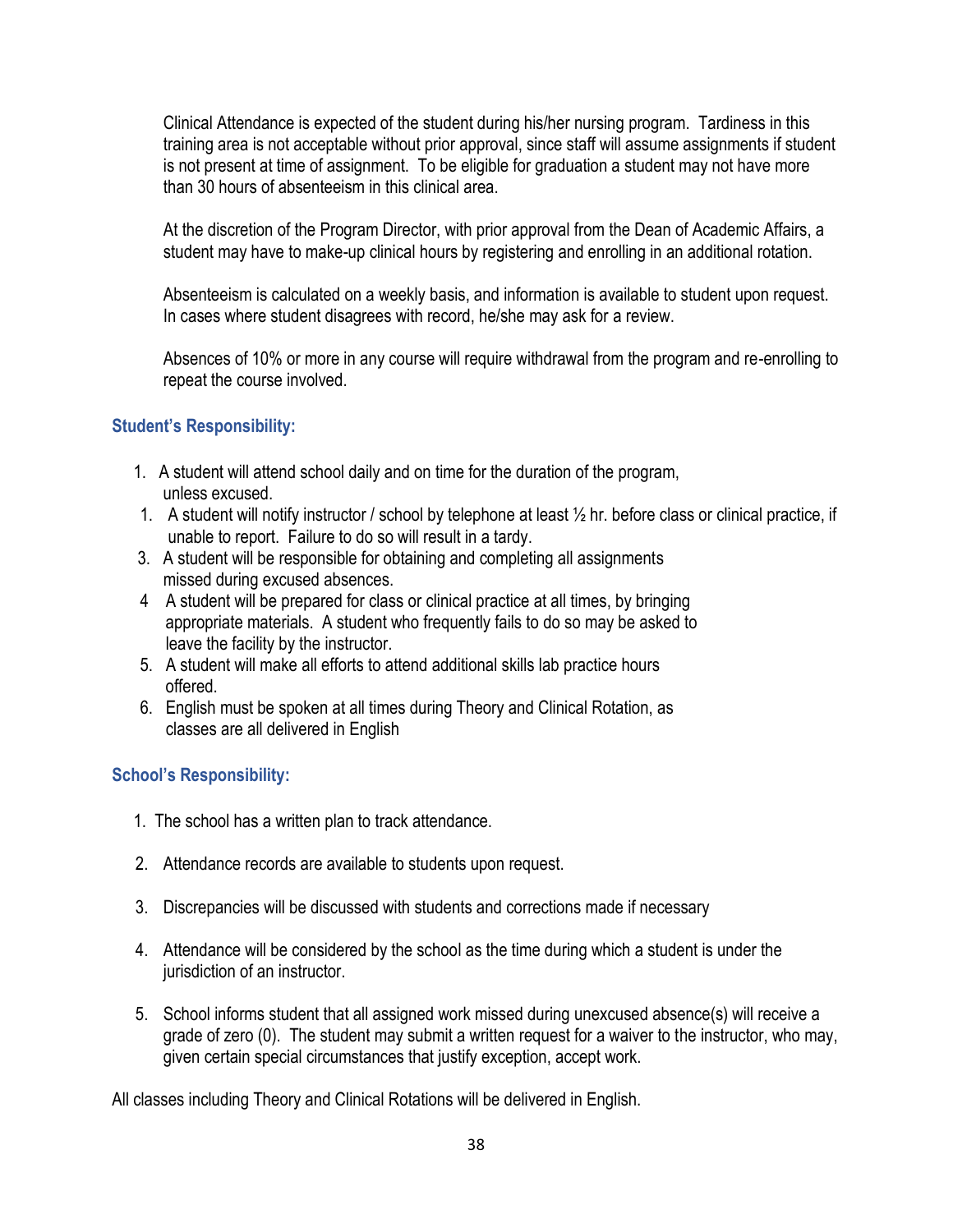## <span id="page-49-0"></span>Confidentiality of Student Records: FERPA

Student records are kept in the program office in a locked fire proof-safe. Student information is not shared with anyone other than student unless student has given written and signed permission. FERPA is the Family Educational Rights and Privacy Act. SABER College adheres to all FERPA guidelines and requirements. For more information refer to SABER College's Catalog or visit:

[http://www2.ed.gov/policy/gen/guid/fpco/ferpa/index.html.](http://www2.ed.gov/policy/gen/guid/fpco/ferpa/index.html)

## <span id="page-49-1"></span>Student Uniforms and Dress Code

It is the responsibility of each student to purchase the approved uniform for SABER College's Professional Nursing Program.

● School will inform students of where to buy the approved Nursing Program school uniform.

● Nursing students are required to wear the approved scrubs with the official SABER College Nursing Program patch and sneakers.

- While a student is in our program, you will be required to wear proper student uniform at all times.
- For this reason, school encourages you to have at least 2 uniforms.

During clinical education, you must abide by the student uniform code required by the clinical site where you are conducting your clinical experience rotation. You may wear your school uniform if the clinical site allows.

Note: We encourage the student to keep all receipts for uniforms bought. Under no circumstances will students be allowed to wear uniforms except those selected and approved by the school.

Well-groomed encompasses the following:

- 1. Uniforms Clean, well-fitted and ironed.
- 2. Shoes closed sneakers. Clean shoelaces. No open toes or heels.
- 3. Bathe and use deodorant daily, or as often as needed
- 4. Hair- clean, appropriate and conservatively styled and restrained off the face and shoulders.
- 5. Nails manicured, and of moderate length. Artificial nails are not allowed.
- 6. Cosmetics moderate use of blush and lipstick
- 7. No perfume, cologne or scented lotion when in clinical experience, light scent when in classroom.

8. Jewelry – No jewelry except smooth yellow or white metal band, no stones, small post earrings for pierced ears only.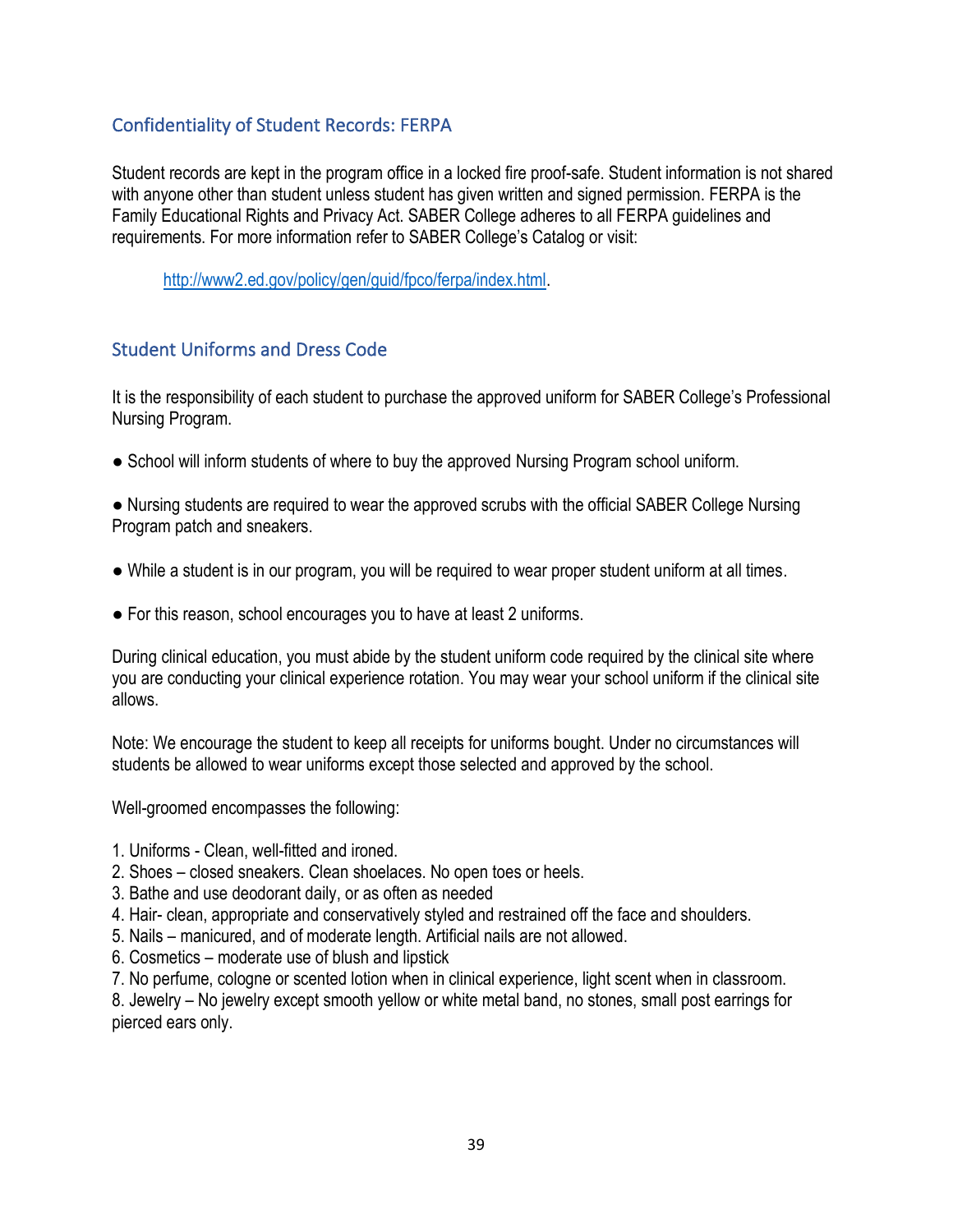9. Apparel shall be such that it does not disrupt the classroom atmosphere, become unusually distracting to others, or violate health and safety rules.

10. Hats are not allowed in the school building.

- 11. Apparel with obscene, suggestive, or drug-related messages is not permitted.
- 12. Tee shirts must have sleeves and sides.
- 13. Skin-tight stretch pants of any material are not acceptable.
- 14. Clothing that is torn or excessively worn is not considered appropriate

## <span id="page-50-0"></span>Use of Telephones and/or Electronic Devices

• School telephones are to be used by students in case of emergency only and with permission from the instructor. Telephones may be used only during breaks.

- Cell phones may be used outside the campus building during breaks, lunch and before or after class.
- When inside the building, cell phones must be turned off or placed in "vibrate" mode.

●Students may not leave class to answer phones or place calls except in extreme emergencies when previous approval has been obtained from instructor.

●Cell phones are not allowed at the clinical sites or during exams.

●Use of dictionaries/translators, calculators and other electronic devices such as computers, is strictly forbidden during quizzes, tests, exams and clinical rotations unless otherwise stated by the instructor.

●Computers may not be used during courses unless otherwise requested by instructor.

## <span id="page-50-1"></span>Social Media

Students must demonstrate appropriate and professional behaviors when engaging in social media participation. Students must follow the program's social media policy. Violation of this policy will result in disciplinary action up to dismissal from the program.

Social Media Policy:

- Students must make sure they are sharing personal views and not representing SABER College.
- Never pretend to be someone else. Tracking tools are available to track anonymous posts.
- Never use harassing, abusing, threatening, endangering, fear-provoking, or harmful language to others.
- Consider that future employers may access social media sites to screen applicants.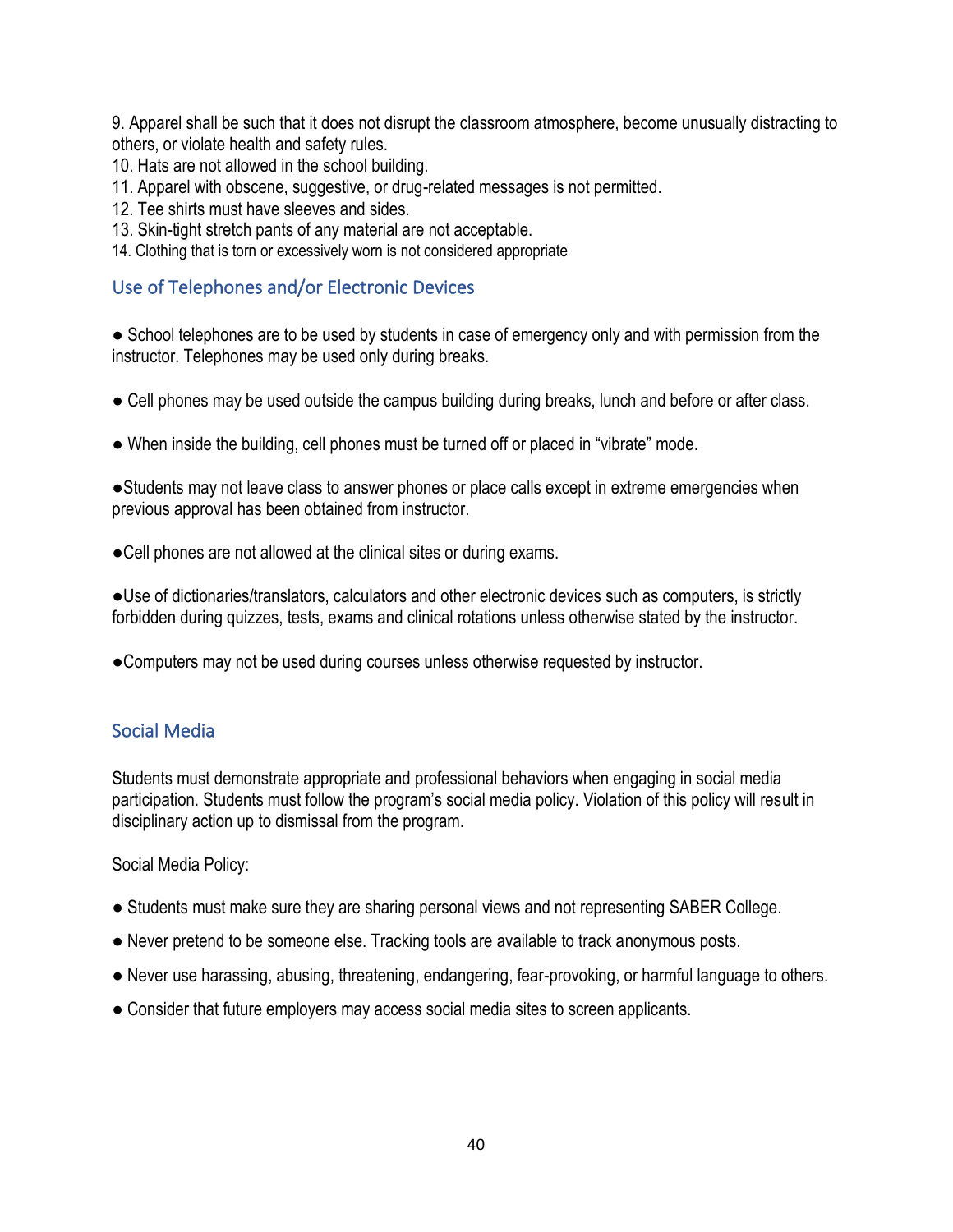- Use appropriate and respectful tone when engaging in online discussion and behavior.
- Students may be held legally liable on what they post on their site or site of others.
- Never use the SABER logo or name for promotion or endorsement
- Never post pictures while on a clinical site or inappropriate pictures while representing or wearing the SABER College uniform.

## <span id="page-51-0"></span>Safety in Classroom and Laboratory

Students will be exposed to the requirements for environmental and patient safety in the nursing therapy clinic and will share responsibility with faculty for routine safety inspection of the equipment and the environment. To ensure safety while participating in the Nursing Program at SABER College, safety issues will be discussed in several courses throughout the program. The following are a list of basic safety procedures that need to be followed during participation in the Nursing program. Further details will be introduced as appropriate, throughout the program. Students will receive orientation that includes rules and procedures for safety in classroom and laboratory.

Safety and use of common sense is of utmost importance to protect students, faculty, staff and patients. This includes using appropriate precautions for infection control, electrical and other equipment safety, body mechanics, spills and other hazards on floors, and chemical safety. It is imperative to develop good safety habits from the first day of the program.

Safety precautions will be taught for each piece of equipment and procedures in association with that piece of equipment will be discussed. Students, who do not understand or have questions regarding equipment or procedures, should seek the help of the instructor. Substances such as alcohol, lotions, gels, etc. will be handled and disposed of according to published and posted guidelines in the lab. Students should report any piece of equipment that appears unsafe to the instructor. Any equipment noted to be inoperable is to be tagged as out of order. All equipment shall be maintained and tested for electrical leakage and calibrated at least once a year by a qualified biomedical engineer or certified vendor.

Lab Equipment: This equipment is expensive and can be dangerous if misused. All lab equipment must be kept clean and treated with respect.

## <span id="page-51-1"></span>Exposure to Body Substances and Hazardous Materials

A First Aid Kit will be located in the nursing laboratory and may be used to address minor incidents in the lab.

Students who sustain major injuries, or those requiring immediate medical attention, should seek out medical treatment immediately by calling 911. Transportation and all medical expenses are the responsibility of the student.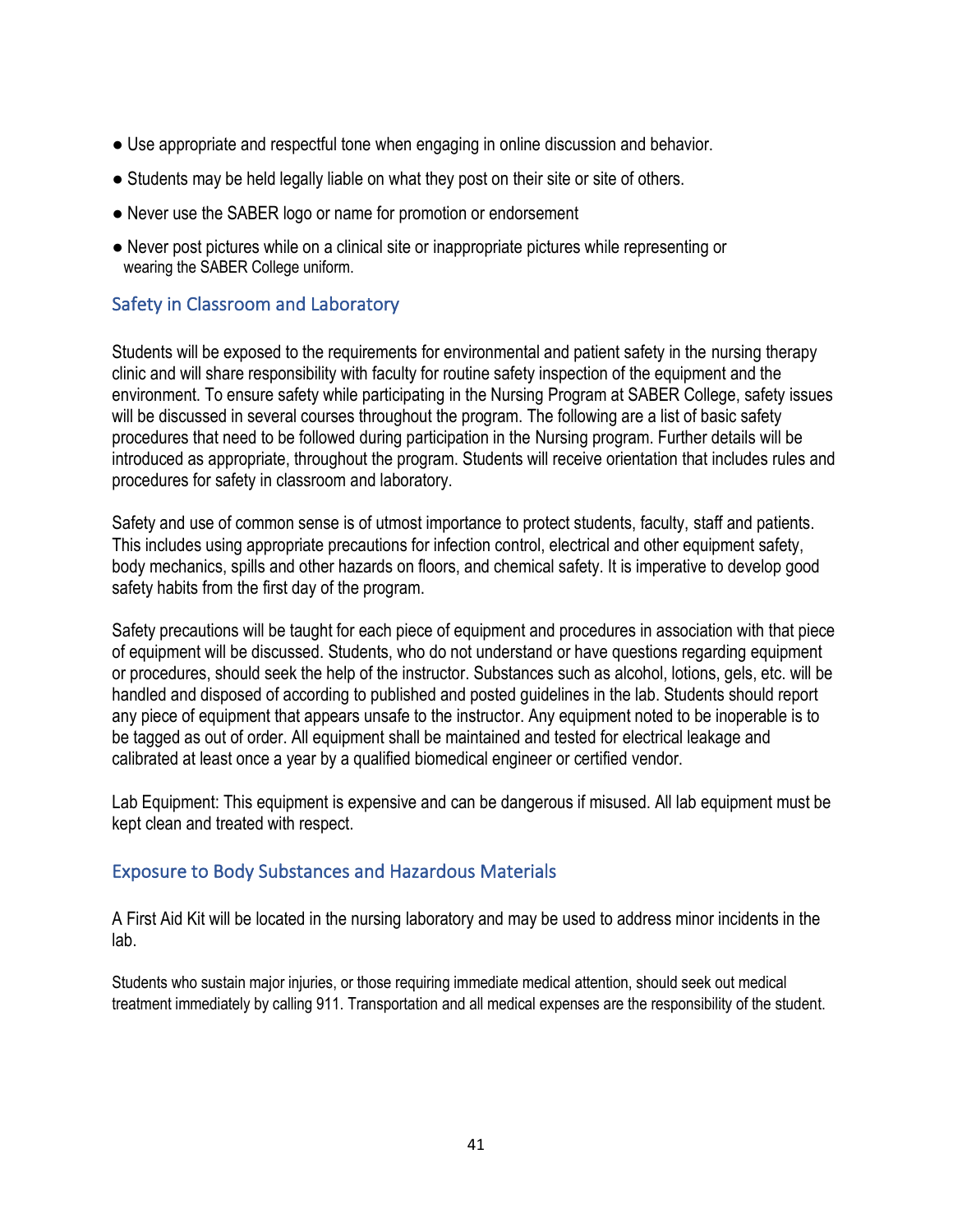## <span id="page-52-0"></span>On-campus Incidents and Accidents

All accidents and incidents must be treated as appropriate and reported. The following procedure is to be followed in the event that a student is injured while on campus:

Seek appropriate emergency care: If the injury is of a serious nature, call the EMS at 911. If the injury is not serious enough to require paramedic attention, take appropriate first aid measures and medical follow-up care. The student is responsible for all costs of medical care.

All involved individuals must complete an Incident Report and submit the form to the Program Director within two working days of the incident/accident. The report shall include the date and time of the incident, as well as details, including procedure being practiced, where and how the incident occurred, and any other pertinent information.

## <span id="page-52-1"></span>COVID-19 Return to Campus Protocols

At SABER College, it is our priority to keep our students and their families healthy, especially in the midst of the COVID-19 pandemic. We will abide by governmental guidelines when possible as we strive to balance public health concerns with the needs of our college. This document details how we plan to reopen our organization and still keep all our students safe to every extent possible. This plan, which pulls from Centers for Disease Control and Prevention (CDC) and Occupational Safety and Health Administration (OSHA) guidance, highlights the responsibilities of faculty, staff, and students, and outlines the steps we are taking to address COVID-19. While we will implement various protocols to ensure your safety, it's up to all of us, faculty, staff and students to execute these protocols daily. By releasing this return to campus protocol, we hope to clearly communicate our plans moving forward, highlight campus protocols in place to protect your safety and establish a level of comfort for all of our students as we ask you to return to campus. We understand that every student's situation is different and encourage those with specific risks or concerns to reach out to their program director, dean or student advisor to discuss alternate arrangements, should they be necessary.

## *Protocols to Follow When Returning to Campus*

SABER College has implemented various protocols designed to preserve the health and safety of our students as they return to campus. This section further explains these protocols. For additional information, please reach out to your program director, dean, or student advisor. Keeping students safe is our priority. To accomplish this task, we have created various procedures for screening students who return to campus, dealing with exposure to COVID-19 and responding to a confirmed case of COVID-19, reporting transparency, keeping social distancing, and student and employees health and safety protocols.

#### *Student Screening Protocols*

Any student screening will be implemented on a nondiscriminatory basis, and all information gathered should be treated as confidential medical information—specifically, the identity of students exhibiting a fever or other COVID-19 symptoms should only be shared with members of the administration with a true need to know.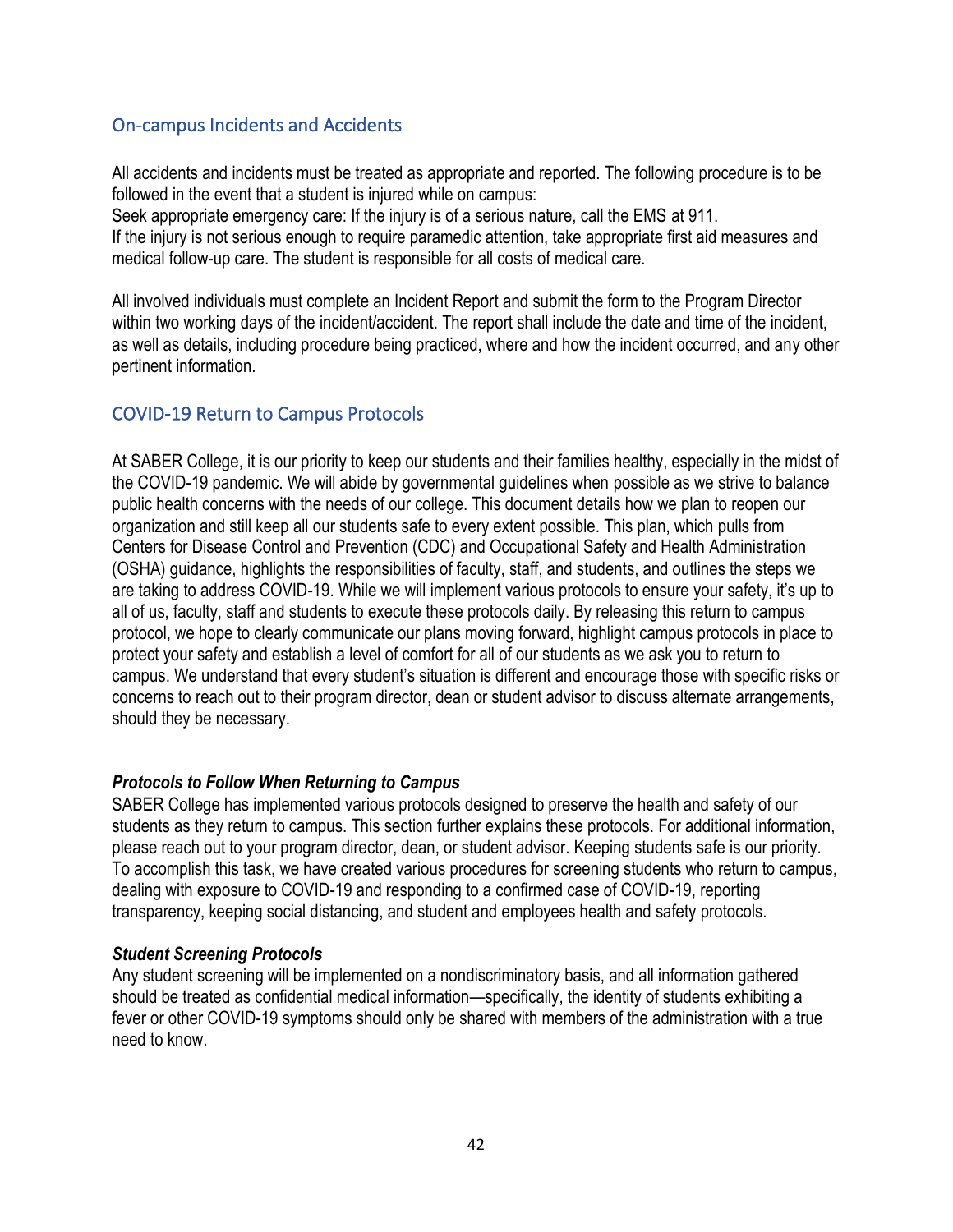Every person will be expected to have read the posted screening questions, which have also been sent to all employees and students, attesting that they do not have any symptoms or are at high risk for being exposed to COVID-19

## *Student Health and Safety Protocols*

The success of our return to campus protocol relies on how well our students and staff follow health and safety protocols. In general, the more closely you interact with others and the longer that interaction, the higher the risk of COVID-19 spread. As such, the following protocols have been implemented to ensure your health and safety. Please bring any concerns regarding the following protocols to your program director immediately.

Specifically, students are asked to:

● Use face coverings or masks on campus at all times, to prevent common area surface contamination from droplets

● Keep these items on hand when returning to campus: a mask, tissues, and hand sanitizer with at least 60% alcohol, if possible

- Avoid tasks that require face-to-face work with others when possible
- Avoid physical contact with others whenever possible (e.g., handshakes)
- Avoid touching surfaces that may have been touched by others when possible.
- Distance yourself from anyone who appears to be sick

● Avoid gathering when entering and exiting the facility; students should also only enter and exit designated areas

- Disinfect your classroom space often
- Avoid touching your face
- Avoid nonessential gatherings